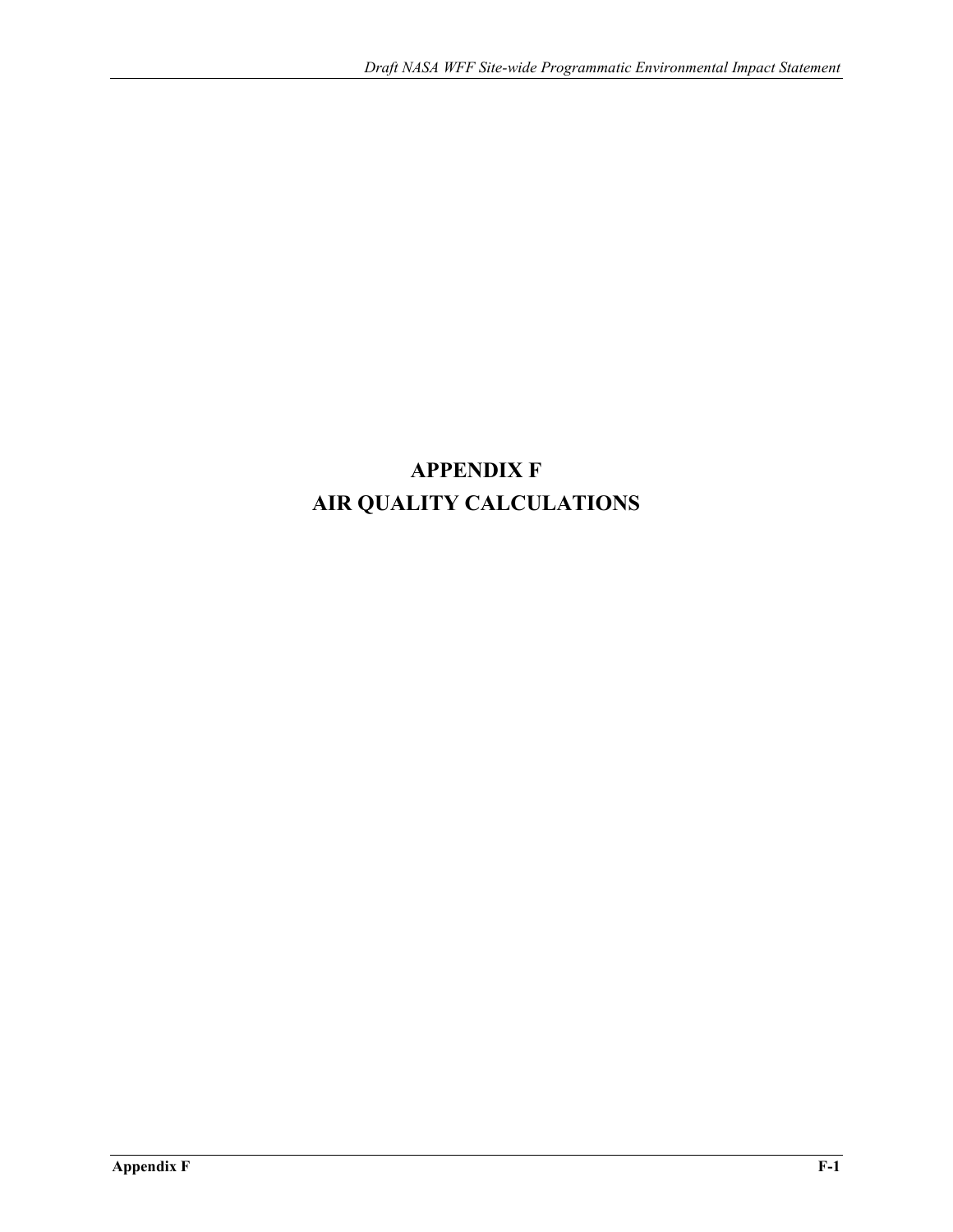(This page intentionally left blank)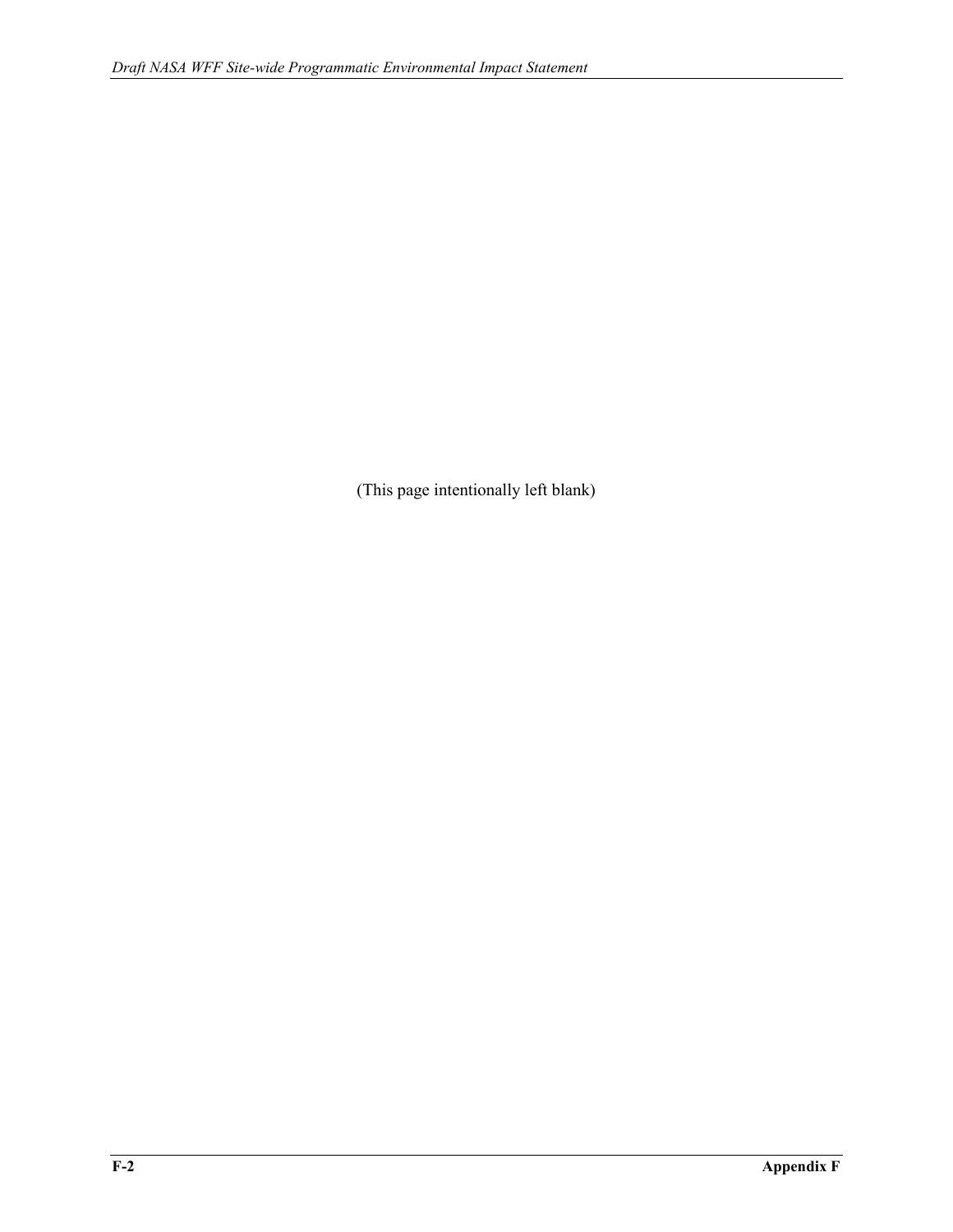## **TAB A. EMISSIONS SUMMARY**

|             |                               | <b>VOC</b> | <b>CO</b> | <b>NO<sub>x</sub></b> | <b>SO2</b> | <b>PM10</b> | <b>PM2.5</b> | CO <sub>2</sub> e |
|-------------|-------------------------------|------------|-----------|-----------------------|------------|-------------|--------------|-------------------|
| <b>YEAR</b> | Area                          | T/yr       | T/yr      | T/yr                  | T/yr       | T/yr        | T/yr         | MT/yr             |
| <b>TBD</b>  | Main Base Construction        | 1.01       | 4.85      | 14.62                 | 0.20       | 14.54       | 2.14         | 1,291             |
|             | Mainland and Island           | 0.12       | 0.54      | 1.60                  | 0.02       | 6.70        | 0.74         | 140               |
|             | <b>TBD Construction Total</b> | 1.13       | 5.39      | 16.22                 | 0.22       | 21.24       | 2.88         | 1,431             |
| TBD         | Main Base Demo                | 0.11       | 0.73      | 1.28                  | 0.03       | 13.34       | 1.43         | 157               |
|             | Mainland and Island           | 0.01       | 0.10      | 0.15                  | 0.00       | 0.27        | 0.04         | 19                |
|             | <b>TBD Demo Total</b>         | 0.12       | 0.83      | 1.42                  | 0.03       | 13.61       | 1.47         | 176               |
| 2019        | Main Base                     | 0.02       | 0.13      | 0.21                  | 0.00       | 0.12        | 0.03         | 25                |
|             | Mainland and Island           | 0.47       | 2.92      | 11.30                 | 1.73       | 0.37        | 0.35         | 2,518             |
|             | 2019 Total                    | 0.49       | 3.05      | 11.50                 | 1.73       | 0.49        | 0.38         | 2543              |
| 2020        | Main Base                     | 0.07       | 0.37      | 1.05                  | 0.02       | 0.11        | 0.06         | 94                |
|             | Mainland and Island           | 0.48       | 3.03      | 11.48                 | 1.73       | 0.88        | 0.42         | 2,540             |
|             | 2020 Total                    | 0.56       | 3.39      | 12.53                 | 1.75       | 0.99        | 0.48         | 2,634             |
| 2021        | Mainland and Island           | 0.47       | 2.91      | 11.28                 | 1.73       | 0.36        | 0.35         | 2,515             |
| 2022        | Main Base                     | 0.01       | 0.09      | 0.13                  | 0.00       | 0.98        | 0.11         | 17                |
|             | Mainland and Island           | 0.47       | 2.91      | 11.28                 | 1.73       | 0.36        | 0.35         | 2,515             |
|             | 2022 Total                    | 0.48       | 2.99      | 11.41                 | 1.73       | 1.34        | 0.46         | 2,532             |
| 2023        | Mainland and Island           | 0.78       | 5.15      | 21.04                 | 2.14       | 0.72        | 0.69         | 3,148             |

## **Table 1. Construction for Proposed Action: Institutional Support Projects**

## **Table 2. Potential Annual Operations for Proposed Action**

|           |                          | <b>VOC</b> | <b>CO</b> | <b>NO<sub>x</sub></b> | SO <sub>2</sub> | $PM_{10}$ | PM <sub>2.5</sub> | CO <sub>2</sub> e |
|-----------|--------------------------|------------|-----------|-----------------------|-----------------|-----------|-------------------|-------------------|
| Year      | <b>Activity</b>          | T/yr       | T/yr      | T/yr                  | T/yr            | T/yr      | T/yr              | MT/yr             |
| 2019-2025 | 3-MW Generators          | 1.43       | 12.50     | 2.39                  | <b>ND</b>       | 0.36      | 0.36              | 2,350             |
| 2019-2025 | new launch envelopel     | 0.00       | 68.13     | 7.20                  | <b>ND</b>       | 152.19    | 152.19            | 5,253             |
| 2019-2025 | Annual UAS Operations    | 0.35       | 2.20      | 2.37                  | 0.19            | 0.09      | 0.09              | 101.25            |
|           | 2019 - 2025 Annual Total | 1.78       | 82.83     | 11.96                 | 0.19            | 152.64    | 152.64            | 7,704             |

**Table 3. Comparison of Current Envelope Launch Vehicle (Antares + LMLV‐3) Emissions to Proposed Envelope Launch Vehicle (LSLB + Falcon 9) Emissions**

|                        | <b>CO</b> | <b>NOx</b> | (PM)  | <b>HCL</b> | CO <sub>2</sub> |
|------------------------|-----------|------------|-------|------------|-----------------|
| <b>ILaunch Vehicle</b> | T/yr      | T/yr       | T/yr  | T/yr       | MT/yr           |
| current envelope       | 184.1     | 0.0        | 153.6 | 125        | 646             |
| new envelope           | 68.1      | 7.2        | 154.6 | 107.0      | 5,253           |
| <b>Change:</b>         | $-116.0$  | 7.2        | 1.0   | $-18.1$    | 4,607           |

Table 4. Comparison of Total Operational Emissions for UAS and Launch Vehicles

| UAV + Launch      | <b>CO</b> | CO <sub>2</sub> |       |
|-------------------|-----------|-----------------|-------|
| <b>Operations</b> | T/yr      | T/yr            | MT/yr |
| current envelopes | 184.3     | 0.4             | 655   |
| new envelopes     | 70.3      | 9.6             | 5,354 |
| Change:           | $-114.0$  | 9.2             | 4,699 |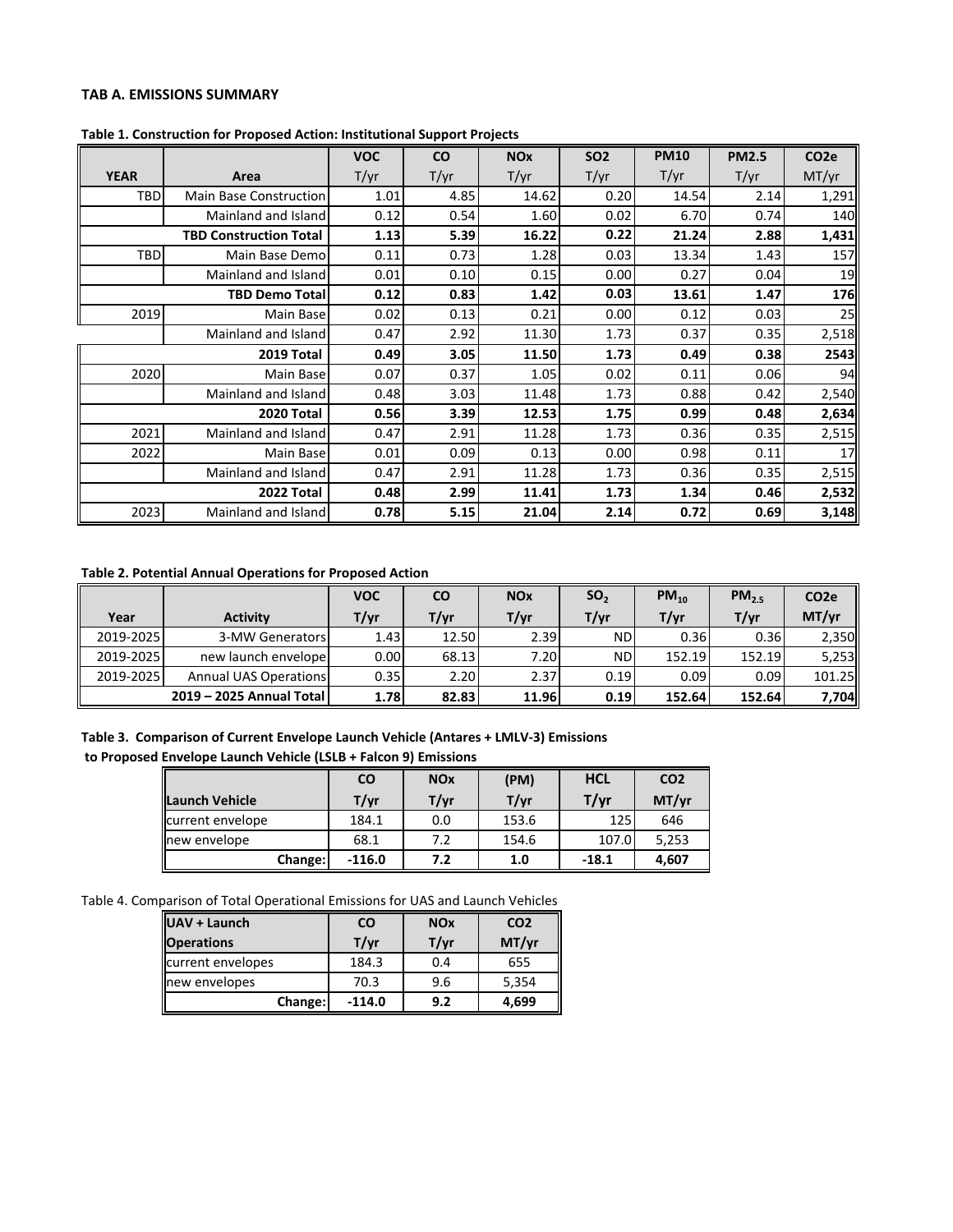#### **TAB B. CONSTRUCTION EMISSIONS ‐ PROPOSED ACTION INSTITUTIONAL SUPPORT PROJECTS**

453.59 grams per pound 43,560 Conversion from Acre to SF 0.03704 Cubic feet to Cubic Yards 0.1111 Square Feet to Square Yards 1.4 tons/CY for Gravel 80,000 lbs/Truck Load for Delivery 1.66 CY for each CY of asphalt/concrete demo 0.50 asphalt thickness for demolition 0.50 asphalt thickness for pavement 2000 pounds per ton 145 lb/ft<sup>3</sup> density of Hot Mix Asphalt 0.67 asphalt thickness for pavement on runways **Basic Conversions**

#### **TBD CONSTRUCTION**

|  | Table 1. Clearing - TBD |  |
|--|-------------------------|--|
|--|-------------------------|--|

|                            |                            | 2.0 Acres        |                                     |               | Vehicle Trips = | 11                        |                         |               |                   |                     |
|----------------------------|----------------------------|------------------|-------------------------------------|---------------|-----------------|---------------------------|-------------------------|---------------|-------------------|---------------------|
|                            |                            |                  |                                     |               |                 |                           | <b>Emission Factors</b> |               |                   |                     |
|                            | <b>Cumulative Hours of</b> |                  |                                     | <b>VOC</b>    | co              | <b>NOx</b>                | SO <sub>2</sub>         | $PM_{10}$     | PM <sub>2.5</sub> | CO <sub>2</sub>     |
| <b>Off-road Equipment</b>  | Operation                  | <b>Engine HP</b> | <b>Load Factor</b>                  | g/hp-hr       | g/hp-hr         | g/hp-hr                   | g/hp-hr                 | g/hp-hr       | g/hp-hr           | g/hp-hr             |
| Dozer                      | 24                         | 145              | 0.58                                | 0.38          | 1.41            | 4.17                      | 0.12                    | 0.30          | 0.29              | 535.69              |
| Loader w/ integral Backhoe | 24                         | 87               | 0.21                                | 1.43          | 7.35            | 6.35                      | 0.15                    | 1.06          | 1.03              | 691.66              |
| Small backhoe              | 24                         | 55               | 0.21                                | 1.43          | 7.35            | 6.35                      | 0.15                    | 1.06          | 1.03              | 691.66              |
|                            | <b>Cumulative Hours of</b> |                  | <b>Productivity based</b>           | <b>VOC</b>    | <b>CO</b>       | <b>NO<sub>x</sub></b>     | SO <sub>2</sub>         | $PM_{10}$     | PM <sub>2.5</sub> | CO <sub>2</sub>     |
| <b>On-road Equipment</b>   | Operation                  | <b>Engine HP</b> | Speed (miles/hour)                  | lb/mile       | lb/mile         | lb/mile                   | lb/mile                 | lb/mile       | lb/mile           | lb/mile             |
| Dump Truck                 | 11                         | 230              | 16                                  | 0.00166       | 0.00858         | 0.03922                   | 0.00002                 | 0.00169       | 0.00164           | 3.38                |
|                            |                            |                  |                                     |               |                 |                           |                         |               |                   |                     |
|                            |                            |                  |                                     |               |                 |                           |                         |               |                   |                     |
|                            |                            |                  |                                     |               |                 |                           | <b>Annual Emissions</b> |               |                   |                     |
|                            |                            |                  |                                     | <b>VOC</b>    | co              | <b>NO<sub>x</sub></b>     | SO <sub>2</sub>         | $PM_{10}$     | PM <sub>2.5</sub> | CO <sub>2</sub>     |
|                            |                            |                  |                                     | $\mathsf{lb}$ | I <sub>b</sub>  | $\mathsf{lb}$             | Ib                      | Ib            | Ib                | $\mathsf{lb}$       |
|                            |                            |                  |                                     | 1.64          | 6.17            | 18.20                     | 0.50                    | 1.29          | 1.25              |                     |
|                            |                            |                  |                                     | 1.36          | 6.96            | 6.01                      | 0.14                    | 1.01          | 0.98              |                     |
|                            |                            |                  |                                     | 0.86          | 4.40            | 3.80                      | 0.09                    | 0.64          | 0.62              | 2,336<br>655<br>414 |
|                            |                            |                  |                                     | <b>VOC</b>    | co              | <b>NOx</b>                | SO <sub>2</sub>         | $PM_{10}$     | PM <sub>2.5</sub> | CO <sub>2</sub>     |
|                            |                            |                  |                                     | $\mathsf{lb}$ | I <sub>b</sub>  | $\mathsf{I}^{\mathsf{b}}$ | $\mathsf{lb}$           | $\mathsf{lb}$ | $\mathsf{lb}$     | $\mathsf{lb}$       |
|                            |                            |                  |                                     | 0.30          | 1.54            | 7.02                      | 0.00                    | 0.30          | 0.29              |                     |
|                            |                            |                  | Subtotal (lbs):                     |               | 19              | 35                        |                         |               |                   | 605<br>4,011        |
|                            |                            |                  | <b>Clearing Grand Total in Tons</b> | 0.00          | 0.01            | 0.02                      | 0.00                    | 0.00          | 0.00              |                     |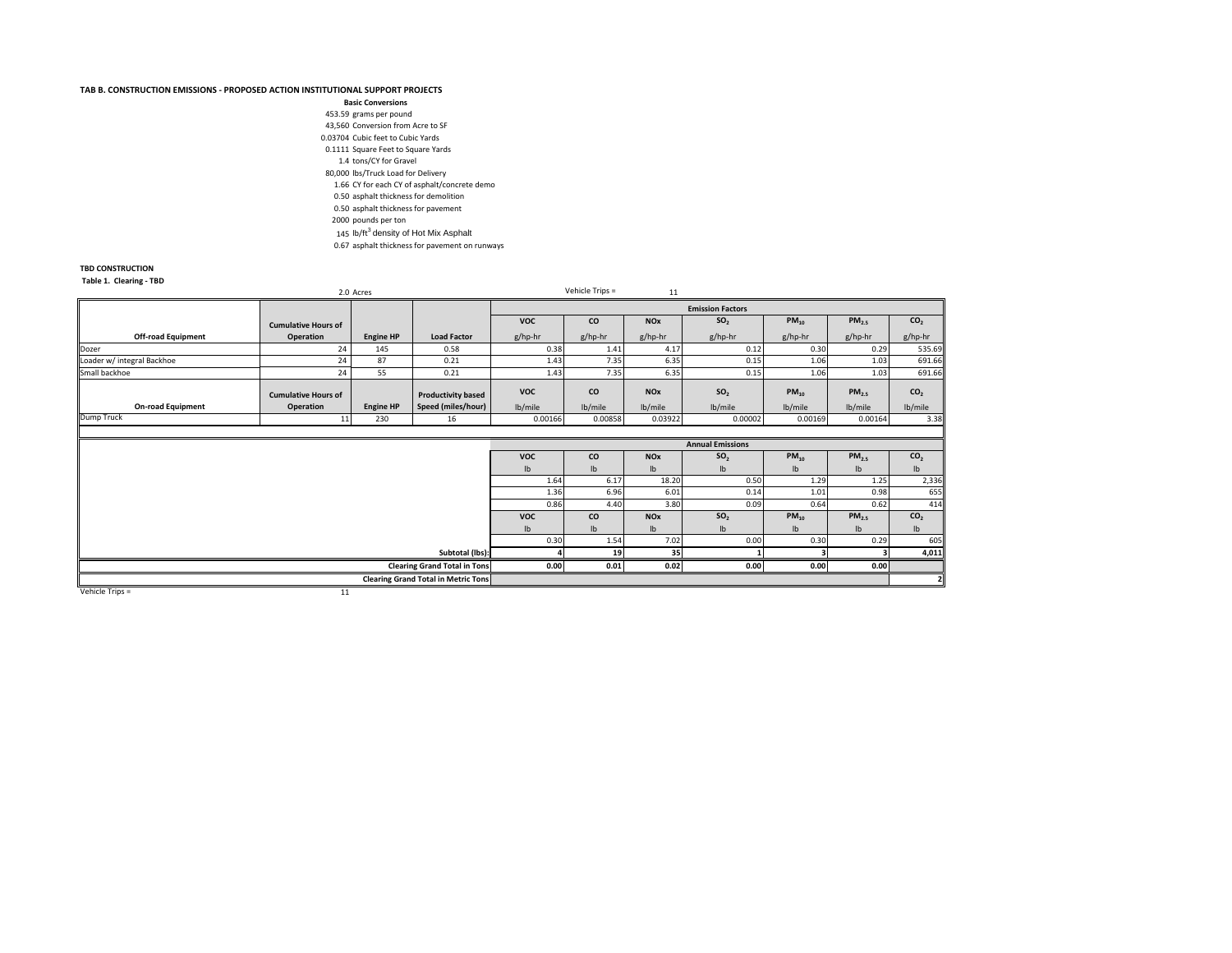#### **Table 2. Site Work ‐ TBD**

Site Prep ‐ Excavate/Fill (CY) 50,858 CY

| Trenching (LF)            | 2,500 LF     |                  | Assume 3' deep,1 ' wide              |                           |                           |                       |                                       |               |                           |                    |
|---------------------------|--------------|------------------|--------------------------------------|---------------------------|---------------------------|-----------------------|---------------------------------------|---------------|---------------------------|--------------------|
| Grading (SY)              | 26,944 SY    |                  |                                      |                           |                           |                       | Assume compact 0.5 feet (0.166 yards) |               |                           | 4,473 CY compacted |
|                           |              |                  |                                      | <b>VOC</b>                | co                        | <b>NO<sub>x</sub></b> | SO <sub>2</sub>                       | <b>PM10</b>   | <b>PM2.5</b>              | CO <sub>2</sub>    |
| <b>Off-road Equipment</b> | <b>Hours</b> | <b>Engine HP</b> | <b>Load Factor</b>                   | g/hp-hr                   | g/hp-hr                   | g/hp-hr               | g/hp-hr                               | g/hp-hr       | g/hp-hr                   | g/hp-hr            |
| Excavator                 | 170          | 243              | 0.59                                 | 0.34                      | 1.21                      | 4.03                  | 0.12                                  | 0.22          | 0.22                      | 536                |
| Skid Steer Loader         | 203          | 160              | 0.23                                 | 0.38                      | 1.47                      | 4.34                  | 0.12                                  | 0.31          | 0.30                      | 536                |
| Dozer (Rubber Tired)      | 184          | 145              | 0.59                                 | 0.38                      | 1.41                      | 4.17                  | 0.12                                  | 0.30          | 0.29                      | 536                |
| Compactor                 | 21           | 103              | 0.58                                 | 0.40                      | 1.57                      | 4.57                  | 0.12                                  | 0.32          | 0.31                      | 536                |
| Grader                    | 10           | 285              | 0.58                                 | 0.34                      | 1.21                      | 4.07                  | 0.12                                  | 0.23          | 0.22                      | 536                |
| Backhoe/Loader            |              | 87               | 0.59                                 | 0.35                      | 1.25                      | 4.23                  | 0.12                                  | 0.24          | 0.23                      | 536                |
|                           |              |                  |                                      | <b>VOC</b>                | co                        | <b>NOx</b>            | <b>SO2</b>                            | <b>PM</b>     | <b>PM2.5</b>              | CO <sub>2</sub>    |
|                           |              |                  |                                      | $\mathsf{lb}$             | $\mathsf{I}^{\mathsf{b}}$ | $\mathsf{lb}$         | $\mathsf{lb}$                         | $\mathsf{lb}$ | $\mathsf{I}^{\mathsf{b}}$ | I <sub>b</sub>     |
|                           |              |                  | Excavator                            | 18.43                     | 64.80                     | 215.92                | 6.18                                  | 11.94         | 11.58                     | 28,709.57          |
|                           |              |                  | Skid Steer Loader                    | 6.33                      | 24.26                     | 71.60                 | 1.90                                  | 5.04          | 4.89                      | 8,840.99           |
|                           |              |                  | Dozer (Rubber Tired)                 | 13.09                     | 49.15                     | 145.05                | 4.00                                  | 10.29         | 9.98                      | 18,617.45          |
|                           |              |                  | Compactor                            | 1.08                      | 4.28                      | 12.45                 | 0.31                                  | 0.87          | 0.84                      | 1,460.81           |
|                           |              |                  | Grader                               | 1.20                      | 4.21                      | 14.19                 | 0.40                                  | 0.79          | 0.76                      | 1,868.27           |
|                           |              |                  | Backhoe/loader                       | 0.16                      | 0.57                      | 1.92                  | 0.05                                  | 0.11          | 0.10                      | 242.52             |
|                           |              |                  |                                      |                           |                           |                       |                                       |               |                           |                    |
|                           |              |                  |                                      | <b>VOC</b>                | co                        | <b>NOx</b>            | SO <sub>2</sub>                       | <b>PM10</b>   | <b>PM2.5</b>              | CO <sub>2</sub>    |
| <b>On-road Equipment</b>  | <b>Hours</b> | <b>MPH</b>       | <b>Engine HP</b>                     | lb/mile                   | lb/mile                   | lb/mile               | lb/mile                               | lb/mile       | lb/mile                   | lb/mile            |
| Dump Truck                | 170          | 5                | 230                                  | 0.0015                    | 0.0080                    | 0.0361                | 0.0000                                | 0.0015        | 0.0015                    | 3.4385             |
|                           |              |                  |                                      | <b>VOC</b>                | <b>CO</b>                 | <b>NOx</b>            | <b>SO2</b>                            | <b>PM</b>     | <b>PM2.5</b>              | CO <sub>2</sub>    |
|                           |              |                  |                                      | $\mathsf{I}^{\mathsf{b}}$ | $\mathsf{I}^{\mathsf{b}}$ | $\mathsf{lb}$         | $\mathsf{lb}$                         | $\mathsf{lb}$ | I <sub>b</sub>            | $\mathsf{lb}$      |
|                           |              |                  | Dump Truck                           | 1.29                      | 6.82                      | 30.57                 | 0.02                                  | 1.28          | 1.24                      | 2,915              |
|                           |              |                  | Subtotal in lb:                      | 42                        | 154                       | 492                   | 13                                    | 30            | 29                        | 62,654             |
|                           |              |                  | <b>Site Prep Grand Total in Tons</b> | 0.02                      | 0.08                      | 0.25                  | 0.01                                  | 0.02          | 0.01                      |                    |
|                           |              |                  | Site Prep Grand Total in Metric Tons |                           |                           |                       |                                       |               |                           | 28                 |
| Vehicle Trips =           | 92           |                  |                                      |                           |                           |                       |                                       |               |                           |                    |

|                                  |                  |                              | <b>Emission Factors</b> |                           |                       |                                                |           |                           |                 |
|----------------------------------|------------------|------------------------------|-------------------------|---------------------------|-----------------------|------------------------------------------------|-----------|---------------------------|-----------------|
|                                  |                  |                              | <b>VOC</b>              | <b>CO</b>                 | <b>NO<sub>x</sub></b> | SO <sub>2</sub>                                | $PM_{10}$ | $PM_{2.5}$                | CO <sub>2</sub> |
| <b>Hours of Operation</b>        | <b>Engine HP</b> | <b>Load Factor</b>           | g/hp-hr                 | g/hp-hr                   | g/hp-hr               | g/hp-hr                                        | g/hp-hr   | g/hp-hr                   | g/hp-hr         |
| 592                              | 86               | 0.59                         | 0.23                    | 2.57                      | 2.68                  | 0.11                                           |           | 0.39                      | 595.46          |
| 592                              | 87               | 0.23                         | 1.07                    | 6.13                      | 5.02                  | 0.14                                           | 0.95      | 0.92                      | 692.77          |
| 592                              | 49               | 0.59                         | 0.26                    | 1.41                      | 3.51                  | 0.11                                           | 0.23      | 0.22                      | 536.20          |
|                                  |                  |                              |                         |                           |                       | <b>Annual Emissions</b>                        |           |                           |                 |
|                                  |                  |                              | <b>VOC</b>              | <b>CO</b>                 | <b>NO<sub>x</sub></b> | SO <sub>2</sub>                                | $PM_{10}$ | $PM_{2.5}$                | CO <sub>2</sub> |
|                                  |                  |                              | I <sub>b</sub>          | $\mathsf{I}^{\mathsf{b}}$ | $\mathsf{lb}$         | $\mathsf{I}^{\mathsf{b}}$                      | Ib        | $\mathsf{I}^{\mathsf{b}}$ | $\mathsf{lb}$   |
|                                  |                  | Hydraulic excavator          | 15.16                   | 170.21                    | 177.51                | 7.53                                           | 26.69     | 25.88                     | 39,433.37       |
| Wheel Loader w/ integral Backhoe |                  |                              |                         | 160.03                    | 131.14                | 3.69                                           | 24.78     | 24.04                     | 18,092.25       |
|                                  |                  |                              | 27.86                   |                           |                       |                                                |           |                           |                 |
|                                  |                  | Wheel mounted air compressor | 9.90                    | 53.16                     | 132.37                | 4.07                                           | 8.75      | 8.49                      | 20,231.58       |
|                                  |                  | 71,040 SF                    |                         |                           |                       | 3,552 Estimated CY of debris based on 20 SF/CY |           |                           | 0.40            |

|                                                 |                                          |                  |                             | <b>VOC</b>      | <b>CO</b>                 | <b>NO<sub>x</sub></b> | SO <sub>2</sub> | $PM_{10}$ | PM <sub>2.5</sub> | CO <sub>2</sub>           |
|-------------------------------------------------|------------------------------------------|------------------|-----------------------------|-----------------|---------------------------|-----------------------|-----------------|-----------|-------------------|---------------------------|
| <b>On-road Equipment</b>                        | <b>Hours of Operation</b>                | <b>Engine HP</b> | Speed (mph)                 | lb/mile         | lb/mile                   | lb/mile               | lb/mile         | Ib/mile   | lb/mile           | lb/mile                   |
| Dump Truck (12 CY Capacity)                     | 326                                      | 230              |                             | 0.001521        | 0.008042                  | 0.036070              | 1.80E-05        | 0.001504  | 0.001458          | 3.438541                  |
|                                                 | <b>VOC</b>                               | <b>CO</b>        | <b>NO<sub>x</sub></b>       | SO <sub>2</sub> | $PM_{10}$                 | PM <sub>2.5</sub>     | CO <sub>2</sub> |           |                   |                           |
|                                                 |                                          |                  |                             |                 | $\mathsf{I}^{\mathsf{b}}$ | I <sub>b</sub>        | Ib              |           | Ib                | $\mathsf{I}^{\mathsf{b}}$ |
|                                                 |                                          |                  | Dump Truck (12 CY Capacity) | 13.39           | 70.79                     | 317.49                | 0.16            | 13.24     | 12.83             | 30,266                    |
|                                                 |                                          |                  | Subtotal (lbs):             | 66.32           | 454.19                    | 758.51                | 15.45           | 73.46     | 71.24             | 108,023.23                |
|                                                 | <b>Building Demo Grand Total in Tons</b> |                  |                             |                 |                           | 0.379                 | 0.008           | 0.037     | 0.036             |                           |
| <b>Building Demo Grand Total in Metric Tons</b> |                                          |                  |                             |                 |                           |                       |                 |           |                   | 49.00                     |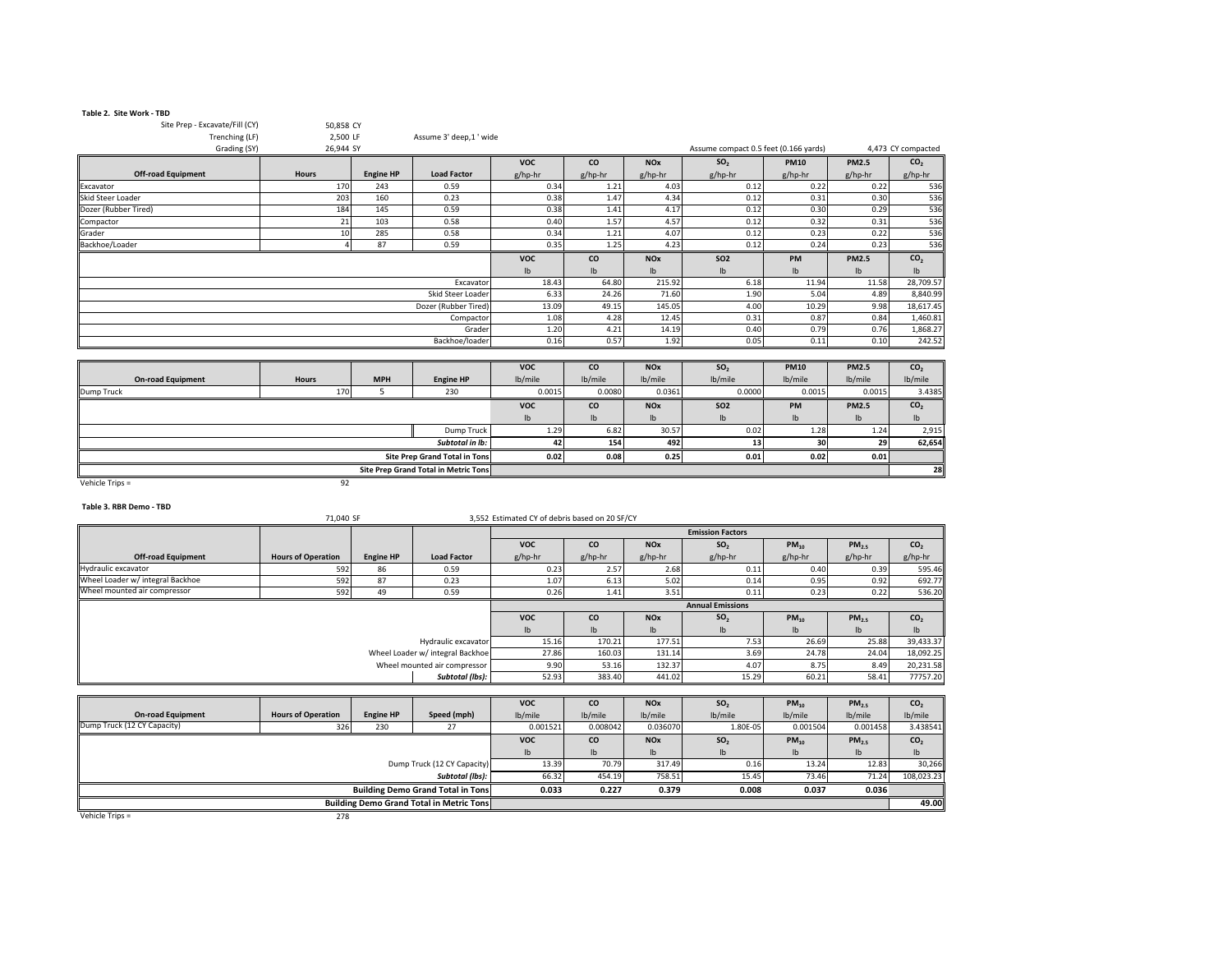#### **Table 4. Demo Asphalt Concrete RBR ‐ TBD**

|                             | 2,232 CY                  |                  |                    |                           |           |                       |                 |               |            |                 |
|-----------------------------|---------------------------|------------------|--------------------|---------------------------|-----------|-----------------------|-----------------|---------------|------------|-----------------|
|                             |                           |                  |                    | <b>Emission Factors</b>   |           |                       |                 |               |            |                 |
|                             |                           |                  |                    | <b>VOC</b>                | <b>CO</b> | <b>NO<sub>x</sub></b> | SO <sub>2</sub> | $PM_{10}$     | $PM_{2.5}$ | CO <sub>2</sub> |
| <b>Off-road Equipment</b>   | <b>Hours of Operation</b> | <b>Engine HP</b> | <b>Load Factor</b> | g/hp-hr                   | g/hp-hr   | g/hp-hr               | g/hp-hr         | g/hp-hr       | g/hp-hr    | g/hp-hr         |
| Crawler Dozer w/attachments | 263                       | 125              | 0.58               | 0.34                      | 1.21      | 4.08                  | 0.12            | 0.23          | 0.22       | 535.79          |
| Air Compressor              | 263                       | 49               | 0.59               | 0.33                      | 2.54      | 4.53                  | 0.13            | 0.54          | 0.53       | 595.16          |
| Excavator                   | 61                        | 380              | 0.59               | 0.31                      | 2.50      | 4.51                  | 0.13            | 0.55          | 0.54       | 595.21          |
|                             |                           |                  |                    | <b>Annual Emissions</b>   |           |                       |                 |               |            |                 |
|                             |                           |                  |                    | <b>VOC</b>                | <b>CO</b> | <b>NO<sub>x</sub></b> | SO <sub>2</sub> | $PM_{10}$     | $PM_{2.5}$ | CO <sub>2</sub> |
|                             |                           |                  |                    | $\mathsf{I}^{\mathsf{b}}$ | Ib        | $\mathsf{lb}$         | Ib              | $\mathsf{lb}$ | Ib         | lb              |
|                             | 14.48                     | 50.84            | 171.82             | 4.85                      | 9.52      | 9.23                  | 22562.78        |               |            |                 |
|                             | 5.50                      | 42.68            | 76.02              | 2.15                      | 9.10      | 8.83                  | 9994.14         |               |            |                 |
|                             | 9.34                      | 74.67            | 134.78             | 3.83                      | 16.51     | 16.01                 | 17800.11        |               |            |                 |

|                          |                                                 |                  |                           | <b>VOC</b>                | <b>CO</b> | <b>NO<sub>x</sub></b> | SO <sub>2</sub>           | $PM_{10}$                 | PM <sub>2.5</sub> | co,             |
|--------------------------|-------------------------------------------------|------------------|---------------------------|---------------------------|-----------|-----------------------|---------------------------|---------------------------|-------------------|-----------------|
| <b>On-road Equipment</b> | <b>Hours of Operation</b>                       | <b>Engine HP</b> | Speed (mph)               | lb/mile                   | lb/mile   | lb/mile               | lb/mile                   | lb/mile                   | lb/mile           | lb/mile         |
| Dump Truck               | 205                                             | 230              |                           | 0.0015                    | 0.0080    | 0.0361                | 0.0000                    | 0.0015                    | 0.0015            | 3.4385          |
|                          |                                                 |                  |                           | <b>VOC</b>                | <b>CO</b> | <b>NO<sub>x</sub></b> | SO <sub>2</sub>           | $PM_{10}$                 | PM <sub>2.5</sub> | CO <sub>2</sub> |
|                          |                                                 | lb               | $\mathsf{I}^{\mathsf{b}}$ | $\mathsf{I}^{\mathsf{b}}$ |           | Ib                    | $\mathsf{I}^{\mathsf{b}}$ | $\mathsf{I}^{\mathsf{b}}$ |                   |                 |
|                          |                                                 |                  | Dump Truck                | 8.42                      | 44.51     | 199.65                | 0.10                      | 8.33                      | 8.07              | 19,032          |
|                          |                                                 |                  | Subtotal (lbs):           |                           | 213       | 582                   |                           | 43                        |                   | 69,389          |
|                          | <b>Asphalt Demo Grand Total in Tons</b><br>0.02 | 0.11             | 0.29                      | 0.01                      | 0.02      | 0.02                  |                           |                           |                   |                 |
|                          | Asphalt Demo Grand Total in Metric Tons         |                  |                           |                           |           |                       |                           | 31                        |                   |                 |

Vehicle Trips <sup>=</sup> 92

**Table 5. Building Construction**

120,000 SF Foundation 120,000 SF Total

|                           |                           |                  |                      |                           |                         |                       | <b>Emission Factors</b> |                           |               |                 |
|---------------------------|---------------------------|------------------|----------------------|---------------------------|-------------------------|-----------------------|-------------------------|---------------------------|---------------|-----------------|
|                           |                           |                  |                      | <b>VOC</b>                | co                      | <b>NO<sub>x</sub></b> | SO <sub>2</sub>         | <b>PM10</b>               | <b>PM2.5</b>  | CO <sub>2</sub> |
| <b>Off-road Equipment</b> | <b>Hours of Operation</b> | <b>Engine HP</b> | <b>Load Factor</b>   | g/hp-hr                   | g/hp-hr                 | $g/hp-hr$             | g/hp-hr                 | g/hp-hr                   | g/hp-hr       | g/hp-hr         |
| Crane                     | 600                       | 330              | 0.58                 | 0.25                      | 1.22                    | 5.26                  | 0.11                    | 0.21                      | 0.20          | 530             |
| Concrete Truck            | 600                       | 300              | 0.43                 | 0.19                      | 1.45                    | 4.32                  | 0.12                    | 0.21                      | 0.20          | 536             |
| Diesel Generator          | 480                       | 40               | 0.43                 | 0.26                      | 1.41                    | 3.51                  | 0.11                    | 0.23                      | 0.22          | 536             |
| Telehandler               | 1,200                     | 99               | 0.59                 | 0.51                      | 3.94                    | 4.93                  | 0.13                    | 0.52                      | 0.51          | 595             |
| Scissors Lift             | 960                       | 83               | 0.59                 | 0.51                      | 3.94                    | 4.93                  | 0.13                    | 0.52                      | 0.51          | 595             |
| Skid Steer Loader         | 600                       | 67               | 0.59                 | 1.69                      | 7.97                    | 6.70                  | 0.15                    | 1.19                      | 1.15          | 691             |
| Pile Driver               | 6,188                     | 260              | 0.43                 | 0.46                      | 1.55                    | 5.90                  | 0.11                    | 0.31                      | 0.30          | 530             |
| All Terrain Forklift      | 24                        | 84               | 0.59                 | 0.51                      | 3.94                    | 4.93                  | 0.13                    | 0.52                      | 0.51          | 595             |
|                           |                           |                  |                      |                           | <b>Annual Emissions</b> |                       |                         |                           |               |                 |
|                           |                           |                  |                      | <b>VOC</b>                | co                      | <b>NO<sub>x</sub></b> | <b>SO2</b>              | PM                        | <b>PM2.5</b>  | CO <sub>2</sub> |
|                           |                           |                  |                      | $\mathsf{I}^{\mathsf{b}}$ | Ib                      | $\mathsf{lb}$         | $\mathsf{lb}$           | $\mathsf{I}^{\mathsf{b}}$ | $\mathsf{lb}$ | $\mathsf{lb}$   |
|                           |                           |                  | Crane                | 62.21                     | 308.75                  | 1331.67               | 28.88                   | 52.59                     | 51.01         | 134,261         |
|                           |                           |                  | Concrete Truck       | 32.01                     | 248.20                  | 737.28                | 19.68                   | 35.85                     | 34.77         | 91,507          |
|                           |                           |                  | Diesel Generator     | 4.78                      | 25.64                   | 63.85                 | 1.96                    | 4.22                      | 4.09          | 9,760           |
|                           |                           |                  | Telehandler          | 78.74                     | 608.80                  | 761.66                | 19.76                   | 80.53                     | 78.11         | 91,884          |
|                           |                           |                  | Scissors Lift        | 52.81                     | 408.32                  | 510.85                | 13.26                   | 54.01                     | 52.39         | 61,627          |
|                           |                           |                  | Skid Steer Loader    | 88.49                     | 416.63                  | 350.23                | 7.77                    | 62.18                     | 60.31         | 36,125          |
|                           |                           |                  | Pile Driver          | 707.73                    | 2366.77                 | 9001.43               | 173.76                  | 478.69                    | 464.33        | 807,780         |
|                           |                           |                  | All Terrain Forklift | 1.34                      | 10.33                   | 12.93                 | 0.34                    | 1.37                      | 1.33          | 1,559           |
|                           |                           |                  |                      |                           |                         |                       |                         |                           |               |                 |
|                           |                           |                  |                      |                           |                         |                       |                         |                           |               |                 |

|                          |                           |                  |                                                         | <b>VOC</b> | CO      | <b>NO<sub>x</sub></b> | <b>SO2</b> | PM                        | <b>PM2.5</b> | CO <sub>2</sub> |
|--------------------------|---------------------------|------------------|---------------------------------------------------------|------------|---------|-----------------------|------------|---------------------------|--------------|-----------------|
| <b>On-road Equipment</b> | <b>Hours of Operation</b> | <b>Engine HP</b> | Speed (mph)                                             | lb/mile    | lb/mile | lb/mile               | lb/mile    | lb/mile                   | lb/mile      | lb/mile         |
| Delivery Truck           | 2,880                     | 265              | 45                                                      | 0.0015     | 0.0080  | 0.0361                | 0.0000     | 0.0015                    | 0.0015       | 3.4385          |
|                          |                           |                  |                                                         | <b>VOC</b> | CO      | <b>NO<sub>x</sub></b> | <b>SO2</b> | <b>PM</b>                 | <b>PM2.5</b> | CO <sub>2</sub> |
|                          |                           |                  |                                                         | ١h         | Ib      | Ib                    | Ib         | $\mathsf{I}^{\mathsf{b}}$ | Ib           | $\mathsf{lb}$   |
|                          |                           |                  | <b>Delivery Truck</b>                                   | 197.16     | 1042.24 | 4674.68               | 2.34       | 194.98                    | 188.93       | 445,635         |
|                          |                           |                  | Subtotal (lbs):                                         | 1225       | 5436    | 17445                 | 268        | 964                       | 935          | 1680139         |
|                          |                           |                  | <b>Building Construction Grand Total in Tons</b>        | 0.61       | 2.72    | 8.72                  | 0.13       | 0.48                      | 0.47         |                 |
|                          |                           |                  | <b>Building Construction Grand Total in Metric Tons</b> |            |         |                       |            |                           |              | 762I            |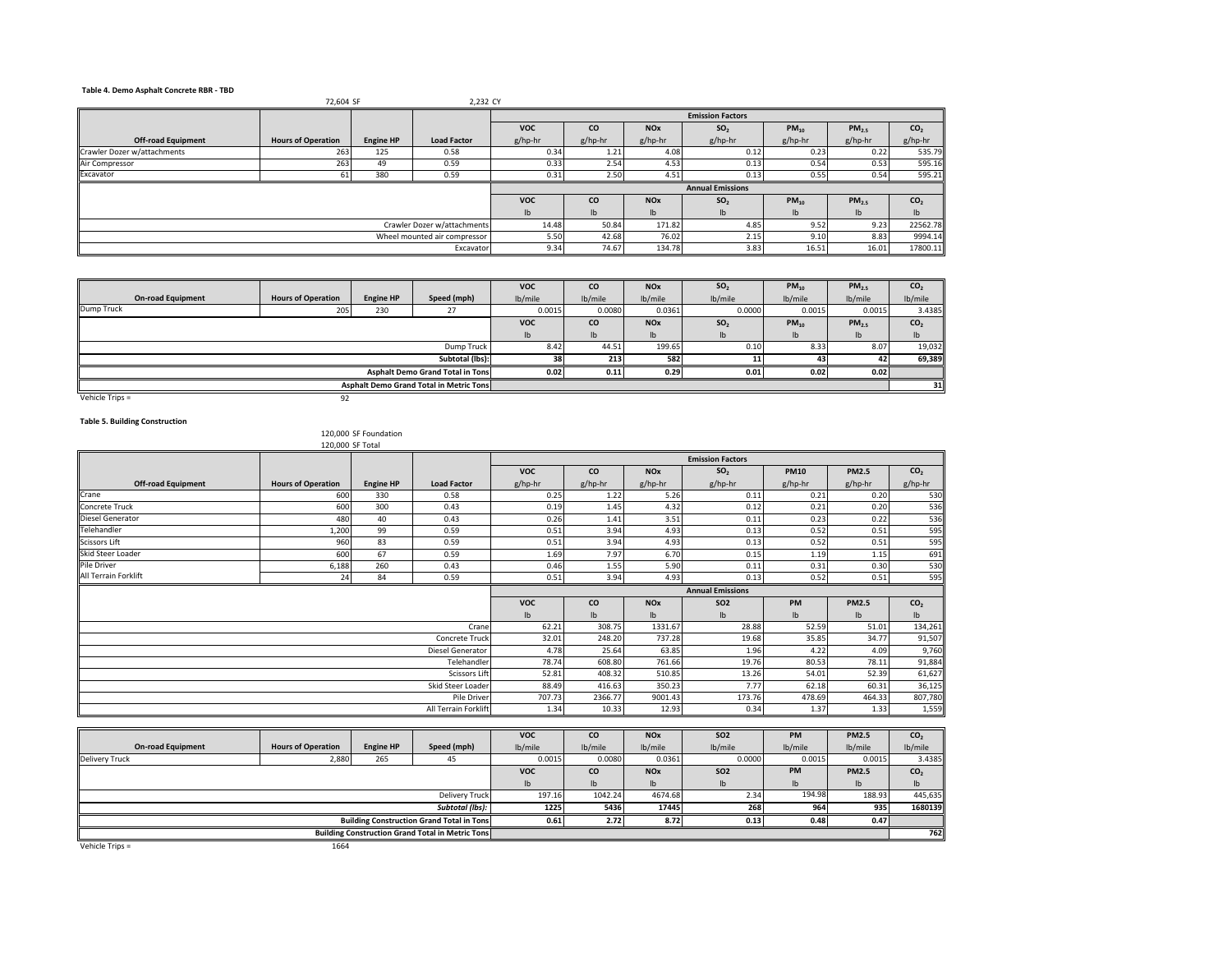#### **Table 6. Gravel Work ‐ TBD**

|                            | 23,389 CY    |                  |                            | 1,671 trips               |                           |                       | 147,017 total miles |                           |                           |                 |
|----------------------------|--------------|------------------|----------------------------|---------------------------|---------------------------|-----------------------|---------------------|---------------------------|---------------------------|-----------------|
|                            |              |                  |                            | <b>VOC</b>                | <b>CO</b>                 | <b>NO<sub>x</sub></b> | SO <sub>2</sub>     | $PM_{10}$                 | $PM_{2.5}$                | CO <sub>2</sub> |
| <b>Off-road Equipment</b>  | <b>Hours</b> | <b>Engine HP</b> | <b>Load Factor</b>         | g/hp-hr                   | g/hp-hr                   | g/hp-hr               | g/hp-hr             | g/hp-hr                   | g/hp-hr                   | g/hp-hr         |
| Dozer                      | 234          | 185              | 0.59                       | 0.34                      | 1.21                      | 4.08                  | 0.12                | 0.23                      | 0.22                      | 536             |
| Wheel Loader for Spreading | 292          | 87               | 0.59                       | 0.35                      | 1.25                      | 4.23                  | 0.12                | 0.24                      | 0.23                      | 536             |
| Compactor                  | 645          | 103              | 0.43                       | 0.36                      | 1.34                      | 4.45                  | 0.12                | 0.26                      | 0.25                      | 536             |
|                            |              |                  |                            | <b>VOC</b>                | <b>CO</b>                 | <b>NO<sub>x</sub></b> | <b>SO2</b>          | <b>PM10</b>               | <b>PM2.5</b>              | CO <sub>2</sub> |
|                            |              |                  |                            | $\mathsf{I}^{\mathsf{b}}$ | $\mathsf{I}^{\mathsf{b}}$ | I <sub>b</sub>        | Ib                  | $\mathsf{I}^{\mathsf{b}}$ | $\mathsf{I}^{\mathsf{b}}$ | $\mathsf{lb}$   |
|                            |              |                  | Dozer                      | 19.35                     | 67.95                     | 229.64                | 6.49                | 12.72                     | 12.34                     | 30155.48        |
|                            |              |                  | Wheel Loader for Spreading | 11.54                     | 41.30                     | 140.06                | 3.81                | 7.90                      | 7.66                      | 17726.03        |
|                            |              |                  | Compactor                  | 22.65                     | 84.32                     | 280.39                | 7.26                | 16.19                     | 15.71                     | 33743.76        |
|                            |              |                  |                            |                           |                           |                       |                     |                           |                           |                 |

|                          |                                               |                                        | <b>VOC</b> | CO            | <b>NOx</b>    | SO <sub>2</sub> | $PM_{10}$   | PM <sub>2.5</sub>         | CO <sub>2</sub>           |
|--------------------------|-----------------------------------------------|----------------------------------------|------------|---------------|---------------|-----------------|-------------|---------------------------|---------------------------|
| <b>On-road Equipment</b> | <b>Miles</b>                                  | <b>Engine HP</b>                       | lb/mile    | lb/mile       | lb/mile       | lb/mile         | lb/mile     | lb/mile                   | lb/mile                   |
| Dump Truck               | 147,017                                       | 230                                    | 0.0015     | 0.0080        | 0.0361        | 0.0000          | 0.0015      | 0.0015                    | 3.4385                    |
|                          |                                               |                                        | <b>VOC</b> | <b>CO</b>     | <b>NOx</b>    | <b>SO2</b>      | <b>PM10</b> | <b>PM2.5</b>              | CO <sub>2</sub>           |
|                          |                                               |                                        | lb         | $\mathsf{lb}$ | $\mathsf{lb}$ | $\mathsf{lb}$   | Ib          | $\mathsf{I}^{\mathsf{b}}$ | $\mathsf{I}^{\mathsf{b}}$ |
|                          |                                               | Dump Truck                             | 223.66     | 1182.30       | 5302.90       | 2.65            | 221.18      | 214.31                    | 505,523                   |
|                          |                                               | Subtotal (lbs):                        | 277        | 1,376         | 5,953         |                 | 258         | 250                       | 587,148                   |
|                          |                                               | <b>Gravel Work Grand Total in Tons</b> | 0.14       | 0.69          | 2.98          | 0.01            | 0.13        | 0.13                      |                           |
|                          | <b>Gravel Work Grand Total in Metric Tons</b> |                                        |            |               |               |                 |             |                           | 266                       |
| Vehicle Trips =          | 183                                           |                                        |            |               |               |                 |             |                           |                           |

#### **Table 7. Concrete Work ‐ TBD**

### Foundation Work 17,778 CY<br>74 CY

Sidewalks, etc.

|                           | Total                     | 17,852 CY        |                                                 |              |                           |                       | Note: Assume all excavated soil is accounted for in Excavate/Fill and Trenching |             |              |                 |
|---------------------------|---------------------------|------------------|-------------------------------------------------|--------------|---------------------------|-----------------------|---------------------------------------------------------------------------------|-------------|--------------|-----------------|
|                           |                           |                  |                                                 |              |                           |                       | <b>Emission Factors</b>                                                         |             |              |                 |
|                           |                           |                  |                                                 | <b>VOC</b>   | <b>CO</b>                 | <b>NO<sub>x</sub></b> | SO <sub>2</sub>                                                                 | <b>PM10</b> | <b>PM2.5</b> | CO <sub>2</sub> |
| <b>Off-road Equipment</b> | <b>Hours of Operation</b> | <b>Engine HP</b> | <b>Load Factor</b>                              | g/hp-hr      | g/hp-hr                   | g/hp-hr               | g/hp-hr                                                                         | g/hp-hr     | g/hp-hr      | g/hp-hr         |
| Concrete Mixer            | 940                       | 3.5              | 0.43                                            | 0.69         | 3.04                      | 6.17                  | 0.13                                                                            | 0.54        | 0.52         | 588             |
| Concrete Truck            | 850                       | 300              | 0.43                                            | 0.38         | 1.75                      | 6.18                  | 0.11                                                                            | 0.27        | 0.26         | 530             |
|                           |                           |                  |                                                 |              |                           |                       | <b>Annual Emissions</b>                                                         |             |              |                 |
|                           |                           |                  |                                                 | <b>VOC</b>   | <b>CO</b>                 | <b>NO<sub>x</sub></b> | <b>SO2</b>                                                                      | <b>PM</b>   | <b>PM2.5</b> | CO <sub>2</sub> |
|                           |                           |                  |                                                 | $\mathsf{I}$ | $\mathsf{I}^{\mathsf{b}}$ | $\mathsf{I}$          | $\mathsf{I}^{\mathsf{b}}$                                                       | Ib          | Ib           | I <sub>b</sub>  |
|                           |                           |                  | Concrete Mixer                                  | 2.14         | 9.49                      | 19.25                 | 0.39                                                                            | 1.69        | 1.64         | 1,834.95        |
|                           |                           |                  | <b>Concrete Truck</b>                           | 91.77        | 422.06                    | 1,494.69              | 27.56                                                                           | 64.96       | 63.01        | 128,109.75      |
|                           |                           |                  | Subtotal (lbs):                                 | 94           | 432                       | 1,514                 | 28                                                                              | 67          | 65           | 129,945         |
|                           |                           |                  | <b>Concrete Work Grand Total in Tons</b>        | 0.05         | 0.22                      | 0.76                  | 0.01                                                                            | 0.03        | 0.03         |                 |
|                           |                           |                  | <b>Concrete Work Grand Total in Metric Tons</b> |              |                           |                       |                                                                                 |             |              | 59              |

Vehicle Trips <sup>=</sup> 280

#### **Table 8. Paving ‐ TBD**

|                                | Pavement - Surface Area<br>Paving - HMA | 12,000 SF<br>4,000 CF |                                | 222 CY                    |                |                       |               |           |                           |                 |
|--------------------------------|-----------------------------------------|-----------------------|--------------------------------|---------------------------|----------------|-----------------------|---------------|-----------|---------------------------|-----------------|
|                                |                                         |                       |                                | <b>VOC</b>                | CO             | <b>NO<sub>x</sub></b> | <b>SO2</b>    | <b>PM</b> | <b>PM2.5</b>              | CO <sub>2</sub> |
| <b>Off-road Equipment</b>      | <b>Hours of Operation</b>               | <b>Engine HP</b>      | <b>Load Factor</b>             | g/hp-hr                   | g/hp-hr        | g/hp-hr               | g/hp-hr       | g/hp-hr   | g/hp-hr                   | g/hp-hr         |
| Grader                         | 37                                      | 145                   | 0.59                           | 0.38                      | 1.41           | 4.16                  | 0.12          | 0.30      | 0.29                      | 536             |
| Roller                         | 55                                      | 401                   | 0.59                           | 0.34                      | 2.46           | 5.53                  | 0.12          | 0.34      | 0.33                      | 536             |
| Paving Machine                 | 74                                      | 164                   | 0.59                           | 0.38                      | 1.44           | 4.25                  | 0.12          | 0.30      | 0.29                      | 536             |
| <b>Asphalt Curbing Machine</b> |                                         | 130                   | 0.59                           | 0.40                      | 1.57           | 4.57                  | 0.12          | 0.32      | 0.31                      | 536             |
|                                |                                         |                       |                                | <b>VOC</b>                | <b>CO</b>      | <b>NO<sub>x</sub></b> | <b>SO2</b>    | <b>PM</b> | <b>PM2.5</b>              | CO <sub>2</sub> |
|                                |                                         |                       |                                | $\mathsf{I}^{\mathsf{b}}$ | I <sub>b</sub> | $\mathsf{lb}$         | $\mathsf{lb}$ | lb        | $\mathsf{I}^{\mathsf{b}}$ | $\mathsf{lb}$   |
|                                |                                         |                       | Grader                         | 2.61                      | 9.79           | 28.84                 | 0.80          | 2.05      | 1.99                      | 3,713.03        |
|                                |                                         |                       | Roller                         | 9.81                      | 70.81          | 159.14                | 3.31          | 9.74      | 9.45                      | 15,405.71       |
|                                |                                         |                       | Paving Machine                 | 5.96                      | 22.62          | 66.67                 | 1.81          | 4.70      | 4.56                      | 8,398.95        |
|                                |                                         |                       | <b>Asphalt Curbing Machine</b> | 0.49                      | 1.95           | 5.67                  | 0.14          | 0.40      | 0.38                      | 665.71          |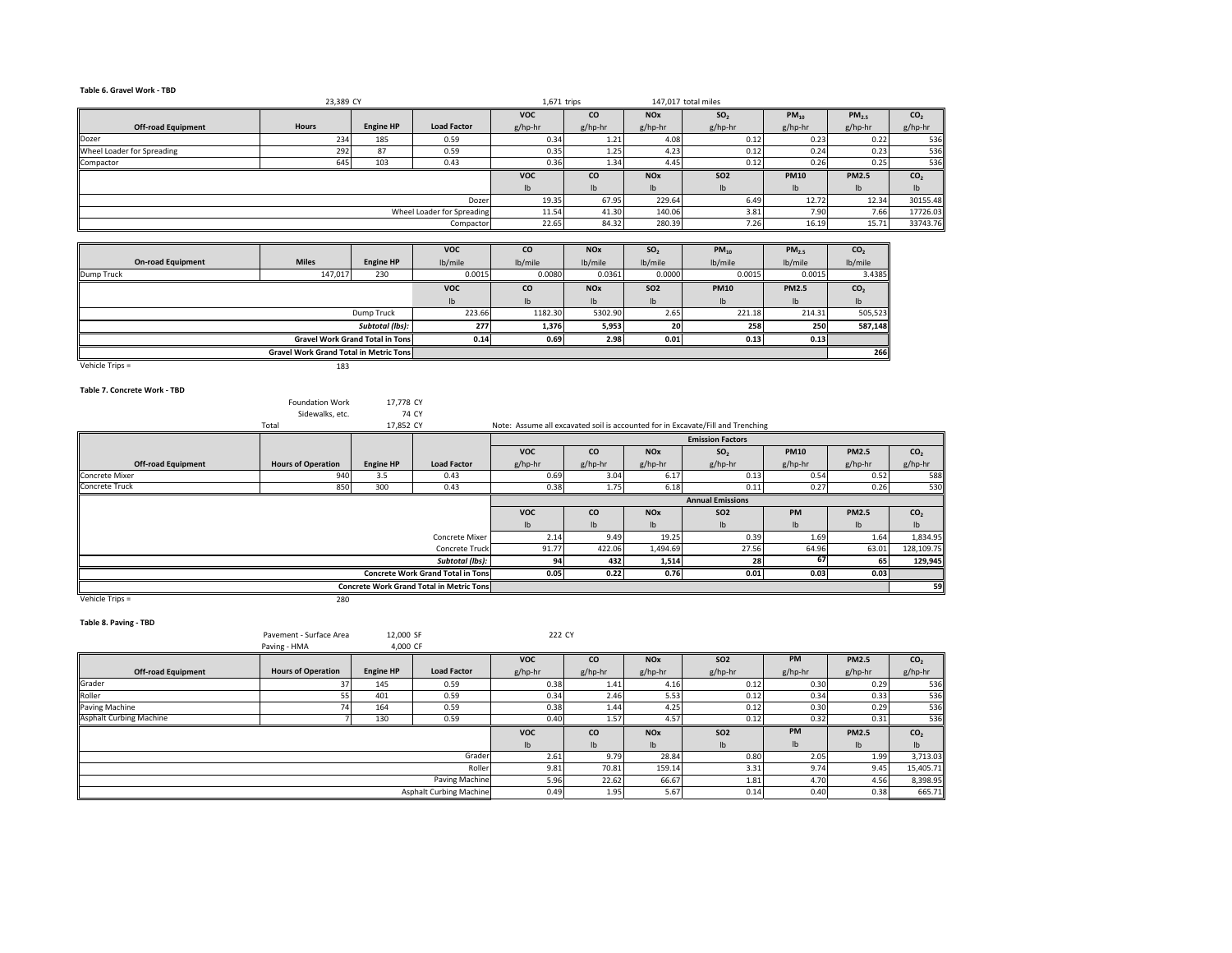|                          |                           |                  | <b>Productivity based</b> | <b>VOC</b> | CO        | <b>NOx</b>                | <b>SO2</b>                | <b>PM</b> | <b>PM2.5</b>              | CO <sub>2</sub> |
|--------------------------|---------------------------|------------------|---------------------------|------------|-----------|---------------------------|---------------------------|-----------|---------------------------|-----------------|
| <b>On-road Equipment</b> | <b>Hours of Operation</b> | <b>Engine HP</b> | Speed (miles/hour)        | lb/mile    | lb/mile   | lb/mile                   | lb/mile                   | lb/mile   | lb/mile                   | lb/mile         |
| Dump Truck               | 44 I                      | 230              |                           | 0.001521   | 0.008042  | 0.036070                  | 1.80E-05                  | 0.001504  | 0.001458                  | 3.438541        |
| <b>Water Truck</b>       |                           | 230              | 10                        | 0.001521   | 0.008042  | 0.036070                  | 1.80E-05                  | 0.001504  | 0.001458                  | 3.438541        |
|                          |                           |                  |                           | <b>VOC</b> | <b>CO</b> | <b>NOx</b>                | SO <sub>2</sub>           | <b>PM</b> | <b>PM2.5</b>              | CO <sub>2</sub> |
|                          |                           |                  |                           |            | lb        | $\mathsf{I}^{\mathsf{b}}$ | $\mathsf{I}^{\mathsf{b}}$ | Ib        | $\mathsf{I}^{\mathsf{b}}$ | Ib              |
|                          |                           |                  | Dump Truck                | 1.15       | 6.06      | 27.19                     | 0.01                      | 1.13      | 1.10                      | 2,592           |
|                          |                           |                  | <b>Water Truck</b>        | 0.02       | 0.09      | 0.42                      | 0.00                      | 0.02      | 0.02                      | 40              |

|                          |                      | <b>Weight of HMA</b> |                                          |            |      |                       |            |             |              |                 |
|--------------------------|----------------------|----------------------|------------------------------------------|------------|------|-----------------------|------------|-------------|--------------|-----------------|
|                          | <b>Volume of HMA</b> | (tons)               | <b>VOC</b>                               | <b>VOC</b> | co   | <b>NO<sub>x</sub></b> | <b>SO2</b> | <b>PM10</b> | <b>PM2.5</b> | CO <sub>2</sub> |
| Hot Mix Asphalt (HMA)    | (ft <sup>3</sup> )   |                      | lb/ton of asphalt                        |            | lb   |                       |            |             | Ib           | lb              |
| Standard Hot Mix Asphalt | 4,000                |                      | 0.04                                     | 0.00       |      |                       |            |             |              |                 |
|                          |                      |                      | <b>Subtotal (lbs):</b>                   | 20         | 111  | 288                   |            | 18          | 17           | 30,815          |
|                          |                      |                      | Paving Grand Total in Tons               | 0.01       | 0.06 | 0.14                  | 0.00       | 0.01        | 0.01         |                 |
|                          |                      |                      | <b>Paving Grand Total in Metric Tons</b> |            |      |                       |            |             |              | 14              |

Vehicle Trips <sup>=</sup> 7

**Table 9. Runway Construction**

|                                  | Concrete Surface                 | 187,500 SF             |                                 |                      | 4.3 acres               |                         |                                 |               |                        |                 |
|----------------------------------|----------------------------------|------------------------|---------------------------------|----------------------|-------------------------|-------------------------|---------------------------------|---------------|------------------------|-----------------|
|                                  |                                  | 20.831 SY              |                                 |                      | 1.83 yards thick        |                         |                                 |               |                        |                 |
|                                  |                                  |                        |                                 |                      |                         |                         | <sup>6,7</sup> Emission Factors |               |                        |                 |
|                                  | <sup>2</sup> Cumulative Hours of |                        |                                 | <b>VOC</b>           | CO                      | <b>NO<sub>x</sub></b>   | SO <sub>2</sub>                 | <b>PM10</b>   | <b>PM2.5</b>           | CO <sub>2</sub> |
| <sup>1</sup> Off-road Equipment  | Operation                        | <sup>3</sup> Engine HP | <sup>4</sup> Load Factor        | g/hp-hr              | g/hp-hr                 | g/hp-hr                 | g/hp-hr                         | g/hp-hr       | g/hp-hr                | g/hp-hr         |
| Grader (CAT 120M2 or similar)    | 29                               | 150                    | 0.61                            | 1.06                 | 3.52                    | 8.24                    | 0.06                            | 0.47          | 0.47                   | 568             |
| Steel drum roller/soil compactor | 290                              | 401                    | 0.56                            | 0.70                 | 3.18                    | 7.20                    | 0.05                            | 0.28          | 0.28                   | 568             |
| Paving/Concrete Machine          | 290                              | 164                    | 0.53                            | 1.14                 | 3.71                    | 8.87                    | 0.49                            | 0.49          | 0.49                   | 568             |
| <b>Curbing Machine</b>           | 14                               | 130                    | 0.59                            | 1.14                 | 3.71                    | 8.87                    | 0.49                            | 0.49          | 0.49                   | 568             |
| Cement and Motar Mixer 1         | 290                              | 9                      | 0.56                            | 0.92                 | 2.64                    | 5.41                    | 0.07                            | 0.35          | 0.35                   | 568             |
| Cement and Motar Mixer 2         | 290                              | 9                      | 0.56                            | 0.92                 | 2.64                    | 5.41                    | 0.07                            | 0.35          | 0.35                   | 568             |
| Cement and Motar Mixer 3         | 290                              | 9                      | 0.56                            | 0.92                 | 2.64                    | 5.41                    | 0.07                            | 0.35          | 0.35                   | 568             |
| Tractor/Loader/Backhoe           | 290                              | 75                     | 0.55                            | 1.50                 | 4.22                    | 8.33                    | 0.06                            | 0.80          | 0.80                   | 568             |
|                                  | <sup>2</sup> Cumulative Hours of |                        |                                 | <b>VOC</b>           | CO                      | <b>NO<sub>x</sub></b>   | <b>SO2</b>                      | <b>PM10</b>   | <b>PM2.5</b>           | CO <sub>2</sub> |
| <sup>1</sup> On-road Equipment   | Operation                        | <sup>3</sup> Engine HP | <sup>5</sup> Speed (miles/hour) | lb/mile              | lb/mile                 | lb/mile                 | lb/mile                         | lb/mile       | lb/mile                | lb/mile         |
| <b>Cement Truck</b>              | 290                              | 230                    | 20                              | 0.001521             | 0.008042                | 0.036070                | 1.80E-05                        | 0.001504      | 0.001458               | 3.438541        |
| Water Truck/Oil truck            | 29                               | 230                    | 10                              | 0.001521             | 0.008042                | 0.036070                | 1.80E-05                        | 0.001504      | 0.001458               | 3.438541        |
|                                  |                                  |                        |                                 |                      |                         |                         |                                 |               |                        |                 |
|                                  |                                  |                        |                                 |                      |                         |                         | <b>Annual Emissions</b>         |               |                        |                 |
|                                  |                                  |                        |                                 |                      |                         |                         |                                 | PM            |                        |                 |
|                                  |                                  |                        |                                 | <b>VOC</b>           | co                      | <b>NO<sub>x</sub></b>   | <b>SO2</b>                      |               | <b>PM2.5</b>           | CO <sub>2</sub> |
|                                  |                                  |                        |                                 | $\mathsf{I}$<br>6.21 | I <sub>b</sub><br>20.58 | I <sub>b</sub><br>48.15 | I <sub>b</sub><br>0.33          | Ib<br>2.74    | I <sub>b</sub><br>2.74 | $\mathsf{lb}$   |
|                                  |                                  |                        |                                 |                      |                         |                         |                                 |               |                        | 3,321.35        |
|                                  |                                  |                        |                                 | 99.97                | 456.55                  | 1,032.14                | 7.17                            | 40.45         | 40.45                  | 81,512.80       |
|                                  |                                  |                        |                                 | 63.01                | 205.70                  | 492.61                  | 27.43                           | 27.43         | 27.43                  | 31,551.00       |
|                                  |                                  |                        |                                 | 2.78                 | 9.08                    | 21.73                   | 1.21                            | 1.21          | 1.21                   | 1,392.06        |
|                                  |                                  |                        |                                 | 2.96                 | 8.51                    | 17.42                   | 0.21                            | 1.12          | 1.12                   | 1,829.46        |
|                                  |                                  |                        |                                 | 2.96                 | 8.51                    | 17.42                   | 0.21                            | 1.12          | 1.12                   | 1,829.46        |
|                                  |                                  |                        |                                 | 2.96                 | 8.51                    | 17.42                   | 0.21                            | 1.12          | 1.12                   | 1,829.46        |
|                                  |                                  |                        |                                 | 39.50                | 111.19                  | 219.34                  | 1.58                            | 21.13         | 21.13                  | 14,973.30       |
|                                  |                                  |                        |                                 | <b>VOC</b>           | <b>CO</b>               | <b>NO<sub>x</sub></b>   | <b>SO2</b>                      | PM            | <b>PM2.5</b>           | CO <sub>2</sub> |
|                                  |                                  |                        |                                 | Ib                   | Ib                      | Ib                      | Ib                              | $\mathsf{lb}$ | $\mathsf{lb}$          | $\mathsf{lb}$   |

8.82 46.60 209.01 0.10

0.44 2.33 10.45

**Runway Construction Grand Total in Tons 0.11 0.44 1.04 0.02 0.05 0.05 Runway Construction Grand Total in Metric Tons 72**

0.10 8.72 8.45 19,924<br>0.01 0.44 0.42 996

 $0.42$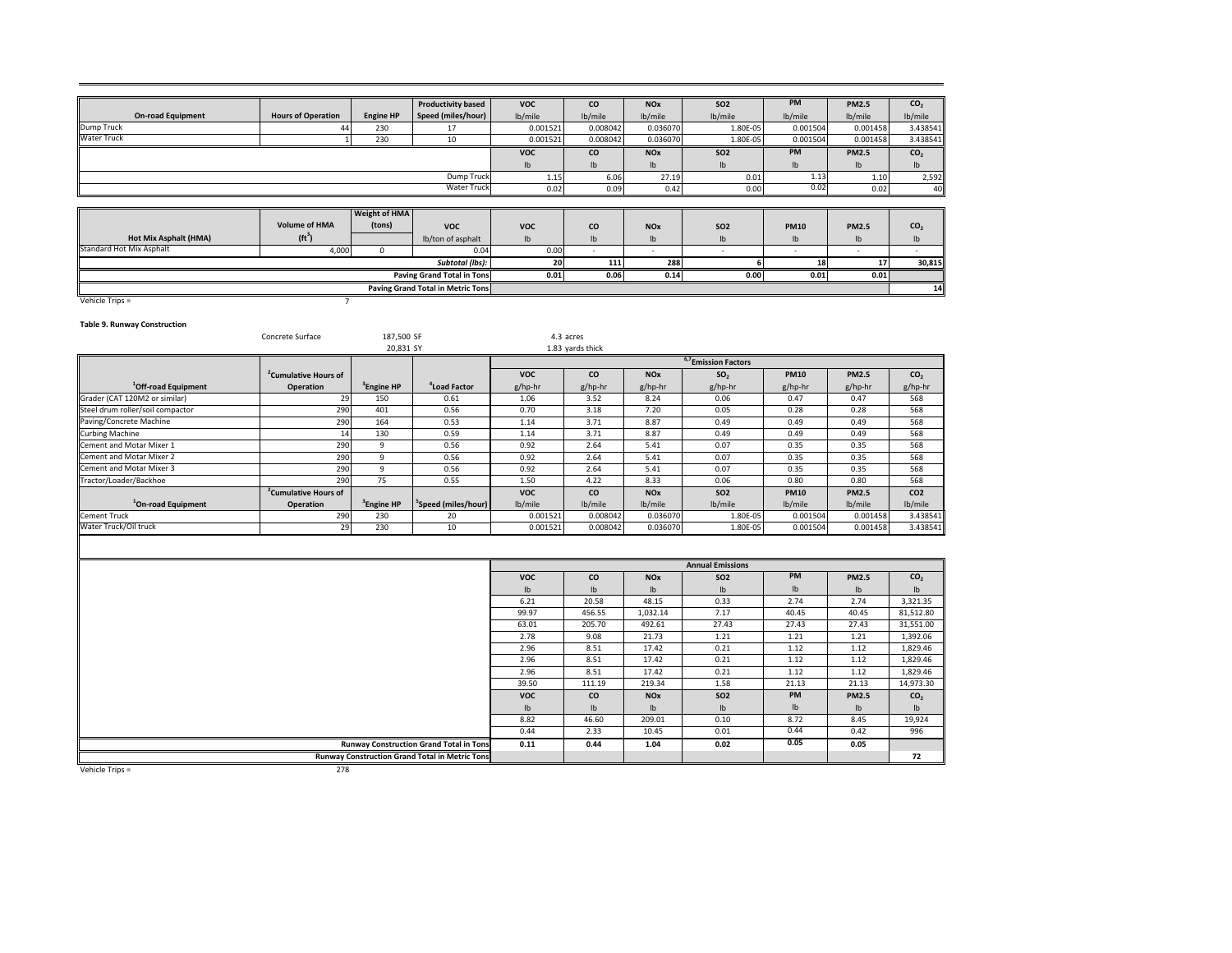### **TBD ‐ DEMO**

#### **Table 10. Demo Site Work ‐ TBD**

| Site Prep - Excavate/Fill (CY) | 33,692 CY       |                  |                                      |                           |               |                       |                                       |                           |                           |                           |
|--------------------------------|-----------------|------------------|--------------------------------------|---------------------------|---------------|-----------------------|---------------------------------------|---------------------------|---------------------------|---------------------------|
| Trenching (LF)                 | 0 <sub>LF</sub> |                  |                                      |                           |               |                       |                                       |                           |                           |                           |
| Grading (SY)                   | 7,590 SY        |                  |                                      |                           |               |                       | Assume compact 0.5 feet (0.166 yards) |                           |                           | 1,260 CY compacted        |
|                                |                 |                  |                                      | <b>VOC</b>                | co            | <b>NO<sub>x</sub></b> | SO <sub>2</sub>                       | <b>PM10</b>               | <b>PM2.5</b>              | CO <sub>2</sub>           |
| <b>Off-road Equipment</b>      | <b>Hours</b>    | <b>Engine HP</b> | <b>Load Factor</b>                   | g/hp-hr                   | g/hp-hr       | g/hp-hr               | $g/hp-hr$                             | g/hp-hr                   | g/hp-hr                   | g/hp-hr                   |
| Excavator                      | 112             | 243              | 0.59                                 | 0.34                      | 1.21          | 4.03                  | 0.12                                  | 0.22                      | 0.22                      | 536                       |
| Skid Steer Loader              | 135             | 160              | 0.23                                 | 0.38                      | 1.47          | 4.34                  | 0.12                                  | 0.31                      | 0.30                      | 536                       |
| Dozer (Rubber Tired)           | 122             | 145              | 0.59                                 | 0.38                      | 1.41          | 4.17                  | 0.12                                  | 0.30                      | 0.29                      | 536                       |
| Compactor                      |                 | 103              | 0.58                                 | 0.40                      | 1.57          | 4.57                  | 0.12                                  | 0.32                      | 0.31                      | 536                       |
| Grader                         |                 | 285              | 0.58                                 | 0.34                      | 1.21          | 4.07                  | 0.12                                  | 0.23                      | 0.22                      | 536                       |
|                                |                 |                  |                                      | <b>VOC</b>                | co            | <b>NO<sub>x</sub></b> | <b>SO2</b>                            | PM                        | <b>PM2.5</b>              | CO <sub>2</sub>           |
|                                |                 |                  |                                      | $\mathsf{I}^{\mathsf{b}}$ | $\mathsf{lb}$ | Ib                    | $\mathsf{lb}$                         | $\mathsf{I}^{\mathsf{b}}$ | $\mathsf{I}^{\mathsf{b}}$ | $\mathsf{lb}$             |
|                                |                 |                  | Excavator                            | 12.21                     | 42.92         | 143.04                | 4.09                                  | 7.91                      | 7.67                      | 19,019.29                 |
|                                |                 |                  | Skid Steer Loader                    | 4.19                      | 16.07         | 47.44                 | 1.26                                  | 3.34                      | 3.24                      | 5,856.91                  |
|                                |                 |                  | Dozer (Rubber Tired)                 | 8.67                      | 32.56         | 96.09                 | 2.65                                  | 6.81                      | 6.61                      | 12,333.54                 |
|                                |                 |                  | Compactor                            | 0.30                      | 1.21          | 3.51                  | 0.09                                  | 0.25                      | 0.24                      | 411.50                    |
|                                |                 |                  | Grader                               | 0.34                      | 1.19          | 4.00                  | 0.11                                  | 0.22                      | 0.21                      | 526.27                    |
|                                |                 |                  |                                      |                           |               |                       |                                       |                           |                           |                           |
|                                |                 |                  |                                      | <b>VOC</b>                | <b>CO</b>     | <b>NO<sub>x</sub></b> | SO <sub>2</sub>                       | <b>PM10</b>               | <b>PM2.5</b>              | CO <sub>2</sub>           |
| <b>On-road Equipment</b>       | <b>Hours</b>    | <b>MPH</b>       | <b>Engine HP</b>                     | lb/mile                   | lb/mile       | lb/mile               | lb/mile                               | lb/mile                   | lb/mile                   | lb/mile                   |
| Dump Truck                     | 112             | 5                | 230                                  | 0.0015                    | 0.0080        | 0.0361                | 0.0000                                | 0.0015                    | 0.0015                    | 3.4385                    |
|                                |                 |                  |                                      | <b>VOC</b>                | co            | <b>NO<sub>x</sub></b> | <b>SO2</b>                            | <b>PM</b>                 | <b>PM2.5</b>              | CO <sub>2</sub>           |
|                                |                 |                  |                                      | $\mathsf{I}^{\mathsf{b}}$ | $\mathsf{lb}$ | $\mathsf{lb}$         | $\mathsf{I}^{\mathsf{b}}$             | $\mathsf{I}^{\mathsf{b}}$ | $\mathsf{I}^{\mathsf{b}}$ | $\mathsf{I}^{\mathsf{b}}$ |
|                                |                 |                  | Dump Truck                           | 0.85                      | 4.52          | 20.25                 | 0.01                                  | 0.84                      | 0.82                      | 1,931                     |
|                                |                 |                  | Subtotal in lb:                      | 27                        | 98            | 314                   |                                       | 19                        | 19                        | 40,078                    |
|                                |                 |                  | <b>Site Prep Grand Total in Tons</b> | 0.01                      | 0.05          | 0.16                  | 0.00                                  | 0.01                      | 0.01                      |                           |
|                                |                 |                  | Site Prep Grand Total in Metric Tons |                           |               |                       |                                       |                           |                           | 18                        |

Vehicle Trips <sup>=</sup> 59

**Table 11. Demo Bldgs ‐ TBD**

153,102 SF 7,655 Estimated CY of debris based on 20 SF/CY

|                                  |                           |                  |                                  | <b>Emission Factors</b>   |               |                       |                         |                |                   |                 |
|----------------------------------|---------------------------|------------------|----------------------------------|---------------------------|---------------|-----------------------|-------------------------|----------------|-------------------|-----------------|
|                                  |                           |                  |                                  | <b>VOC</b>                | <b>CO</b>     | <b>NO<sub>x</sub></b> | SO <sub>2</sub>         | $PM_{10}$      | $PM_{2.5}$        | CO <sub>2</sub> |
| <b>Off-road Equipment</b>        | <b>Hours of Operation</b> | <b>Engine HP</b> | <b>Load Factor</b>               | g/hp-hr                   | g/hp-hr       | g/hp-hr               | g/hp-hr                 | g/hp-hr        | g/hp-hr           | g/hp-hr         |
| Hydraulic excavator              | 1,276                     | 86               | 0.59                             | 0.23                      | 2.57          | 2.68                  | 0.11                    | 0.40           | 0.39              | 595.46          |
| Wheel Loader w/ integral Backhoe | 1,276                     | 87               | 0.23                             | 1.07                      | 6.13          | 5.02                  | 0.14                    | 0.95           | 0.92              | 692.77          |
| Wheel mounted air compressor     | 1,276                     | 49               | 0.59                             | 0.26                      | 1.41          | 3.51                  | 0.11                    | 0.23           | 0.22              | 536.20          |
|                                  |                           |                  |                                  |                           |               |                       | <b>Annual Emissions</b> |                |                   |                 |
|                                  |                           |                  |                                  | <b>VOC</b>                | <b>CO</b>     | <b>NO<sub>x</sub></b> | SO <sub>2</sub>         | $PM_{10}$      | PM <sub>2.5</sub> | CO <sub>2</sub> |
|                                  |                           |                  |                                  | $\mathsf{I}^{\mathsf{b}}$ | $\mathsf{lb}$ | $\mathsf{lb}$         | $\mathsf{lb}$           | I <sub>b</sub> | Ib                | Ib              |
|                                  |                           |                  | Hydraulic excavator              | 32.68                     | 366.84        | 382.56                | 16.22                   | 57.51          | 55.79             | 84,984.91       |
|                                  |                           |                  | Wheel Loader w/ integral Backhoe | 60.05                     | 344.89        | 282.62                | 7.96                    | 53.40          | 51.80             | 38,991.55       |
|                                  |                           |                  | Wheel mounted air compressor     | 21.35                     | 114.56        | 285.28                | 8.78                    | 18.86          | 18.29             | 43,602.12       |
|                                  |                           |                  | Subtotal (lbs):                  | 114.08                    | 826.29        | 950.46                | 32.96                   | 129.77         | 125.88            | 167578.58       |
|                                  |                           |                  |                                  |                           |               |                       |                         |                |                   |                 |

|                             |                                                   |                  |                             | <b>VOC</b> | CO                        | <b>NO<sub>x</sub></b> | SO <sub>2</sub> | $PM_{10}$                 | $PM_{2.5}$ | CO <sub>2</sub> |
|-----------------------------|---------------------------------------------------|------------------|-----------------------------|------------|---------------------------|-----------------------|-----------------|---------------------------|------------|-----------------|
| <b>On-road Equipment</b>    | <b>Hours of Operation</b>                         | <b>Engine HP</b> | Speed (mph)                 | lb/mile    | lb/mile                   | lb/mile               | lb/mile         | lb/mile                   | lb/mile    | lb/mile         |
| Dump Truck (12 CY Capacity) | 702                                               | 230              | $\epsilon$                  | 0.001521   | 0.008042                  | 0.036070              | 1.80E-05        | 0.001504                  | 0.001458   | 3.438541        |
|                             |                                                   |                  |                             | <b>VOC</b> | CO                        | <b>NO<sub>x</sub></b> | SO <sub>2</sub> | $PM_{10}$                 | $PM_{2.5}$ | CO <sub>2</sub> |
|                             |                                                   |                  |                             |            | $\mathsf{I}^{\mathsf{b}}$ | Ib                    |                 | $\mathsf{I}^{\mathsf{b}}$ | lh.        |                 |
|                             |                                                   |                  | Dump Truck (12 CY Capacity) | 28.84      | 152.43                    | 683.67                | 0.34            | 28.52                     | 27.63      | 65.174          |
|                             |                                                   |                  | Subtotal (lbs):             | 142.91     | 978.72                    | 1,634.13              | 33.30           | 158.29                    | 153.51     | 232,752.68      |
|                             | <b>Building Demo Grand Total in Tons</b><br>0.071 | 0.489            | 0.817                       | 0.017      | 0.079                     | 0.077                 |                 |                           |            |                 |
|                             | <b>Building Demo Grand Total in Metric Tons</b>   |                  |                             |            |                           |                       |                 | 105.57                    |            |                 |
| .                           |                                                   |                  |                             |            |                           |                       |                 |                           |            |                 |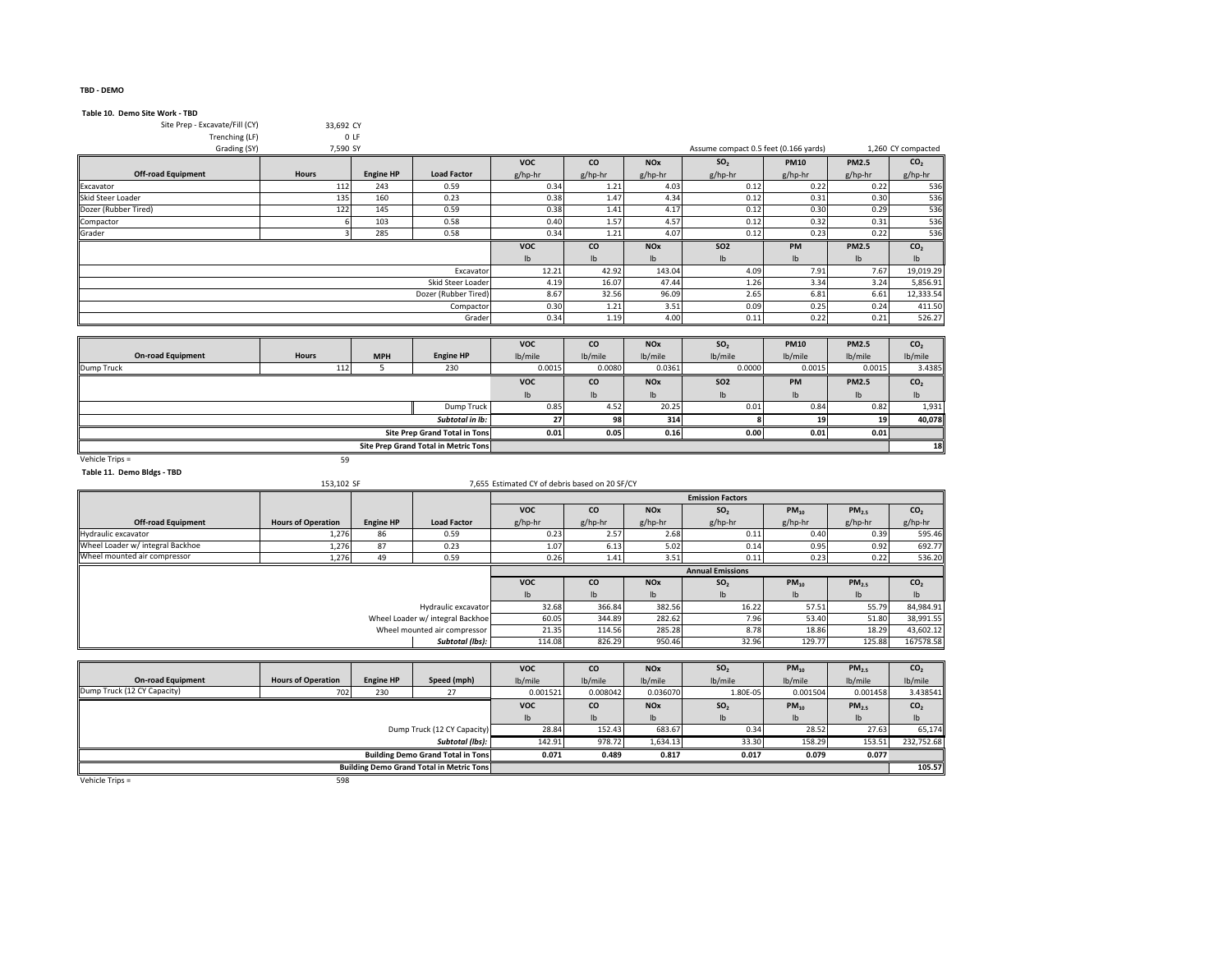#### **Table 12. Demo Asphalt Concrete ‐ TBD**

|                             | 15,358 SF                    |                  | 472 CY                      |                           |           |                       |                         |               |                           |                 |
|-----------------------------|------------------------------|------------------|-----------------------------|---------------------------|-----------|-----------------------|-------------------------|---------------|---------------------------|-----------------|
|                             |                              |                  |                             |                           |           |                       | <b>Emission Factors</b> |               |                           |                 |
|                             |                              |                  |                             | <b>VOC</b>                | <b>CO</b> | <b>NO<sub>x</sub></b> | SO <sub>2</sub>         | $PM_{10}$     | PM <sub>2.5</sub>         | CO <sub>2</sub> |
| <b>Off-road Equipment</b>   | <b>Hours of Operation</b>    | <b>Engine HP</b> | <b>Load Factor</b>          | g/hp-hr                   | g/hp-hr   | g/hp-hr               | g/hp-hr                 | g/hp-hr       | g/hp-hr                   | g/hp-hr         |
| Crawler Dozer w/attachments | 263                          | 125              | 0.58                        | 0.34                      | 1.21      | 4.08                  | 0.12                    | 0.23          | 0.22                      | 535.79          |
| Air Compressor              | 263                          | 49               | 0.59                        | 0.33                      | 2.54      | 4.53                  | 0.13                    | 0.54          | 0.53                      | 595.16          |
| Excavator                   | 61                           | 380              | 0.59                        | 0.31                      | 2.50      | 4.51                  | 0.13                    | 0.55          | 0.54                      | 595.21          |
|                             |                              |                  |                             |                           |           |                       | <b>Annual Emissions</b> |               |                           |                 |
|                             |                              |                  |                             | <b>VOC</b>                | <b>CO</b> | <b>NO<sub>x</sub></b> | SO <sub>2</sub>         | $PM_{10}$     | PM <sub>2.5</sub>         | CO <sub>2</sub> |
|                             |                              |                  |                             | $\mathsf{I}^{\mathsf{b}}$ | Ib        | <b>lb</b>             |                         | $\mathsf{lb}$ | $\mathsf{I}^{\mathsf{b}}$ | $\mathsf{lb}$   |
|                             |                              |                  | Crawler Dozer w/attachments | 14.48                     | 50.84     | 171.82                | 4.85                    | 9.52          | 9.23                      | 22562.78        |
|                             | Wheel mounted air compressor | 5.50             | 42.68                       | 76.02                     | 2.15      | 9.10                  | 8.83                    | 9994.14       |                           |                 |
| Excavator                   |                              |                  |                             | 9.34                      | 74.67     | 134.78                | 3.83                    | 16.51         | 16.01                     | 17800.11        |

|                          |                           |                  |                                         | <b>VOC</b>                | CO            | <b>NO<sub>x</sub></b> | SO <sub>2</sub>           | $PM_{10}$                 | PM <sub>2.5</sub> | CO <sub>2</sub> |
|--------------------------|---------------------------|------------------|-----------------------------------------|---------------------------|---------------|-----------------------|---------------------------|---------------------------|-------------------|-----------------|
| <b>On-road Equipment</b> | <b>Hours of Operation</b> | <b>Engine HP</b> | Speed (mph)                             | lb/mile                   | lb/mile       | lb/mile               | lb/mile                   | lb/mile                   | lb/mile           | lb/mile         |
| Dump Truck               | 205                       | 230              | 27                                      | 0.0015                    | 0.0080        | 0.0361                | 0.0000                    | 0.0015                    | 0.0015            | 3.4385          |
|                          |                           |                  |                                         | <b>VOC</b>                | <b>CO</b>     | <b>NO<sub>x</sub></b> | SO <sub>2</sub>           | $PM_{10}$                 | PM <sub>2.5</sub> | CO <sub>2</sub> |
|                          |                           |                  |                                         | $\mathsf{I}^{\mathsf{b}}$ | $\mathsf{lb}$ | I <sub>b</sub>        | $\mathsf{I}^{\mathsf{b}}$ | $\mathsf{I}^{\mathsf{b}}$ |                   | lb              |
|                          |                           |                  | Dump Truck                              | 8.42                      | 44.51         | 199.65                | 0.10                      | 8.33                      | 8.07              | 19,032          |
|                          |                           |                  | Subtotal (lbs):                         |                           | 213           | 582                   |                           | 43                        |                   | 69,389          |
|                          |                           |                  | <b>Asphalt Demo Grand Total in Tons</b> | 0.02                      | 0.11          | 0.29                  | 0.01                      | 0.02                      | 0.02              |                 |
|                          |                           |                  | Asphalt Demo Grand Total in Metric Tons |                           |               |                       |                           |                           |                   |                 |
| Vehicle Trips =          | $\Omega$                  |                  |                                         |                           |               |                       |                           |                           |                   |                 |

**2019**

**Table 13. Building Demo ‐ 2019**

|                                       | 153,102 SF                 |                  |                           | 7.655 Estimated CY of debris based on 20 SF/CY                                                        |                           |                           |                           |           |                   |                 |  |
|---------------------------------------|----------------------------|------------------|---------------------------|-------------------------------------------------------------------------------------------------------|---------------------------|---------------------------|---------------------------|-----------|-------------------|-----------------|--|
|                                       |                            |                  |                           |                                                                                                       |                           |                           | <b>Emission Factors</b>   |           |                   |                 |  |
|                                       | <b>Cumulative Hours of</b> |                  |                           | <b>VOC</b><br><b>CO</b><br><b>NO<sub>x</sub></b><br>PM <sub>2.5</sub><br>SO <sub>2</sub><br>$PM_{10}$ |                           |                           |                           |           |                   |                 |  |
| <b>Off-road Equipment</b>             | <b>Operation</b>           | <b>Engine HP</b> | <b>Load Factor</b>        | g/hp-hr                                                                                               | g/hp-hr                   | g/hp-hr                   | g/hp-hr                   | g/hp-hr   | g/hp-hr           | g/hp-hr         |  |
| Hydraulic excavator with breakers and |                            |                  |                           |                                                                                                       |                           |                           |                           |           |                   |                 |  |
| iackhammer bits                       | 287                        | 86               | 0.59                      | 0.23                                                                                                  | 2.57                      | 2.68                      | 0.11                      | 0.40      | 0.39              | 595.46          |  |
| Wheel Loader w/ integral Backhoe      | 287                        | 87               | 0.23                      | 1.07                                                                                                  | 6.13                      | 5.02                      | 0.14                      | 0.95      | 0.92              | 692.77          |  |
| Wheel mounted air compressor          | 287                        | 49               | 0.59                      | 0.26                                                                                                  | 1.41                      | 3.51                      | 0.11                      | 0.23      | 0.22              | 536.20          |  |
|                                       | <b>Cumulative Hours of</b> |                  | <b>Productivity based</b> | <b>VOC</b>                                                                                            | CO                        | <b>NO<sub>x</sub></b>     | SO <sub>2</sub>           | $PM_{10}$ | PM <sub>2.5</sub> | CO <sub>2</sub> |  |
| <b>On-road Equipment</b>              | Operation                  | <b>Engine HP</b> | Speed (miles/hour)        | lb/mile                                                                                               | lb/mile                   | lb/mile                   | lb/mile                   | lb/mile   | lb/mile           | lb/mile         |  |
| Dump Truck (12 CY Capacity)           | 158                        | 230              | 27                        | 0.00166                                                                                               | 0.00858                   | 0.03922                   | 0.00002                   | 0.00169   | 0.00164           | 3.38            |  |
|                                       |                            |                  |                           |                                                                                                       |                           |                           |                           |           |                   |                 |  |
|                                       |                            |                  |                           | <b>Annual Emissions</b>                                                                               |                           |                           |                           |           |                   |                 |  |
|                                       |                            |                  |                           | <b>VOC</b>                                                                                            | CO                        | <b>NO<sub>x</sub></b>     | SO <sub>2</sub>           | $PM_{10}$ | PM <sub>2.5</sub> | CO <sub>2</sub> |  |
|                                       |                            |                  |                           | $\mathsf{I}$                                                                                          | $\mathsf{I}^{\mathsf{b}}$ | $\mathsf{I}^{\mathsf{b}}$ | $\mathsf{I}^{\mathsf{b}}$ | Ib        | Ib                | I <sub>b</sub>  |  |
|                                       |                            |                  |                           | 8259<br>19 134<br>736<br>86.13<br>12.95<br>1255<br>3.65                                               |                           |                           |                           |           |                   |                 |  |

|                                                 | <b>VOC</b>                | <b>CO</b>                 | <b>NO<sub>x</sub></b> | SO <sub>2</sub>           | $PM_{10}$ | PM <sub>2.5</sub>         | CO <sub>2</sub> |
|-------------------------------------------------|---------------------------|---------------------------|-----------------------|---------------------------|-----------|---------------------------|-----------------|
|                                                 | $\mathsf{I}^{\mathsf{b}}$ | $\mathsf{I}^{\mathsf{b}}$ | $\mathsf{lb}$         | $\mathsf{lb}$             |           | $\mathsf{I}^{\mathsf{b}}$ | lb              |
|                                                 | 7.36                      | 82.59                     | 86.13                 | 3.65                      | 12.95     | 12.56                     | 19,134          |
|                                                 | 13.52                     | 77.65                     | 63.63                 | 1.79                      | 12.02     | 11.66                     | 8,779           |
|                                                 | 4.81                      | 25.79                     | 64.23                 | 1.98                      | 4.25      | 4.12                      | 9,817           |
|                                                 | <b>VOC</b>                | <b>CO</b>                 | <b>NOx</b>            | SO <sub>2</sub>           | $PM_{10}$ | PM <sub>2.5</sub>         | CO <sub>2</sub> |
|                                                 | lb                        | $\mathsf{I}^{\mathsf{b}}$ | $\mathsf{lb}$         | $\mathsf{I}^{\mathsf{b}}$ | Ib        | Ib                        | lb              |
|                                                 | 7.15                      | 36.97                     | 169.00                | 0.08                      | 7.29      | 7.08                      | 14,575          |
| Subtotal (lbs):                                 | 33                        | 223                       | 383                   |                           | 37        | 35                        | 52,306          |
| <b>Building Demo Grand Total in Tons</b>        | 0.016                     | 0.112                     | 0.192                 | 0.004                     | 0.018     | 0.018                     |                 |
| <b>Building Demo Grand Total in Metric Tons</b> |                           |                           |                       |                           |           |                           | 23.73           |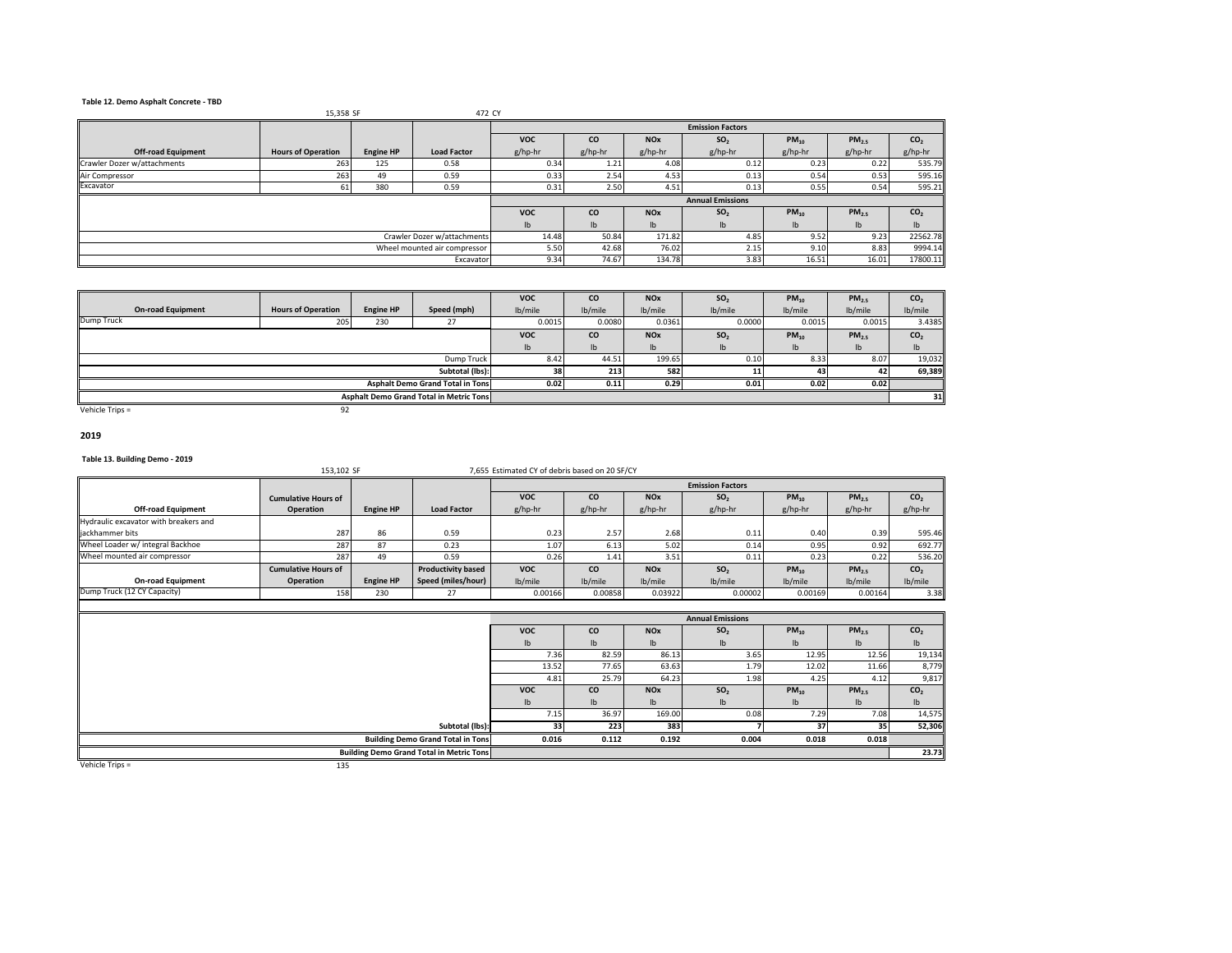#### **Table 14. Demo Asphalt and Concrete‐ 2019**

|                             |                            |                  |                           | <b>Emission Factors</b> |           |                       |                 |           |            |                 |
|-----------------------------|----------------------------|------------------|---------------------------|-------------------------|-----------|-----------------------|-----------------|-----------|------------|-----------------|
|                             | <b>Cumulative Hours of</b> |                  |                           | <b>VOC</b>              | <b>CO</b> | <b>NO<sub>x</sub></b> | SO <sub>2</sub> | $PM_{10}$ | $PM_{2.5}$ | CO <sub>2</sub> |
| <b>Off-road Equipment</b>   | Operation                  | <b>Engine HP</b> | <b>Load Factor</b>        | g/hp-hr                 | g/hp-hr   | g/hp-hr               | g/hp-hr         | g/hp-hr   | g/hp-hr    | g/hp-hr         |
| Crawler Dozer w/attachments | --                         | 125              | 0.58                      | 0.34                    | 1.21      | 4.08                  | 0.12            | 0.23      | 0.22       | 535.79          |
| Air Compressor              |                            | 49               | 0.59                      | 0.33                    | 2.54      | 4.53                  | 0.13            | 0.54      | 0.53       | 595.16          |
| Excavator                   |                            | 380              | 0.59                      | 0.31                    | 2.50      | 4.51                  | 0.13            | 0.55      | 0.54       | 595.21          |
|                             | <b>Cumulative Hours of</b> |                  | <b>Productivity based</b> | <b>VOC</b>              | <b>CO</b> | <b>NO<sub>x</sub></b> | SO <sub>2</sub> | $PM_{10}$ | $PM_{2.5}$ | CO <sub>2</sub> |
| <b>On-road Equipment</b>    | Operation                  | <b>Engine HP</b> | Speed (miles/hour)        | lb/mile                 | lb/mile   | lb/mile               | lb/mile         | lb/mile   | lb/mile    | lb/mile         |
| Dump Truck                  |                            | 230              | 27                        | 0.00166                 | 0.00858   | 0.03922               | 0.00002         | 0.00169   | 0.00164    | 3.38            |
|                             |                            |                  |                           |                         |           |                       |                 |           |            |                 |

|                                         |            |               |                       | <b>Annual Emissions</b> |           |                   |                 |
|-----------------------------------------|------------|---------------|-----------------------|-------------------------|-----------|-------------------|-----------------|
|                                         | <b>VOC</b> | <b>CO</b>     | <b>NO<sub>x</sub></b> | SO <sub>2</sub>         | $PM_{10}$ | PM <sub>2.5</sub> | CO <sub>2</sub> |
|                                         | Ib         | $\mathsf{lb}$ | $\mathsf{lb}$         | m                       | lb        | I <sub>b</sub>    | lb.             |
|                                         | 0.60       | 2.12          | 7.17                  | 0.20                    | 0.40      | 0.39              | 942             |
|                                         | 0.23       | 1.78          | 3.17                  | 0.09                    | 0.38      | 0.37              | 417             |
|                                         | 0.39       | 3.14          | 5.67                  | 0.16                    | 0.69      | 0.67              | 748             |
|                                         | <b>VOC</b> | <b>CO</b>     | <b>NOx</b>            | SO <sub>2</sub>         | $PM_{10}$ | PM <sub>2.5</sub> | CO <sub>2</sub> |
|                                         | lb         | Ib            | Ib                    | ıb                      | lb        | $\mathsf{lb}$     | Ib              |
|                                         | 0.41       | 2.11          | 9.63                  | 0.00                    | 0.42      | 0.40              | 830             |
| Subtotal (lbs):                         |            |               |                       |                         |           |                   | 2,938           |
| <b>Asphalt Demo Grand Total in Tons</b> | 0.00       | 0.00          | 0.01                  | 0.00                    | 0.00      | 0.00              |                 |
| Asphalt Demo Grand Total in Metric Tons |            |               |                       |                         |           |                   |                 |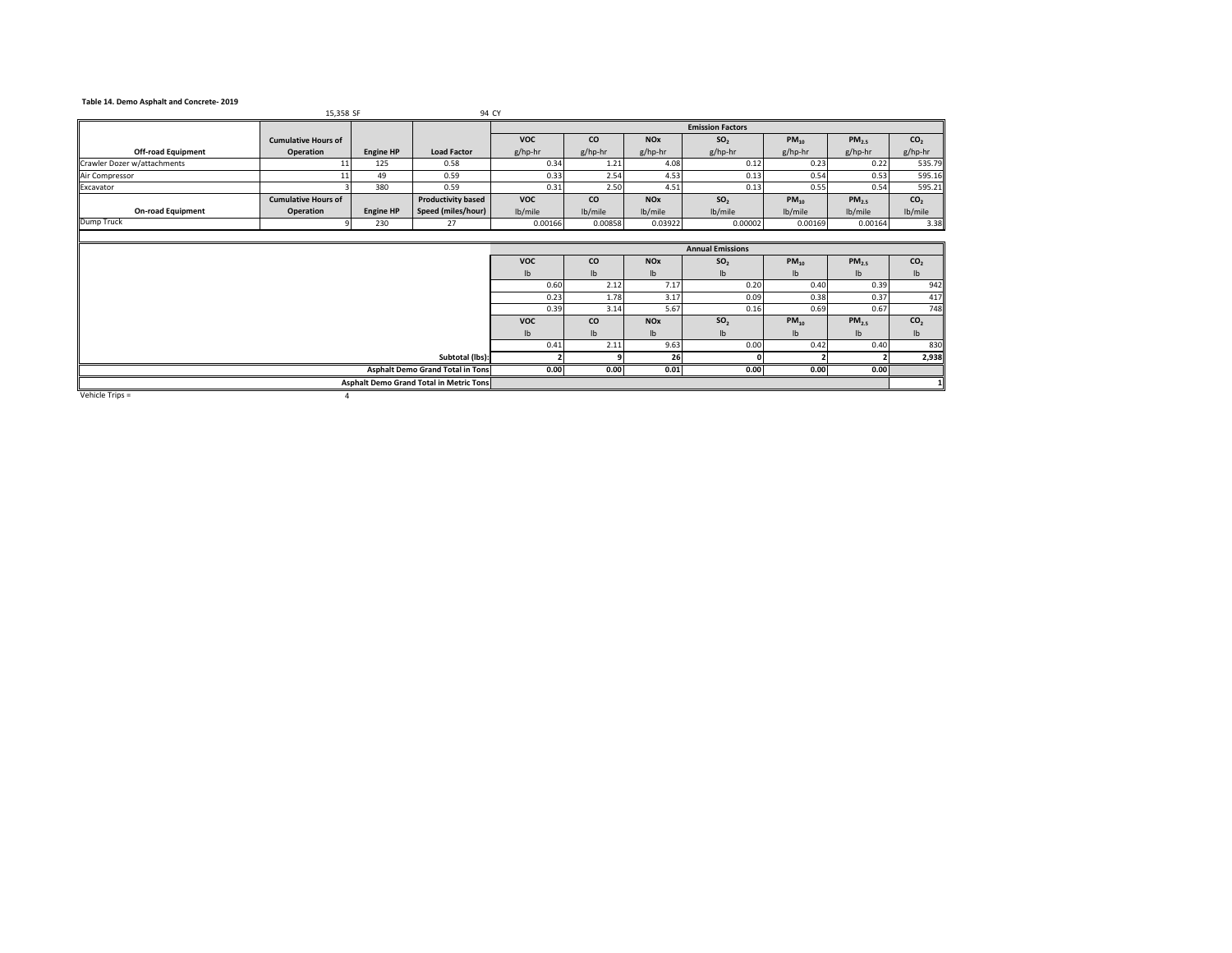### **2020**

### **Table 15. Building Demo ‐ 2020**

|                                       | 12,000 SF                  |                  |                           | 600 Estimated CY of debris based on 20 SF/CY                              |           |                       |                         |           |            |                 |
|---------------------------------------|----------------------------|------------------|---------------------------|---------------------------------------------------------------------------|-----------|-----------------------|-------------------------|-----------|------------|-----------------|
|                                       |                            |                  |                           |                                                                           |           |                       | <b>Emission Factors</b> |           |            |                 |
|                                       | <b>Cumulative Hours of</b> |                  |                           | <b>VOC</b>                                                                | <b>CO</b> | <b>NO<sub>x</sub></b> | SO <sub>2</sub>         | $PM_{10}$ | $PM_{2.5}$ | CO <sub>2</sub> |
| <b>Off-road Equipment</b>             | <b>Operation</b>           | <b>Engine HP</b> | <b>Load Factor</b>        | g/hp-hr                                                                   | g/hp-hr   | g/hp-hr               | g/hp-hr                 | g/hp-hr   | g/hp-hr    | g/hp-hr         |
| Hydraulic excavator with breakers and |                            |                  |                           |                                                                           |           |                       |                         |           |            |                 |
| jackhammer bits                       | 100                        | 86               | 0.59                      | 0.23                                                                      | 2.57      | 2.68                  | 0.11                    | 0.40      | 0.39       | 595.46          |
| Wheel Loader w/ integral Backhoe      | 100                        | 87               | 0.23                      | 1.07                                                                      | 6.13      | 5.02                  | 0.14                    | 0.95      | 0.92       | 692.77          |
| Wheel mounted air compressor          | 100                        | 49               | 0.59                      | 0.26                                                                      | 1.41      | 3.51                  | 0.11                    | 0.23      | 0.22       | 536.20          |
|                                       | <b>Cumulative Hours of</b> |                  | <b>Productivity based</b> | <b>VOC</b>                                                                | <b>CO</b> | <b>NO<sub>x</sub></b> | SO <sub>2</sub>         | $PM_{10}$ | $PM_{2.5}$ | CO <sub>2</sub> |
| <b>On-road Equipment</b>              | <b>Operation</b>           | <b>Engine HP</b> | Speed (miles/hour)        | lb/mile<br>Ib/mile<br>lb/mile<br>lb/mile<br>lb/mile<br>lb/mile<br>lb/mile |           |                       |                         |           |            |                 |
| Dump Truck (12 CY Capacity)           |                            | 230              | 27                        | 0.03922<br>0.00858<br>0.00169<br>0.00166<br>0.00002<br>0.00164<br>3.38    |           |                       |                         |           |            |                 |
|                                       |                            |                  |                           |                                                                           |           |                       |                         |           |            |                 |

|                 |                                                 |                           |                           |                           | <b>Annual Emissions</b>   |                           |                   |                 |
|-----------------|-------------------------------------------------|---------------------------|---------------------------|---------------------------|---------------------------|---------------------------|-------------------|-----------------|
|                 |                                                 | <b>VOC</b>                | <b>CO</b>                 | <b>NO<sub>x</sub></b>     | SO <sub>2</sub>           | $PM_{10}$                 | PM <sub>2.5</sub> | CO <sub>2</sub> |
|                 |                                                 | $\mathsf{I}^{\mathsf{b}}$ | $\mathsf{I}^{\mathsf{b}}$ | $\mathsf{I}^{\mathsf{b}}$ | $\mathsf{I}^{\mathsf{b}}$ | $\mathsf{lb}$             | $\mathsf{lb}$     | $\mathsf{lb}$   |
|                 |                                                 | 2.56                      | 28.75                     | 29.98                     | 1.27                      | 4.51                      | 4.37              | 6,661           |
|                 |                                                 | 4.71                      | 27.03                     | 22.15                     | 0.62                      | 4.19                      | 4.06              | 3,056           |
|                 |                                                 | 1.67                      | 8.98                      | 22.36                     | 0.69                      | 1.48                      | 1.43              | 3,417           |
|                 |                                                 | <b>VOC</b>                | <b>CO</b>                 | <b>NO<sub>x</sub></b>     | SO <sub>2</sub>           | $PM_{10}$                 | PM <sub>2.5</sub> | CO <sub>2</sub> |
|                 |                                                 | $\mathsf{I}$              | $\mathsf{I}^{\mathsf{b}}$ | $\mathsf{I}^{\mathsf{b}}$ | $\mathsf{I}^{\mathsf{b}}$ | $\mathsf{I}^{\mathsf{b}}$ | $\mathsf{lb}$     | $\mathsf{lb}$   |
|                 |                                                 | 2.49                      | 12.87                     | 58.83                     | 0.03                      | 2.54                      | 2.46              | 5,074           |
|                 | Subtotal (lbs):                                 |                           | 78                        | 133                       |                           | 13                        |                   | 18,208          |
|                 | <b>Building Demo Grand Total in Tons</b>        | 0.006                     | 0.039                     | 0.067                     | 0.001                     | 0.006                     | 0.006             |                 |
|                 | <b>Building Demo Grand Total in Metric Tons</b> |                           |                           |                           |                           |                           |                   | 8.26            |
| Vehicle Trips = | 47                                              |                           |                           |                           |                           |                           |                   |                 |

**Table 16. Building Construction‐2020**

12,000 SF Foundation 12,000 SF Total

|                           | 12,000 SF TOLAT           |                  |                    |                         |                           |                       |                         |                           |                |                 |
|---------------------------|---------------------------|------------------|--------------------|-------------------------|---------------------------|-----------------------|-------------------------|---------------------------|----------------|-----------------|
|                           |                           |                  |                    |                         |                           |                       | <b>Emission Factors</b> |                           |                |                 |
|                           |                           |                  |                    | <b>VOC</b>              | co                        | <b>NO<sub>x</sub></b> | SO <sub>2</sub>         | <b>PM10</b>               | <b>PM2.5</b>   | CO <sub>2</sub> |
| <b>Off-road Equipment</b> | <b>Hours of Operation</b> | <b>Engine HP</b> | <b>Load Factor</b> | g/hp-hr                 | g/hp-hr                   | g/hp-hr               | g/hp-hr                 | g/hp-hr                   | g/hp-hr        | g/hp-hr         |
| Crane                     | 60                        | 330              | 0.58               | 0.25                    | 1.22                      | 5.26                  | 0.11                    | 0.21                      | 0.20           | 530             |
| <b>Concrete Truck</b>     | 60                        | 300              | 0.43               | 0.19                    | 1.45                      | 4.32                  | 0.12                    | 0.21                      | 0.20           | 536             |
| <b>Diesel Generator</b>   | 48                        | 40               | 0.43               | 0.26                    | 1.41                      | 3.51                  | 0.11                    | 0.23                      | 0.22           | 536             |
| Telehandler               | 120                       | 99               | 0.59               | 0.51                    | 3.94                      | 4.93                  | 0.13                    | 0.52                      | 0.51           | 595             |
| <b>Scissors Lift</b>      | 96                        | 83               | 0.59               | 0.51                    | 3.94                      | 4.93                  | 0.13                    | 0.52                      | 0.51           | 595             |
| Skid Steer Loader         | 60                        | 67               | 0.59               | 1.69                    | 7.97                      | 6.70                  | 0.15                    | 1.19                      | 1.15           | 691             |
| Pile Driver               | 619                       | 260              | 0.43               | 0.46                    | 1.55                      | 5.90                  | 0.11                    | 0.31                      | 0.30           | 530             |
| All Terrain Forklift      |                           | 84               | 0.59               | 0.51                    | 3.94                      | 4.93                  | 0.13                    | 0.52                      | 0.51           | 595             |
|                           |                           |                  |                    | <b>Annual Emissions</b> |                           |                       |                         |                           |                |                 |
|                           |                           |                  |                    | <b>VOC</b>              | co                        | <b>NO<sub>x</sub></b> | <b>SO2</b>              | <b>PM</b>                 | <b>PM2.5</b>   | CO <sub>2</sub> |
|                           |                           |                  |                    | $\mathsf{lb}$           | $\mathsf{I}^{\mathsf{b}}$ | $\mathsf{lb}$         | $\mathsf{lb}$           | $\mathsf{I}^{\mathsf{b}}$ | I <sub>b</sub> | Ib              |
|                           |                           |                  | Crane              | 6.22                    | 30.88                     | 133.17                | 2.89                    | 5.26                      | 5.10           | 13426.11        |
|                           |                           |                  | Concrete Truck     | 3.20                    | 24.82                     | 73.73                 | 1.97                    | 3.58                      | 3.48           | 9150.71         |
|                           |                           |                  | Diesel Generator   | 0.48                    | 2.56                      | 6.39                  | 0.20                    | 0.42                      | 0.41           | 975.95          |
|                           |                           |                  | Telehandler        | 7.87                    | 60.88                     | 76.17                 | 1.98                    | 8.05                      | 7.81           | 9188.40         |
|                           |                           |                  | Scissors Lift      | 5.28                    | 40.83                     | 51.09                 | 1.33                    | 5.40                      | 5.24           | 6162.72         |
| Skid Steer Loader         |                           |                  | 8.85               | 41.66                   | 35.02                     | 0.78                  | 6.22                    | 6.03                      | 3612.54        |                 |
| Pile Driver               |                           |                  | 70.77              | 236.68                  | 900.14                    | 17.38                 | 47.87                   | 46.43                     | 80778.00       |                 |
| All Terrain Forklift      |                           |                  | 0.13               | 1.03                    | 1.29                      | 0.03                  | 0.14                    | 0.13                      | 155.92         |                 |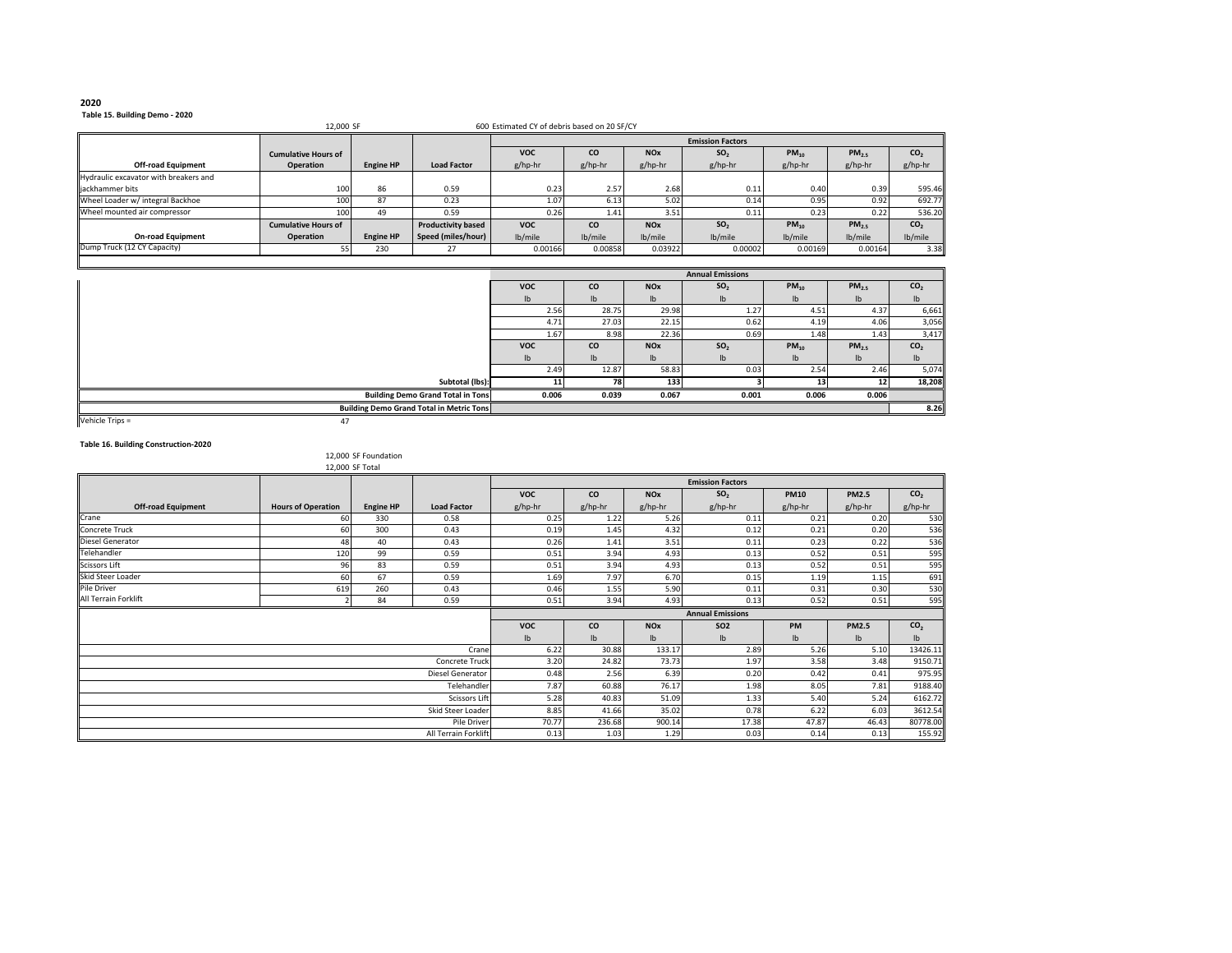|                          |                           |                  |                                                  | <b>VOC</b>     | <b>CO</b> | <b>NO<sub>x</sub></b>     | <b>SO2</b>    | <b>PM</b> | <b>PM2.5</b> | CO <sub>2</sub> |
|--------------------------|---------------------------|------------------|--------------------------------------------------|----------------|-----------|---------------------------|---------------|-----------|--------------|-----------------|
| <b>On-road Equipment</b> | <b>Hours of Operation</b> | <b>Engine HP</b> | Speed (mph)                                      | lb/mile        | lb/mile   | lb/mile                   | lb/mile       | lb/mile   | lb/mile      | lb/mile         |
| <b>Delivery Truck</b>    | 288                       | 265              | 45                                               | 0.0015         | 0.0080    | 0.0361                    | 0.0000        | 0.0015    | 0.0015       | 3.4385          |
|                          |                           |                  |                                                  | <b>VOC</b>     | <b>CO</b> | <b>NO<sub>x</sub></b>     | <b>SO2</b>    | <b>PM</b> | <b>PM2.5</b> | CO <sub>2</sub> |
|                          |                           |                  |                                                  | I <sub>b</sub> | lb        | $\mathsf{I}^{\mathsf{b}}$ | $\mathsf{lb}$ | Ib        | $\mathsf{I}$ |                 |
|                          |                           |                  | Delivery Truck                                   | 19.72          | 104.22    | 467.47                    | 0.23          | 19.50     | 18.89        | 44,563          |
|                          |                           |                  | Subtotal (lbs):                                  | 123            | 544       | 1744                      |               | 96        | 94           | 168014          |
|                          |                           |                  | <b>Building Construction Grand Total in Tons</b> | 0.06           | 0.27      | 0.87                      | 0.01          | 0.05      | 0.05         |                 |
|                          |                           |                  | Building Construction Grand Total in Metric Tons |                |           |                           |               |           |              | 76              |
| Vehicle Trips =          | 166                       |                  |                                                  |                |           |                           |               |           |              |                 |

### **Table 17. Gravel Work‐2020**

|                            | 244 CY<br>17 trips         |                  |                    |               |                          | 1,534 total miles         |                           |             |              |                 |
|----------------------------|----------------------------|------------------|--------------------|---------------|--------------------------|---------------------------|---------------------------|-------------|--------------|-----------------|
|                            |                            |                  |                    | <b>VOC</b>    | <b>CO</b>                | <b>NO<sub>x</sub></b>     | SO <sub>2</sub>           | $PM_{10}$   | $PM_{2.5}$   | CO <sub>2</sub> |
| <b>Off-road Equipment</b>  | <b>Hours</b>               | <b>Engine HP</b> | <b>Load Factor</b> | g/hp-hr       | g/hp-hr                  | g/hp-hr                   | g/hp-hr                   | g/hp-hr     | g/hp-hr      | g/hp-hr         |
| Dozer                      |                            | 185              | 0.59               | 0.34          | 1.21                     | 4.08                      | 0.12                      | 0.23        | 0.22         | 536             |
| Wheel Loader for Spreading |                            | 87               | 0.59               | 0.35          | 1.25                     | 4.23                      | 0.12                      | 0.24        | 0.23         | 536             |
| Compactor                  |                            | 103              | 0.43               | 0.36          | 1.34                     | 4.45                      | 0.12                      | 0.26        | 0.25         | 536             |
|                            |                            |                  |                    | <b>VOC</b>    | <b>CO</b>                | <b>NO<sub>x</sub></b>     | <b>SO2</b>                | <b>PM10</b> | <b>PM2.5</b> | CO <sub>2</sub> |
|                            |                            |                  |                    | $\mathsf{lb}$ | Ib                       | $\mathsf{I}^{\mathsf{b}}$ | $\mathsf{I}^{\mathsf{b}}$ | It          | Ib           | $\mathsf{lb}$   |
|                            |                            |                  | Dozer              | 0.17          | 0.58                     | 1.96                      | 0.06                      | 0.11        | 0.11         | 257.86          |
|                            | Wheel Loader for Spreading |                  |                    | 0.12          | 0.42                     | 1.44                      | 0.04                      | 0.08        | 0.08         | 181.89          |
|                            |                            |                  | Compactor          | 0.25          | 0.92                     | 3.04                      | 0.08                      | 0.18        | 0.17         | 366.18          |
|                            |                            |                  |                    |               |                          |                           |                           |             |              |                 |
|                            | $\cdots$                   |                  |                    | $\sim$        | $\overline{\phantom{a}}$ | $\sim$                    | $\sim$                    | $\sim$      | $\sim$       |                 |

|                          |                                               |                                        | <b>VOC</b>                | <b>CO</b>                 | <b>NOx</b>                | SO <sub>2</sub>           | $PM_{10}$   | PM <sub>2.5</sub> | CO <sub>2</sub>           |
|--------------------------|-----------------------------------------------|----------------------------------------|---------------------------|---------------------------|---------------------------|---------------------------|-------------|-------------------|---------------------------|
| <b>On-road Equipment</b> | <b>Miles</b>                                  | <b>Engine HP</b>                       | lb/mile                   | lb/mile                   | lb/mile                   | lb/mile                   | lb/mile     | lb/mile           | lb/mile                   |
| Dump Truck               | 1,534                                         | 230                                    | 0.0015                    | 0.0080                    | 0.0361                    | 0.0000                    | 0.0015      | 0.0015            | 3.4385                    |
|                          |                                               |                                        | <b>VOC</b>                | CO                        | <b>NOx</b>                | <b>SO2</b>                | <b>PM10</b> | <b>PM2.5</b>      | CO <sub>2</sub>           |
|                          |                                               |                                        | $\mathsf{I}^{\mathsf{b}}$ | $\mathsf{I}^{\mathsf{b}}$ | $\mathsf{I}^{\mathsf{b}}$ | $\mathsf{I}^{\mathsf{b}}$ | lb          | lb                | $\mathsf{I}^{\mathsf{b}}$ |
|                          |                                               | Dump Truck                             | 2.33                      | 12.33                     | 55.32                     | 0.03                      | 2.31        | 2.24              | 5,274                     |
|                          |                                               | Subtotal (lbs):                        |                           |                           | 62                        |                           |             |                   | 6,080                     |
|                          |                                               | <b>Gravel Work Grand Total in Tons</b> | 0.00                      | 0.01                      | 0.03                      | 0.00                      | 0.00        | 0.00              |                           |
|                          | <b>Gravel Work Grand Total in Metric Tons</b> |                                        |                           |                           |                           |                           |             |                   |                           |

Vehicle Trips <sup>=</sup> 2

#### **Table 18. Concrete Work ‐ 2020**

| <b>Foundation Work</b> | 1,778 CY |      |
|------------------------|----------|------|
| Sidewalks, etc.        |          | 7 CY |
| Total                  | 1,785 CY |      |
|                        |          |      |

## Note: Assume all excavated soil is accounted for in Excavate/Fill and Trenching

|                           |                           |                  |                                                 | <b>Emission Factors</b> |                           |                       |                 |             |              |                 |
|---------------------------|---------------------------|------------------|-------------------------------------------------|-------------------------|---------------------------|-----------------------|-----------------|-------------|--------------|-----------------|
|                           |                           |                  |                                                 | <b>VOC</b>              | <b>CO</b>                 | <b>NO<sub>x</sub></b> | SO <sub>2</sub> | <b>PM10</b> | <b>PM2.5</b> | CO <sub>2</sub> |
| <b>Off-road Equipment</b> | <b>Hours of Operation</b> | <b>Engine HP</b> | <b>Load Factor</b>                              | g/hp-hr                 | g/hp-hr                   | g/hp-hr               | g/hp-hr         | g/hp-hr     | g/hp-hr      | g/hp-hr         |
| <b>Concrete Mixer</b>     |                           | 3.5              | 0.43                                            | 0.69                    | 3.04                      | 6.17                  | 0.13            | 0.54        | 0.52         | 588             |
| <b>Concrete Truck</b>     | 85                        | 300              | 0.43                                            | 0.38                    | 1.75                      | 6.18                  | 0.11            | 0.27        | 0.26         | 530             |
|                           |                           |                  |                                                 | <b>Annual Emissions</b> |                           |                       |                 |             |              |                 |
|                           |                           |                  |                                                 | <b>VOC</b>              | <b>CO</b>                 | <b>NO<sub>x</sub></b> | <b>SO2</b>      | <b>PM</b>   | <b>PM2.5</b> | CO <sub>2</sub> |
|                           |                           |                  |                                                 | Ib                      | $\mathsf{I}^{\mathsf{b}}$ | $\mathsf{lb}$         | $\mathsf{I}$    | Ib          | Ib           | $\mathsf{lb}$   |
|                           |                           |                  | Concrete Mixer                                  | 0.21                    | 0.95                      | 1.92                  | 0.04            | 0.17        | 0.16         | 183.48          |
|                           |                           |                  | <b>Concrete Truck</b>                           | 9.18                    | 42.20                     | 149.45                | 2.76            | 6.50        | 6.30         | 12,809.54       |
|                           |                           |                  | Subtotal (lbs):                                 |                         | 43                        | 151                   |                 |             |              | 12,993          |
|                           |                           |                  | <b>Concrete Work Grand Total in Tons</b>        | 0.00                    | 0.02                      | 0.08                  | 0.00            | 0.00        | 0.00         |                 |
|                           |                           |                  | <b>Concrete Work Grand Total in Metric Tons</b> |                         |                           |                       |                 |             |              |                 |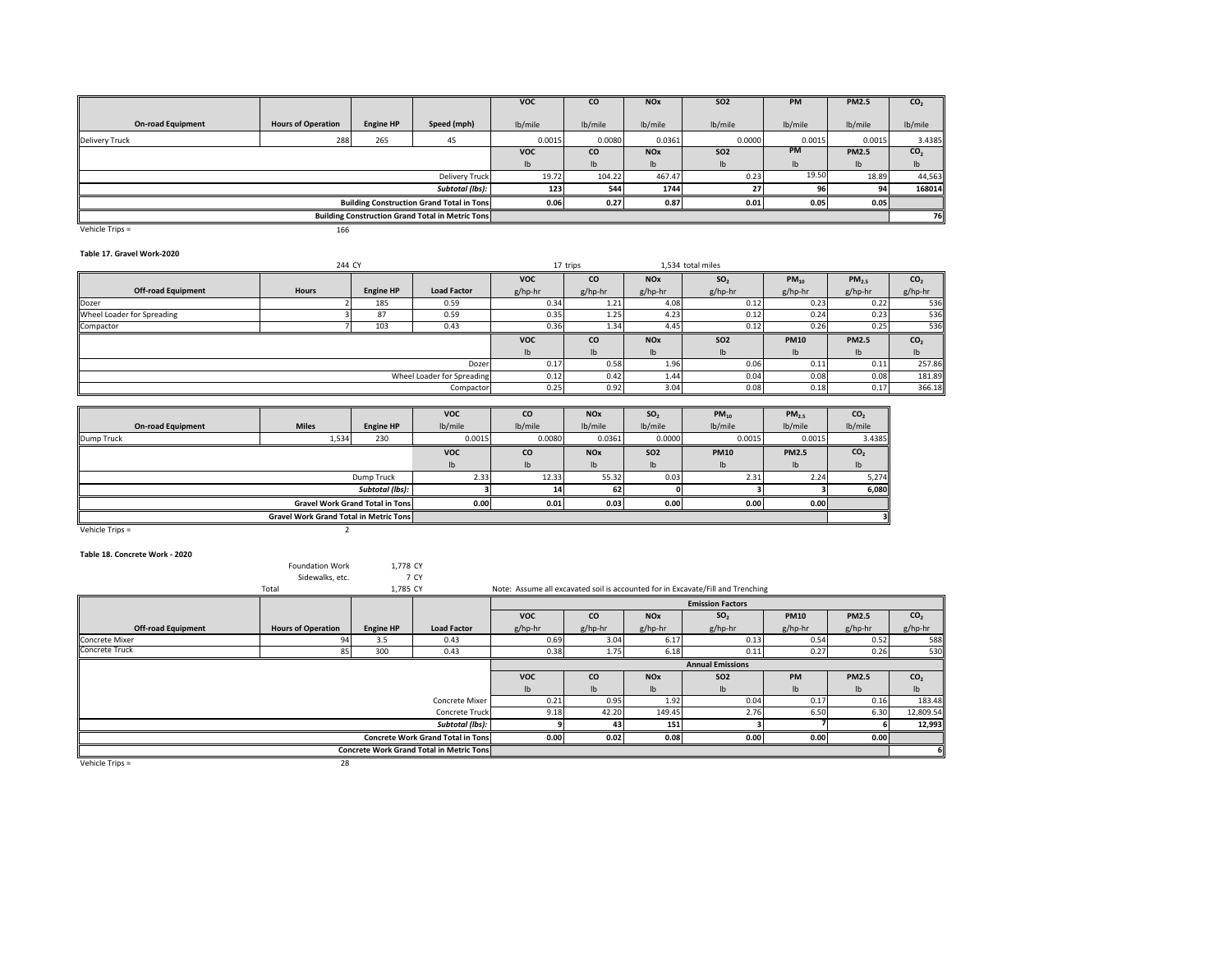#### **Table 19. Building Demo ‐ 2022**

| rabic 19: Danamg Denio - 2022         |                            |                  |                           |                                                |           |                       |                         |           |                   |                 |
|---------------------------------------|----------------------------|------------------|---------------------------|------------------------------------------------|-----------|-----------------------|-------------------------|-----------|-------------------|-----------------|
|                                       | 22.337 SF                  |                  |                           | 1.117 Estimated CY of debris based on 20 SF/CY |           |                       |                         |           |                   |                 |
|                                       |                            |                  |                           |                                                |           |                       | <b>Emission Factors</b> |           |                   |                 |
|                                       | <b>Cumulative Hours of</b> |                  |                           | <b>VOC</b>                                     | <b>CO</b> | <b>NO<sub>x</sub></b> | SO <sub>2</sub>         | $PM_{10}$ | PM <sub>2.5</sub> | CO <sub>2</sub> |
| <b>Off-road Equipment</b>             | Operation                  | <b>Engine HP</b> | <b>Load Factor</b>        | g/hp-hr                                        | g/hp-hr   | g/hp-hr               | g/hp-hr                 | g/hp-hr   | g/hp-hr           | g/hp-hr         |
| Hydraulic excavator with breakers and |                            |                  |                           |                                                |           |                       |                         |           |                   |                 |
| iackhammer bits                       | 186                        | 86               | 0.59                      | 0.23                                           | 2.57      | 2.68                  | 0.11                    | 0.40      | 0.39              | 595.46          |
| Wheel Loader w/ integral Backhoe      | 186                        | 87               | 0.23                      | 1.07                                           | 6.13      | 5.02                  | 0.14                    | 0.95      | 0.92              | 692.77          |
| Wheel mounted air compressor          | 186                        | 49               | 0.59                      | 0.26                                           | 1.41      | 3.51                  | 0.11                    | 0.23      | 0.22              | 536.20          |
|                                       | <b>Cumulative Hours of</b> |                  | <b>Productivity based</b> | <b>VOC</b>                                     | <b>CO</b> | <b>NO<sub>x</sub></b> | SO <sub>2</sub>         | $PM_{10}$ | $PM_{2.5}$        | CO <sub>2</sub> |
| <b>On-road Equipment</b>              | Operation                  | <b>Engine HP</b> | Speed (miles/hour)        | lb/mile                                        | lb/mile   | lb/mile               | lb/mile                 | lb/mile   | lb/mile           | lb/mile         |
| Dump Truck (12 CY Capacity)           | 102                        | 230              | 27                        | 0.00166                                        | 0.00858   | 0.03922               | 0.00002                 | 0.00169   | 0.00164           | 3.38            |

|                                                 | <b>Annual Emissions</b> |               |                       |                 |                           |                           |                 |  |  |
|-------------------------------------------------|-------------------------|---------------|-----------------------|-----------------|---------------------------|---------------------------|-----------------|--|--|
|                                                 | <b>VOC</b>              | <b>CO</b>     | <b>NO<sub>x</sub></b> | SO <sub>2</sub> | $PM_{10}$                 | PM <sub>2.5</sub>         | CO <sub>2</sub> |  |  |
|                                                 | lb                      | $\mathsf{lb}$ | $\mathsf{lb}$         | $\mathsf{lb}$   | $\mathsf{I}^{\mathsf{b}}$ | $\mathsf{I}^{\mathsf{b}}$ | $\mathsf{lb}$   |  |  |
|                                                 | 4.76                    | 53.48         | 55.77                 | 2.37            | 8.38                      | 8.13                      | 12,390          |  |  |
|                                                 | 8.75                    | 50.28         | 41.20                 | 1.16            | 7.79                      | 7.55                      | 5,684           |  |  |
|                                                 | 3.11                    | 16.70         | 41.59                 | 1.28            | 2.75                      | 2.67                      | 6,357           |  |  |
|                                                 | <b>VOC</b>              | <b>CO</b>     | <b>NO<sub>x</sub></b> | SO <sub>2</sub> | $PM_{10}$                 | PM <sub>2.5</sub>         | CO <sub>2</sub> |  |  |
|                                                 | ١ŀ                      | $\mathsf{lb}$ | $\mathsf{lb}$         | I <sub>b</sub>  | $\mathsf{I}^{\mathsf{b}}$ | $\mathsf{I}^{\mathsf{b}}$ | $\mathsf{lb}$   |  |  |
|                                                 | 4.62                    | 23.87         | 109.10                | 0.05            | 4.70                      | 4.57                      | 9,409           |  |  |
| Subtotal (lbs):                                 |                         | 144           | 248                   |                 | 24                        | 23                        | 33,840          |  |  |
| <b>Building Demo Grand Total in Tons</b>        | 0.011                   | 0.072         | 0.124                 | 0.002           | 0.012                     | 0.011                     |                 |  |  |
| <b>Building Demo Grand Total in Metric Tons</b> |                         |               |                       |                 |                           |                           | 15.35           |  |  |
| Vehicle Trips =<br>87                           |                         |               |                       |                 |                           |                           |                 |  |  |

#### **Table 20. Demo Asphalt and Concrete‐ 2022**

|                                            |                            |                  |                           |            |           |                       | <b>Emission Factors</b> |           |            |                 |
|--------------------------------------------|----------------------------|------------------|---------------------------|------------|-----------|-----------------------|-------------------------|-----------|------------|-----------------|
|                                            | <b>Cumulative Hours of</b> |                  |                           | <b>VOC</b> | <b>CO</b> | <b>NO<sub>x</sub></b> | SO <sub>2</sub>         | $PM_{10}$ | $PM_{2.5}$ | CO <sub>2</sub> |
| <b>Off-road Equipment</b>                  | Operation                  | <b>Engine HP</b> | <b>Load Factor</b>        | g/hp-hr    | g/hp-hr   | g/hp-hr               | g/hp-hr                 | g/hp-hr   | g/hp-hr    | g/hp-hr         |
| D-6K Crawler Dozer with attachments        |                            | 125              | 0.58                      | 0.34       | 1.21      | 4.08                  | 0.12                    | 0.23      | 0.22       | 535.79          |
| Wheel mounted air compressor               |                            | 49               | 0.59                      | 0.33       | 2.54      | 4.53                  | 0.13                    | 0.54      | 0.53       | 595.16          |
| Pneumatic Paving Breaker and jackhammer on |                            |                  |                           |            |           |                       |                         |           |            |                 |
| excavator (CAT 345D L or similar)          |                            | 380              | 0.59                      | 0.31       | 2.50      | 4.51                  | 0.13                    | 0.55      | 0.54       | 595.21          |
|                                            | <b>Cumulative Hours of</b> |                  | <b>Productivity based</b> | <b>VOC</b> | <b>CO</b> | <b>NO<sub>x</sub></b> | SO <sub>2</sub>         | $PM_{10}$ | $PM_{2.5}$ | CO <sub>2</sub> |
| <b>On-road Equipment</b>                   | Operation                  | <b>Engine HP</b> | Speed (miles/hour)        | lb/mile    | lb/mile   | lb/mile               | lb/mile                 | lb/mile   | lb/mile    | lb/mile         |
| Dump Truck                                 |                            | 230              |                           | 0.00166    | 0.00858   | 0.03922               | 0.00002                 | 0.00169   | 0.00164    | 3.38            |

|                                                |                           |                           |                       | <b>Annual Emissions</b> |                           |                   |                 |
|------------------------------------------------|---------------------------|---------------------------|-----------------------|-------------------------|---------------------------|-------------------|-----------------|
|                                                | <b>VOC</b>                | <b>CO</b>                 | <b>NOx</b>            | SO <sub>2</sub>         | $PM_{10}$                 | PM <sub>2.5</sub> | CO <sub>2</sub> |
|                                                | $\mathsf{I}^{\mathsf{b}}$ | $\mathsf{I}^{\mathsf{b}}$ | Ib                    | Ib                      | $\mathsf{I}^{\mathsf{b}}$ | $\mathsf{lb}$     | $\mathsf{lb}$   |
|                                                | 0.44                      | 1.54                      | 5.22                  | 0.15                    | 0.29                      | 0.28              | 685             |
|                                                | 0.17                      | 1.30                      | 2.31                  | 0.07                    | 0.28                      | 0.27              | 303             |
|                                                | 0.31                      | 2.47                      | 4.46                  | 0.13                    | 0.55                      | 0.53              | 588             |
|                                                | <b>VOC</b>                | <b>CO</b>                 | <b>NO<sub>x</sub></b> | SO <sub>2</sub>         | $PM_{10}$                 | $PM_{2.5}$        | CO <sub>2</sub> |
|                                                | b                         | $\mathsf{I}^{\mathsf{b}}$ | $\mathsf{lb}$         | lb.                     | lb                        | $\mathsf{lb}$     | $\mathsf{lb}$   |
|                                                | 0.27                      | 1.40                      | 6.42                  | 0.00                    | 0.28                      | 0.27              | 553             |
| Subtotal (lbs):                                |                           |                           |                       |                         |                           |                   | 2,130           |
| <b>Asphalt Demo Grand Total in Tons</b>        | 0.00                      | 0.00                      | 0.01                  | 0.00                    | 0.00                      | 0.00              |                 |
| <b>Asphalt Demo Grand Total in Metric Tons</b> |                           |                           |                       |                         |                           |                   |                 |

Vehicle Trips <sup>=</sup> 3

**2022**

Iī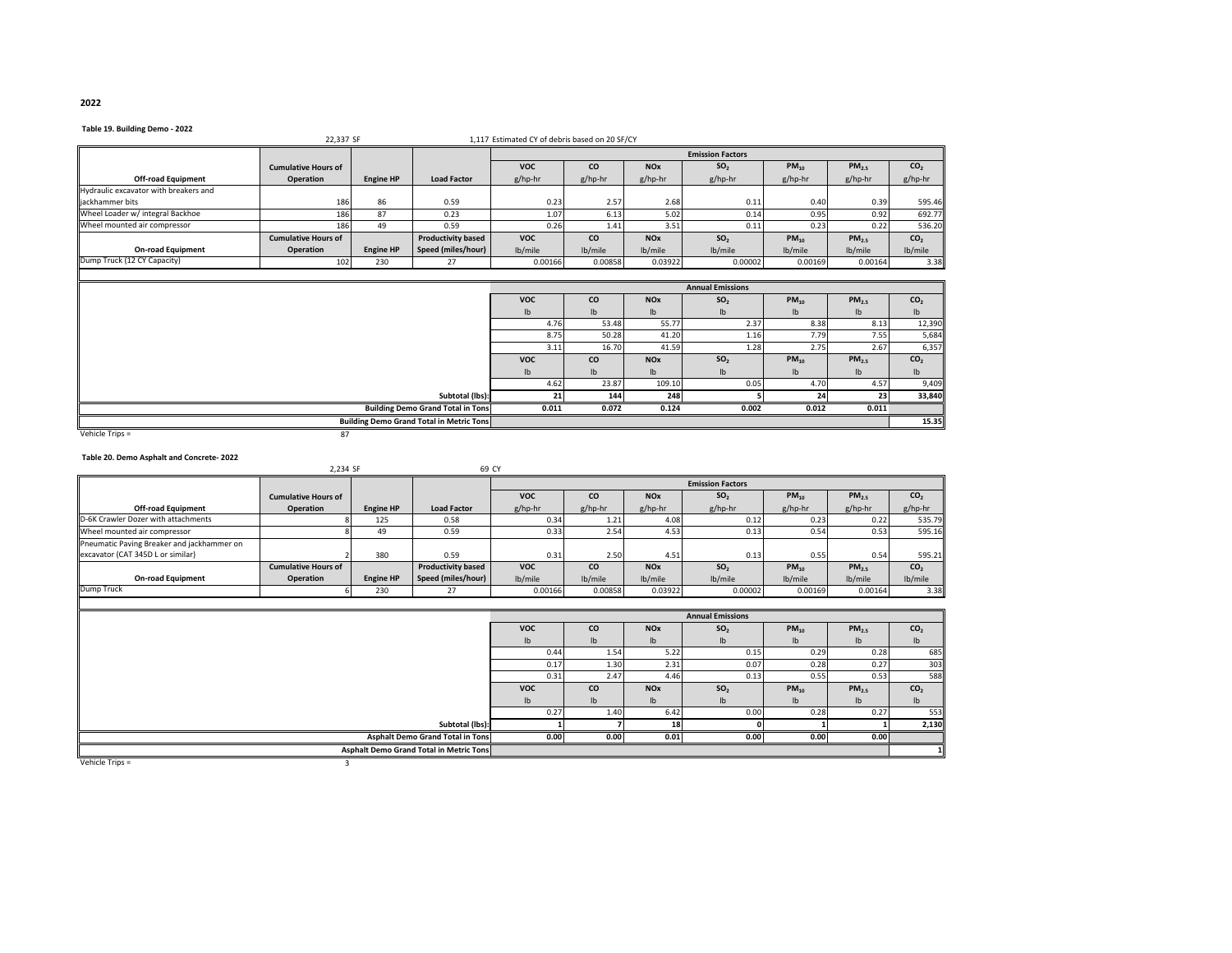#### **Table 21. Fugitive Dust**

| Year               | $PM_{10}$<br>tons/acre/mo | acres | days of<br>disturbance | $PM_{10}$<br>Total<br>(tons) | $PM_{2.5}/PM_{10}$<br>Ratio | PM <sub>2.5</sub><br>Total<br>(tons) |
|--------------------|---------------------------|-------|------------------------|------------------------------|-----------------------------|--------------------------------------|
| TBD - Construction | 0.42                      | 7.28  | 90                     | 13.8                         | 0.1                         | 1.4                                  |
| TBD - Demo         | 0.42                      | 3.5   | 180                    | 13.2                         | 0.1                         | 1.3                                  |
| 2019               | 0.42                      | 0.2   | 30                     | 0.1                          | 0.1                         | 0.0                                  |
| 2020               | 0.42                      | 0.3   | a                      | 0.1                          | 0.1                         | 0.0                                  |
| 2022               | 0.42                      | 0.5   | 90                     | 1.0                          | 0.1                         | 0.1                                  |

#### **Table 22. Annual Construction Worker POVs ‐ 2019 ‐ TBD**

|                           |               |           | <b>VOCs</b> | <b>CO</b> | <b>NOx</b>            | SO <sub>2</sub> | $PM_{10}$ | $PM_{2.5}$        | CO <sub>2</sub>   | CH <sub>a</sub> | N <sub>2</sub> O |
|---------------------------|---------------|-----------|-------------|-----------|-----------------------|-----------------|-----------|-------------------|-------------------|-----------------|------------------|
| Year                      | Vehicle Trips | mile/trip | lb/mi       | lb/mi     | lb/mi                 | $lb$ /mi        | $lb$ /mi  | lb/mi             | g/mi              | g/mi            | g/mi             |
| <b>TBD - Construction</b> | 2,885         |           | 0.00129     | 0.03681   | 0.00510               | 0.00001         | 0.00021   | 0.00019           | 364.00            | 0.031           | 0.032            |
| TBD - Demo                | 749           | 6.        | 0.00129     | 0.03681   | 0.00510               | 0.00001         | 0.00021   | 0.00019           | 364.00            | 0.031           | 0.032            |
| 2019                      | 138           |           | 0.00129     | 0.03681   | 0.00510               | 0.00001         | 0.00021   | 0.00019           | 364.00            | 0.031           | 0.032            |
| 2020                      | 243           | 6.        | 0.00129     | 0.03681   | 0.00510               | 0.00001         | 0.00021   | 0.00019           | 364.00            | 0.031           | 0.032            |
| 2022                      | 90            |           | 0.00129     | 0.03681   | 0.00510               | 0.00001         | 0.00021   | 0.00019           | 364.00            | 0.031           | 0.032            |
|                           |               |           | <b>VOCs</b> | <b>CO</b> | <b>NO<sub>x</sub></b> | SO <sub>2</sub> | $PM_{10}$ | PM <sub>2.5</sub> | CO <sub>2</sub> e |                 |                  |
|                           |               |           |             |           |                       |                 |           |                   |                   |                 |                  |
|                           |               |           | ton/year    | ton/year  | ton/year              | ton/year        | ton/year  | ton/year          | metric ton/year   |                 |                  |
|                           |               |           | 0.011       | 0.319     | 0.044                 | 0.000           | 0.002     | 0.002             | 6.5               |                 |                  |
|                           |               |           | 0.003       | 0.083     | 0.011                 | 0.000           | 0.000     | 0.000             | 1.7               |                 |                  |
|                           |               |           | 0.001       | 0.015     | 0.002                 | 0.000           | 0.000     | 0.000             | 0.3               |                 |                  |
|                           |               |           | 0.001       | 0.027     | 0.004                 | 0.000           | 0.000     | 0.000             | 0.5               |                 |                  |
|                           |               |           | 0.000       | 0.010     | 0.001                 | 0.000           | 0.000     | 0.000             | 0.2               |                 |                  |

#### **Table 23. Wallops Main Base Area Construction Summary**

|                    | <b>VOC</b> | <b>CO</b> | <b>NO<sub>x</sub></b> | SO <sub>2</sub> | $PM_{10}$ | PM <sub>2.5</sub> | CO <sub>2</sub> |
|--------------------|------------|-----------|-----------------------|-----------------|-----------|-------------------|-----------------|
| <b>YEAR</b>        | T/yr       | T/yr      | T/yr                  | T/yr            | T/yr      | T/yr              | MT/yr           |
| TBD - Construction | 1.01       | 4.85      | 14.62                 | 0.20            | 14.54     | 2.14              | 1,291           |
| TBD - Demol        | 0.11       | 0.73      | 1.28                  | 0.03            | 13.34     | 1.43              | 157             |
| 2019               | 0.02       | 0.13      | 0.21                  | 0.00            | 0.12      | 0.03              | 25              |
| 2020               | 0.07       | 0.37      | 1.05                  | 0.02            | 0.11      | 0.06              | 94              |
| 2022               | 0.01       | 0.09      | 0.13                  | 0.00            | 0.98      | 0.11              | 17              |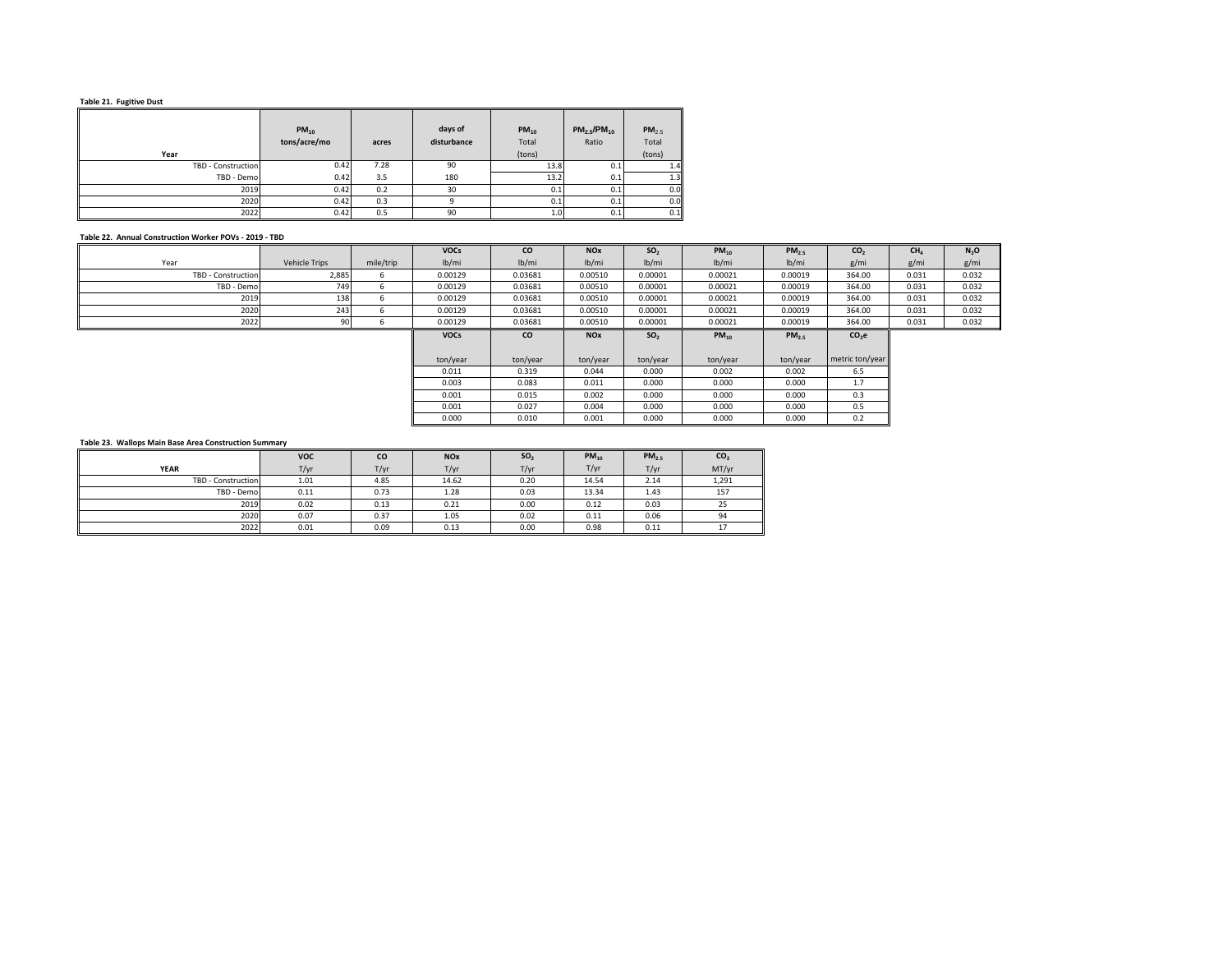#### **TAB C. CONSTRUCTION EMISSIONS ‐ CONTROL CENTER AREA**

453.59 grams per pound 43,560 Conversion from Acre to SF 0.03704 Cubic feet to Cubic Yards 0.1111 Square Feet to Square Yards 1.4 tons/CY for Gravel 80,000 lbs/Truck Load for Delivery 1.66 CY for each CY of asphalt/concrete demo 0.333333333 asphalt thickness for demolition 0.333333333 asphalt thickness for pavement 2000 pounds per ton 145 lb/ft<sup>3</sup> density of Hot Mix Asphalt 0.666666667 asphalt thickness for pavement on runways **Basic Conversions**

#### **TBD Construction**

**Table 1. Clearing ‐ TBD**

3.5 AcresVehicle Trips = 19 **VOC CO NOx SO2 PM10 PM2.5 CO2** g/hp‐hr g/hp‐hr g/hp‐hr g/hp‐hr g/hp‐hr g/hp‐hr g/hp‐hr Dozer 41 145 0.58 0.38 1.41 4.17 0.12 0.30 0.29 535.69 ader w/integral Backhoe w/ integral Backhoe 41 87 0.21 1.43 7.35 6.35 0.15 1.06 1.03 691.66 andysed liem l backhoe 41 55 0.21 1.43 7.35 6.35 0.15 1.06 1.03 691.66 **VOC CO NOx SO2 PM10 PM2.5 CO2** lb/mile lb/mile lb/mile lb/mile lb/mile lb/mile lb/mile Dump Truck 19 230 16 0.00166 0.00858 0.03922 0.00002 0.00169 0.001640.00164 3.38 **VOC CO NOx SO2PM<sub>10</sub> PM**<sub>2.5</sub> **CO<sub>2</sub> lb lb lb** lb lb lb lb lb lb lb lb 4,072.2 2.86 10.75 31.73 0.88 2.25 2.18 4,072.21 2.36 12.14 10.48 0.25 1.76 1.70 1,142.23 1.49 7.67 6.63 0.16 1.11 1.08 722.10**VOC CO NOx SO2PM<sub>10</sub> PM<sub>2.5</sub> CO<sub>2</sub>** lb lb lb lb lb lb lb lb 0.51 2.64 12.08 0.01 0.52 0.51 1,042 **Subtotal (lbs): 7 33 61 1 6 5 6,979 Clearing Grand Total in Tons 0.00 0.02 0.03 0.00 0.00 0.00 Clearing Grand Total in Metric Tons 3** Vehicle Trips <sup>=</sup> 19 **Off‐road Equipment Cumulative Hours of Operation Engine HP Load Factor Emission Factors On‐road Equipment Cumulative Hours of Operation Engine HP Productivity based Speed (miles/hour) Annual Emissions**

 $rac{536}{536}$ 

 $531$ 

Compactor 1.29 5.13 14.91 0.38 1.04 1.01 1,749.16 Grader 1.44 5.04 16.99 0.48 0.94 0.91 2,237.05 Backhoe/loader 0.21 0.74 2.51 0.07 0.14 0.14 317.59

**Table 2. Site Prep**

Site Prep - Excavate/Fill (CY) 14,442 CY Trenching (LF) 3,300 LF<br>Grading (SY) 32,263 SY Grading (SY) 32,263 SY 32,263 SY 32,263 SY 32,263 SY 33,263 SY Assume compact 0.5 feet (0.166 yards) 5,356 CY compacted **VOC CO NOx SO2PM10 PM2.5 CO<sub>2</sub>** g/hp‐hr g/hp‐hr g/hp‐hr g/hp‐hr g/hp‐hr g/hp‐hr g/hp‐hr Excavator 48 243 0.59 0.34 1.21 4.03 0.12 0.22 0.22 536kid Steer Loader d Steer Loader 58 | 160 | 0.23 | 0.38 | 1.47 | 4.34 | 0.12 | 0.31 | 0.30 | 536 ozer (Rubber Tired) r (Rubber Tired) 52 | 145 | 0.59 | 0.38 1.41 | 4.17 | 0.12 | 0.29 | 536 Compactor 25 103 0.58 0.40 1.57 4.57 0.12 0.32 0.31 536 Grader 11 285 0.58 0.34 1.21 4.07 0.12 0.23 0.22 536Backhoe/Loader 5 87 0.59 0.35 1.25 4.23 0.12 0.24 0.23 536 **VOC CO NOx SO2 PM PM2.5 CO2**lb lb lb lb lb lb lbExcavator 5.23 18.40 61.31 1.75 3.39 3.29 8,152.57 Skid Steer Loader 1.80 6.89 20.33 0.54 1.43 1.39 2,510.55 Dozer (Rubber Tired) 3.72 13.96 41.19 1.14 2.92 2.83 5,286.74 Assume 3' deep,1 ' wide **Off‐roadEquipment Hours Engine HP Load Factor**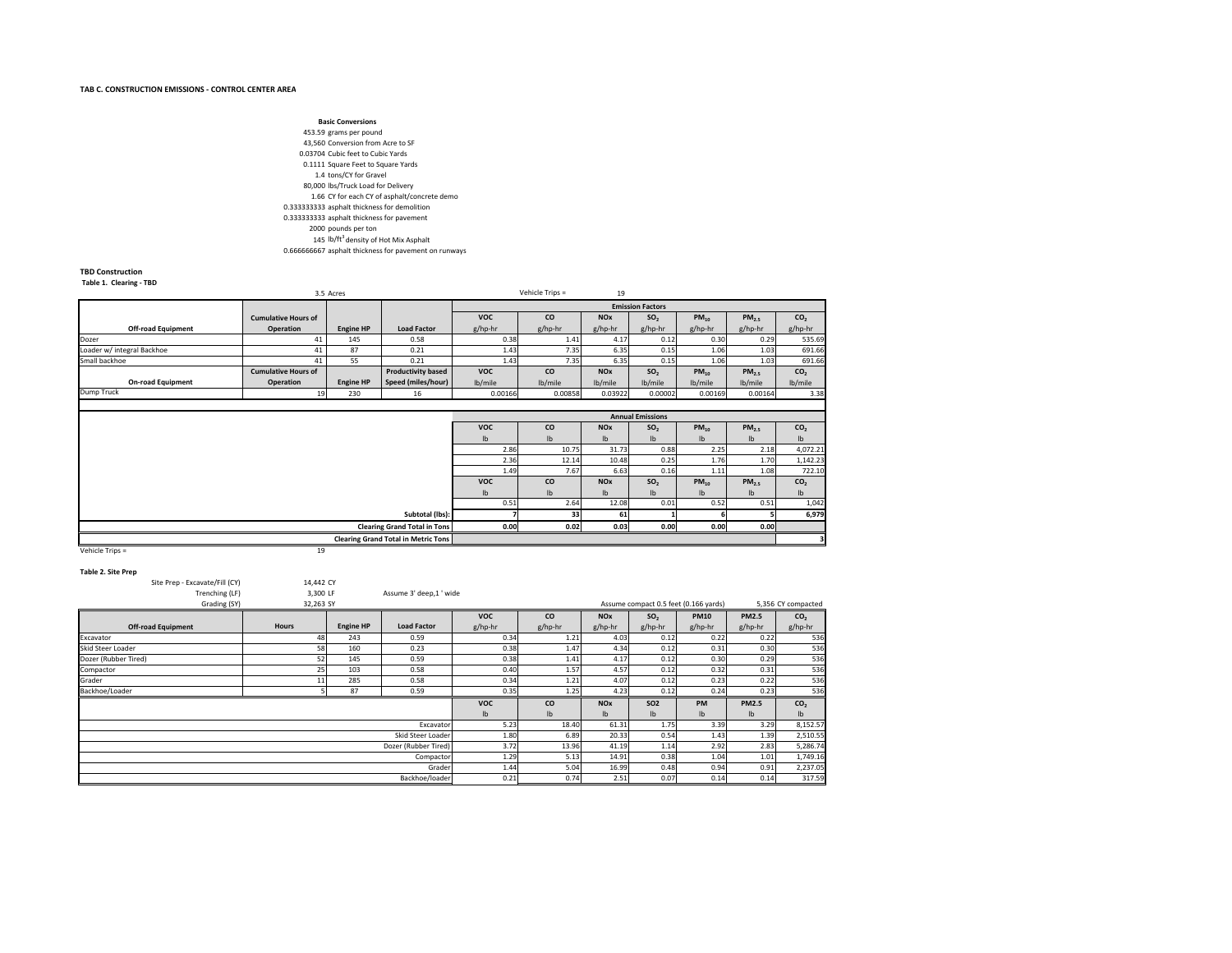|                          |              |            |                                      | <b>VOC</b> | <sub>co</sub> | <b>NO<sub>x</sub></b> | SO <sub>2</sub> | <b>PM10</b> | <b>PM2.5</b>              | CO <sub>2</sub> |
|--------------------------|--------------|------------|--------------------------------------|------------|---------------|-----------------------|-----------------|-------------|---------------------------|-----------------|
| <b>On-road Equipment</b> | <b>Hours</b> | <b>MPH</b> | <b>Engine HP</b>                     | lb/mile    | lb/mile       | lb/mile               | lb/mile         | lb/mile     | lb/mile                   | lb/mile         |
| Dump Truck               | 48           |            | 230                                  | 0.0015     | 0.0080        | 0.0361                | 0.0000          | 0.0015      | 0.0015                    | 3.4385          |
|                          |              |            |                                      | <b>VOC</b> | <sub>co</sub> | <b>NO<sub>x</sub></b> | SO <sub>2</sub> | PM          | <b>PM2.5</b>              | CO <sub>2</sub> |
|                          |              |            |                                      | <b>Ih</b>  | $\mathsf{lb}$ | I <sub>b</sub>        | $\mathsf{lb}$   | Ib          | $\mathsf{I}^{\mathsf{b}}$ | lb.             |
|                          |              |            | Dump Truck                           | 0.37       | 1.94          | 8.68                  | 0.00            | 0.36        | 0.35                      | 828             |
|                          |              |            | Subtotal in Ib:                      | 14         | 52            | 166                   |                 | 10          | 10                        | 21,081          |
|                          |              |            | Site Prep Grand Total in Tons        | 0.01       | 0.03          | 0.08                  | 0.00            | 0.01        | 0.00                      |                 |
|                          |              |            | Site Prep Grand Total in Metric Tons |            |               |                       |                 |             |                           | 10              |
| Vehicle Trips =          | 31           |            |                                      |            |               |                       |                 |             |                           |                 |

**Table 3. Building Construction**

#### 12,000 SF Foundation 12,000 SF Total

|                           | 1.1                       |                  |                      |                           |               |                       |                         |               |               |                           |
|---------------------------|---------------------------|------------------|----------------------|---------------------------|---------------|-----------------------|-------------------------|---------------|---------------|---------------------------|
|                           |                           |                  |                      |                           |               |                       | <b>Emission Factors</b> |               |               |                           |
|                           |                           |                  |                      | <b>VOC</b>                | <b>CO</b>     | <b>NOx</b>            | SO <sub>2</sub>         | <b>PM10</b>   | <b>PM2.5</b>  | CO <sub>2</sub>           |
| <b>Off-road Equipment</b> | <b>Hours of Operation</b> | <b>Engine HP</b> | <b>Load Factor</b>   | g/hp-hr                   | g/hp-hr       | g/hp-hr               | g/hp-hr                 | g/hp-hr       | g/hp-hr       | g/hp-hr                   |
| Crane                     | 60                        | 330              | 0.58                 | 0.25                      | 1.22          | 5.26                  | 0.11                    | 0.21          | 0.20          | 530                       |
| <b>Concrete Truck</b>     | 60                        | 300              | 0.43                 | 0.19                      | 1.45          | 4.32                  | 0.12                    | 0.21          | 0.20          | 536                       |
| Diesel Generator          | 48                        | 40               | 0.43                 | 0.26                      | 1.41          | 3.51                  | 0.11                    | 0.23          | 0.22          | 536                       |
| Telehandler               | 120                       | 99               | 0.59                 | 0.51                      | 3.94          | 4.93                  | 0.13                    | 0.52          | 0.51          | 595                       |
| <b>Scissors Lift</b>      | 96                        | 83               | 0.59                 | 0.51                      | 3.94          | 4.93                  | 0.13                    | 0.52          | 0.51          | 595                       |
| Skid Steer Loader         | 60                        | 67               | 0.59                 | 1.69                      | 7.97          | 6.70                  | 0.15                    | 1.19          | 1.15          | 691                       |
| Pile Driver               | 619                       | 260              | 0.43                 | 0.46                      | 1.55          | 5.90                  | 0.11                    | 0.31          | 0.30          | 530                       |
| All Terrain Forklift      |                           | 84               | 0.59                 | 0.51                      | 3.94          | 4.93                  | 0.13                    | 0.52          | 0.51          | 595                       |
|                           |                           |                  |                      |                           |               |                       | <b>Annual Emissions</b> |               |               |                           |
|                           |                           |                  |                      | <b>VOC</b>                | <b>CO</b>     | <b>NO<sub>x</sub></b> | <b>SO2</b>              | <b>PM</b>     | <b>PM2.5</b>  | CO <sub>2</sub>           |
|                           |                           |                  |                      | $\mathsf{I}^{\mathsf{b}}$ | $\mathsf{lb}$ | $\mathsf{lb}$         | $\mathsf{lb}$           | $\mathsf{lb}$ | $\mathsf{lb}$ | $\mathsf{I}^{\mathsf{b}}$ |
|                           |                           |                  | Crane                | 6.22                      | 30.88         | 133.17                | 2.89                    | 5.26          | 5.10          | 13426.11                  |
|                           |                           |                  | Concrete Truck       | 3.20                      | 24.82         | 73.73                 | 1.97                    | 3.58          | 3.48          | 9150.71                   |
|                           |                           |                  | Diesel Generator     | 0.48                      | 2.56          | 6.39                  | 0.20                    | 0.42          | 0.41          | 975.95                    |
|                           |                           |                  | Telehandler          | 7.87                      | 60.88         | 76.17                 | 1.98                    | 8.05          | 7.81          | 9188.40                   |
|                           |                           |                  |                      |                           |               |                       |                         |               |               |                           |
|                           |                           |                  | <b>Scissors Lift</b> | 5.28                      | 40.83         | 51.09                 | 1.33                    | 5.40          | 5.24          |                           |
|                           |                           |                  | Skid Steer Loader    | 8.85                      | 41.66         | 35.02                 | 0.78                    | 6.22          | 6.03          | 6162.72<br>3612.54        |
|                           |                           |                  | Pile Driver          | 70.77                     | 236.68        | 900.14                | 17.38                   | 47.87         | 46.43         | 80778.00                  |

|                          |                                                         |                                                  |                       | <b>VOC</b>    | <b>CO</b> | <b>NOx</b> | SO <sub>2</sub> | PM            | <b>PM2.5</b>   | CO <sub>2</sub> |
|--------------------------|---------------------------------------------------------|--------------------------------------------------|-----------------------|---------------|-----------|------------|-----------------|---------------|----------------|-----------------|
| <b>On-road Equipment</b> | <b>Hours of Operation</b>                               | <b>Engine HP</b>                                 | Speed (mph)           | lb/mile       | lb/mile   | lb/mile    | lb/mile         | Ib/mile       | lb/mile        | lb/mile         |
| <b>Delivery Truck</b>    | 288                                                     | 265                                              | 45                    | 0.0015        | 0.0080    | 0.0361     | 0.0000          | 0.0015        | 0.0015         | 3.4385          |
|                          |                                                         |                                                  |                       | <b>VOC</b>    | CO        | <b>NOx</b> | SO <sub>2</sub> | <b>PM</b>     | <b>PM2.5</b>   | CO <sub>2</sub> |
|                          |                                                         |                                                  |                       | $\mathsf{lb}$ |           | Ib         | Ib              | $\mathsf{lb}$ | I <sub>b</sub> | Ib              |
|                          |                                                         |                                                  | <b>Delivery Truck</b> | 19.72         | 104.22    | 467.47     | 0.23            | 19.50         | 18.89          | 44,563          |
|                          |                                                         |                                                  | Subtotal (lbs):       | 123           | 544       | 1744       |                 | 96            |                | 168014          |
|                          |                                                         | <b>Building Construction Grand Total in Tons</b> | 0.06                  | 0.27          | 0.87      | 0.01       | 0.05            | 0.05          |                |                 |
|                          | <b>Building Construction Grand Total in Metric Tons</b> |                                                  |                       |               |           |            |                 | 76            |                |                 |

**Table 4. Gravel Work**

|                            | 2.761 CY     |                  |                            | 197 trips  | 17,355 total miles |                |                 |             |              |                 |
|----------------------------|--------------|------------------|----------------------------|------------|--------------------|----------------|-----------------|-------------|--------------|-----------------|
|                            |              |                  |                            | <b>VOC</b> | <b>CO</b>          | <b>NOx</b>     | SO <sub>2</sub> | $PM_{10}$   | $PM_{2.5}$   | CO <sub>2</sub> |
| <b>Off-road Equipment</b>  | <b>Hours</b> | <b>Engine HP</b> | <b>Load Factor</b>         | g/hp-hr    | g/hp-hr            | g/hp-hr        | g/hp-hr         | g/hp-hr     | g/hp-hr      | g/hp-hr         |
| Dozer                      | 28           | 185              | 0.59                       | 0.34       | 1.21               | 4.08           | 0.12            | 0.23        | 0.22         | 536             |
| Wheel Loader for Spreading |              | 87               | 0.59                       | 0.35       | 1.25               | 4.23           | 0.12            | 0.24        | 0.23         | 536             |
| Compactor                  | 76           | 103              | 0.43                       | 0.36       | 1.34               | 4.45           | 0.12            | 0.26        | 0.25         | 536             |
|                            |              |                  |                            | <b>VOC</b> | <b>CO</b>          | <b>NOx</b>     | SO <sub>2</sub> | <b>PM10</b> | <b>PM2.5</b> | CO <sub>2</sub> |
|                            |              |                  |                            | Ib         | lb.                | I <sub>b</sub> | $\mathsf{lb}$   | Ib          | Ib           | Ib              |
|                            |              |                  | Dozer                      | 2.28       | 8.02               | 27.11          | 0.77            | 1.50        | 1.46         | 3559.76         |
|                            |              |                  | Wheel Loader for Spreading | 1.36       | 4.88               | 16.53          | 0.45            | 0.93        | 0.90         | 2092.50         |
|                            |              |                  | Compactor                  | 2.67       | 9.95               | 33.10          | 0.86            | 1.91        | 1.85         | 3983.35         |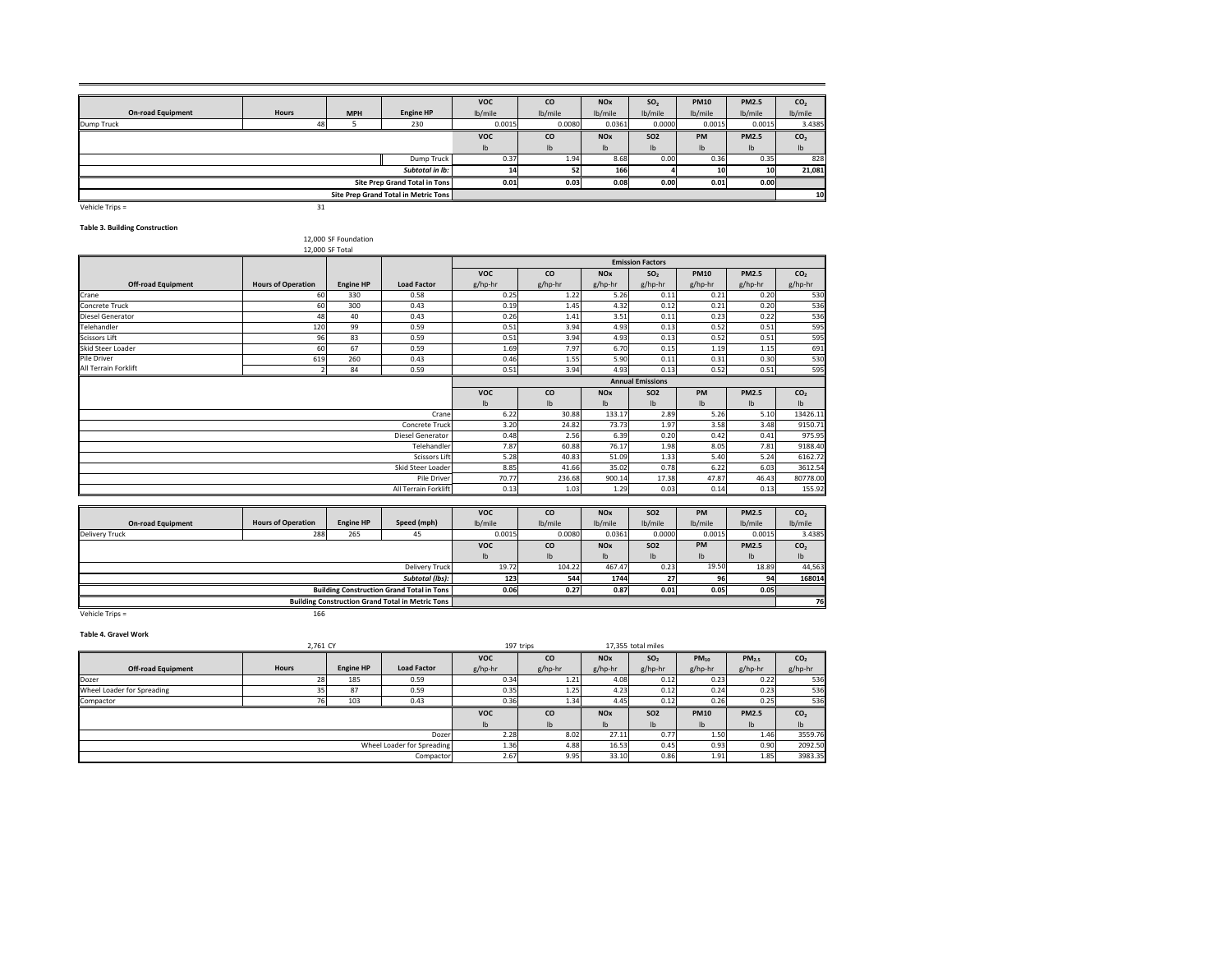|                          |                                               |                        | <b>VOC</b> | CO            | <b>NO<sub>x</sub></b> | SO <sub>2</sub>           | $PM_{10}$     | PM <sub>2.5</sub> | CO <sub>2</sub> |
|--------------------------|-----------------------------------------------|------------------------|------------|---------------|-----------------------|---------------------------|---------------|-------------------|-----------------|
| <b>On-road Equipment</b> | <b>Miles</b>                                  | <b>Engine HP</b>       | lb/mile    | lb/mile       | lb/mile               | lb/mile                   | lb/mile       | lb/mile           | lb/mile         |
| Dump Truck               | 17,355                                        | 230                    | 0.0015     | 0.0080        | 0.0361                | 0.0000                    | 0.0015        | 0.0015            | 3.4385          |
|                          |                                               |                        | <b>VOC</b> | CО            | <b>NO<sub>x</sub></b> | SO <sub>2</sub>           | <b>PM10</b>   | <b>PM2.5</b>      | CO <sub>2</sub> |
|                          |                                               |                        | Ib         | $\mathsf{lb}$ | $\mathsf{lb}$         | $\mathsf{I}^{\mathsf{b}}$ | $\mathsf{lb}$ | $\mathsf{lb}$     | Ib              |
|                          |                                               | Dump Truck             | 26.40      | 139.57        | 625.99                | 0.31                      | 26.11         | 25.30             | 59,675          |
|                          |                                               | <b>Subtotal (lbs):</b> | 33         | 162           | 703                   |                           | 30            | 30                | 69,311          |
|                          | <b>Gravel Work Grand Total in Tons</b>        |                        | 0.02       | 0.08          | 0.35                  | 0.00                      | 0.02          | 0.01              |                 |
|                          | <b>Gravel Work Grand Total in Metric Tons</b> |                        |            |               |                       |                           |               |                   |                 |
| Vehicle Trips =          | 22                                            |                        |            |               |                       |                           |               |                   |                 |

**Table 5. Concrete Work**

Concrete Surface Services SF

4,690 SY 1.83 yards thick

|                                  |                                  |                        |                                |            |           |                       | <sup>6,7</sup> Emission Factors |             |              |                 |
|----------------------------------|----------------------------------|------------------------|--------------------------------|------------|-----------|-----------------------|---------------------------------|-------------|--------------|-----------------|
|                                  | <sup>2</sup> Cumulative Hours of |                        |                                | <b>VOC</b> | <b>CO</b> | <b>NO<sub>x</sub></b> | SO <sub>2</sub>                 | <b>PM10</b> | <b>PM2.5</b> | CO <sub>2</sub> |
| <sup>1</sup> Off-road Equipment  | Operation                        | <sup>3</sup> Engine HP | <sup>4</sup> Load Factor       | g/hp-hr    | g/hp-hr   | g/hp-hr               | g/hp-hr                         | g/hp-hr     | g/hp-hr      | g/hp-hr         |
| Grader (CAT 120M2 or similar)    |                                  | 150                    | 0.61                           | 1.06       | 3.52      | 8.24                  | 0.06                            | 0.47        | 0.47         | 568             |
| Steel drum roller/soil compactor | 65                               | 401                    | 0.56                           | 0.70       | 3.18      | 7.20                  | 0.05                            | 0.28        | 0.28         | 568             |
| Paving/Concrete Machine          | 65                               | 164                    | 0.53                           | 1.14       | 3.71      | 8.87                  | 0.49                            | 0.49        | 0.49         | 568             |
| <b>Curbing Machine</b>           |                                  | 130                    | 0.59                           | 1.14       | 3.71      | 8.87                  | 0.49                            | 0.49        | 0.49         | 568             |
| Cement and Motar Mixer 1         | 65                               | 9                      | 0.56                           | 0.92       | 2.64      | 5.41                  | 0.07                            | 0.35        | 0.35         | 568             |
| Cement and Motar Mixer 2         | 65                               | q                      | 0.56                           | 0.92       | 2.64      | 5.41                  | 0.07                            | 0.35        | 0.35         | 568             |
| Cement and Motar Mixer 3         | 65                               | 9                      | 0.56                           | 0.92       | 2.64      | 5.41                  | 0.07                            | 0.35        | 0.35         | 568             |
| Tractor/Loader/Backhoe           | 65                               | 75                     | 0.55                           | 1.50       | 4.22      | 8.33                  | 0.06                            | 0.80        | 0.80         | 568             |
|                                  | <sup>2</sup> Cumulative Hours of |                        |                                | <b>VOC</b> | <b>CO</b> | <b>NO<sub>x</sub></b> | <b>SO2</b>                      | <b>PM10</b> | <b>PM2.5</b> | CO <sub>2</sub> |
| <sup>1</sup> On-road Equipment   | Operation                        | <sup>3</sup> Engine HP | <sup>S</sup> peed (miles/hour) | lb/mile    | lb/mile   | lb/mile               | lb/mile                         | lb/mile     | lb/mile      | lb/mile         |
| <b>Cement Truck</b>              | 65                               | 230                    | 20                             | 0.001521   | 0.008042  | 0.036070              | 1.80E-05                        | 0.001504    | 0.001458     | 3.438541        |
| Water Truck/Oil truck            |                                  | 230                    | 10                             | 0.001521   | 0.008042  | 0.036070              | 1.80E-05                        | 0.001504    | 0.001458     | 3.438541        |

**VOC CO NOx SO2 PM PM2.5 CO2** $\mathsf{lb}$ lb lb lb lb lb lb lb lb 1.40 4.63 10.84 0.08 0.62 0.62 747.78 22.51 102.79 232.38 1.61 9.11 9.11 18,352.00  $\begin{array}{cccccccccccc} 14.19 & \hspace{1.5cm} 46.31 & \hspace{1.5cm} 110.91 & \hspace{1.5cm} 6.17 & \hspace{1.5cm} 6.17 & \hspace{1.5cm} 7,103.47 \\ 0.63 & \hspace{1.5cm} 2.04 & \hspace{1.5cm} 4.89 & \hspace{1.5cm} 0.27 & \hspace{1.5cm} 0.27 & \hspace{1.5cm} 313.41 \end{array}$ 0.63 2.04 4.89 0.27 0.27 0.27 313.41313.41 0.67 1.91 3.92 0.05 0.25 0.25 411.89411.89 0.67 1.91 3.92 0.05 0.25 0.25 411.89411.89 0.67 1.91 3.92 0.05 0.25 0.25 411.89411.89 8.89 25.03 49.38 0.36 4.76 4.76 3,371.13 **VOC CO NOx SO2PM PM2.5 CO<sub>2</sub>**<br> **lb lb lb lb lb**  $\mathsf{lb}$ lb lb lb lb lb lb lb 1.98 10.49 47.06 0.020.02 1.96 1.90 4,486<br>0.00 0.10 0.10 224 0.10 0.52 2.35  $0.10$ **Runway Construction Grand Total in Tons 0.03 0.10 0.23 0.00 0.01 0.01 Runway Construction Grand Total in Metric Tons 16 Annual Emissions**

| Table 6. Paving                |                           |                  |                         |               |               |                       |                 |               |               |                 |
|--------------------------------|---------------------------|------------------|-------------------------|---------------|---------------|-----------------------|-----------------|---------------|---------------|-----------------|
|                                | Pavement - Surface Area   | 2.400 SF         |                         | 30 CY         |               |                       |                 |               |               |                 |
|                                | Paving - HMA              | 800 CF           |                         |               |               |                       |                 |               |               |                 |
|                                |                           |                  |                         | <b>VOC</b>    | <b>CO</b>     | <b>NO<sub>x</sub></b> | <b>SO2</b>      | PM            | <b>PM2.5</b>  | CO <sub>2</sub> |
| <b>Off-road Equipment</b>      | <b>Hours of Operation</b> | <b>Engine HP</b> | <b>Load Factor</b>      | g/hp-hr       | g/hp-hr       | g/hp-hr               | g/hp-hr         | g/hp-hr       | g/hp-hr       | g/hp-hr         |
| Grader                         |                           | 145              | 0.59                    | 0.38          | 1.41          | 4.16                  | 0.12            | 0.30          | 0.29          | 536             |
| Roller                         |                           | 401              | 0.59                    | 0.34          | 2.46          | 5.53                  | 0.12            | 0.34          | 0.33          | 536             |
| Paving Machine                 |                           | 164              | 0.59                    | 0.38          | 1.44          | 4.25                  | 0.12            | 0.30          | 0.29          | 536             |
| <b>Asphalt Curbing Machine</b> |                           | 130              | 0.59                    | 0.40          | 1.57          | 4.57                  | 0.12            | 0.32          | 0.31          | 536             |
|                                |                           |                  |                         | <b>VOC</b>    | <b>CO</b>     | <b>NO<sub>x</sub></b> | SO <sub>2</sub> | <b>PM</b>     | <b>PM2.5</b>  | CO <sub>2</sub> |
|                                |                           |                  |                         | $\mathsf{lb}$ | $\mathsf{lb}$ | $\mathsf{lb}$         | lb              | $\mathsf{lb}$ | $\mathsf{lb}$ | Ib              |
|                                |                           |                  | Grader                  | 0.50          | 1.86          | 5.49                  | 0.15            | 0.39          | 0.38          | 707.24          |
|                                |                           |                  | Roller                  | 1.96          | 14.13         | 31.76                 | 0.66            | 1.94          | 1.88          | 3,074.15        |
|                                |                           |                  | Paving Machine          | 1.22          | 4.62          | 13.61                 | 0.37            | 0.96          | 0.93          | 1,714.07        |
|                                |                           |                  | Asphalt Curbing Machine | 0.07          | 0.27          | 0.77                  | 0.02            | 0.05          | 0.05          | 90.57           |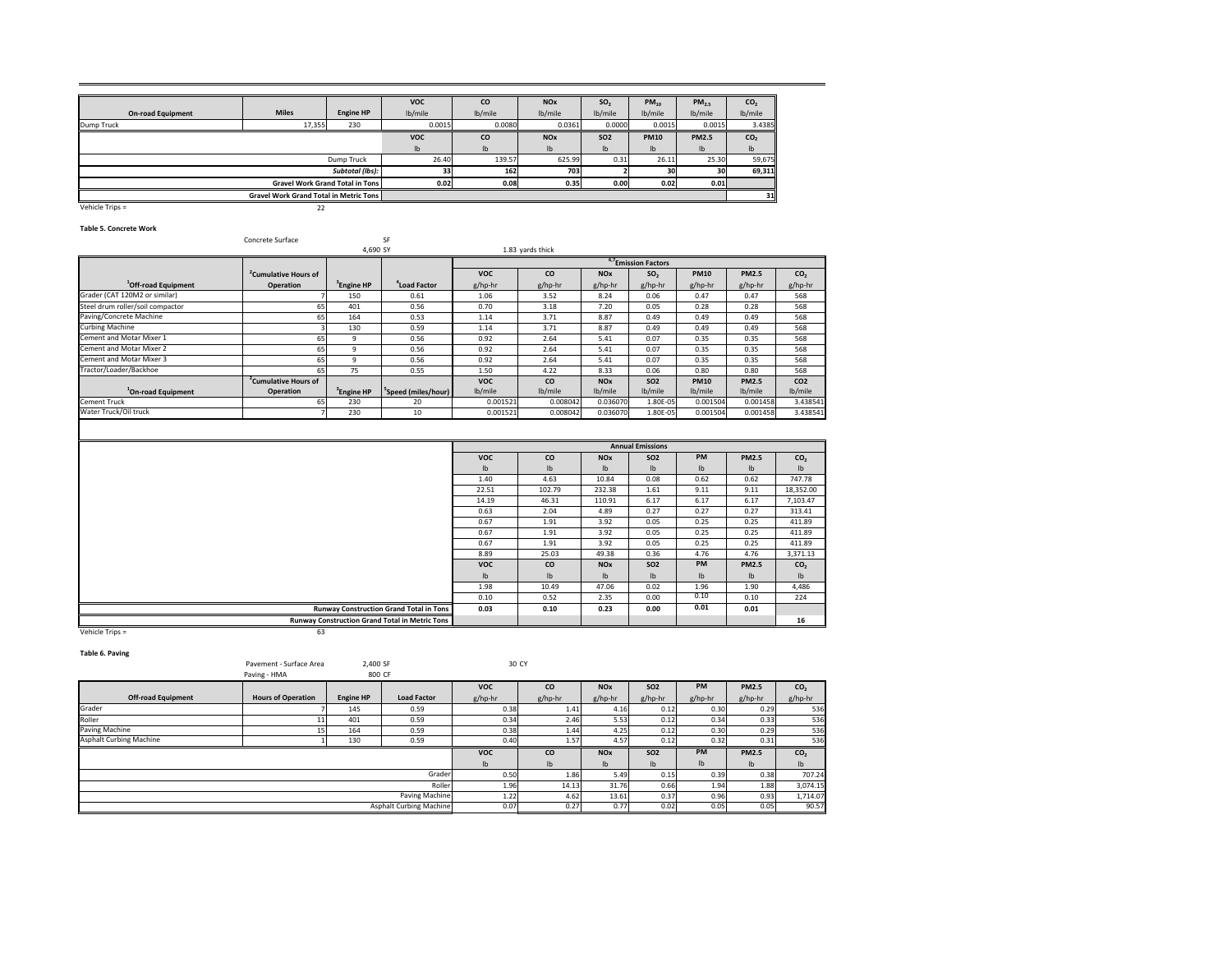|                                 |                           |                      | <b>Productivity based</b>         | <b>VOC</b>    | <b>CO</b>     | <b>NO<sub>x</sub></b> | SO <sub>2</sub> | PM             | <b>PM2.5</b>             | CO <sub>2</sub> |
|---------------------------------|---------------------------|----------------------|-----------------------------------|---------------|---------------|-----------------------|-----------------|----------------|--------------------------|-----------------|
| <b>On-road Equipment</b>        | <b>Hours of Operation</b> | <b>Engine HP</b>     | Speed (miles/hour)                | lb/mile       | lb/mile       | lb/mile               | lb/mile         | lb/mile        | lb/mile                  | lb/mile         |
| Dump Truck                      |                           | 230                  | 17                                | 0.001521      | 0.008042      | 0.036070              | 1.80E-05        | 0.001504       | 0.001458                 | 3.438541        |
| <b>Water Truck</b>              |                           | 230                  | 10                                | 0.001521      | 0.008042      | 0.036070              | 1.80E-05        | 0.001504       | 0.001458                 | 3.438541        |
|                                 |                           |                      |                                   | <b>VOC</b>    | <b>CO</b>     | <b>NO<sub>x</sub></b> | SO <sub>2</sub> | <b>PM</b>      | <b>PM2.5</b>             | CO <sub>2</sub> |
|                                 |                           |                      |                                   | $\mathsf{lb}$ | $\mathsf{lb}$ | Ib                    | $\mathsf{lb}$   | I <sub>b</sub> | $\mathsf{lb}$            | Ib              |
|                                 |                           |                      | Dump Truck                        | 0.16          | 0.82          | 3.68                  | 0.00            | 0.15           | 0.15                     | 351             |
|                                 |                           |                      | <b>Water Truck</b>                | 0.00          | 0.00          | 0.00                  | 0.00            | 0.00           | 0.00                     | O               |
|                                 |                           |                      |                                   |               |               |                       |                 |                |                          |                 |
|                                 |                           | <b>Weight of HMA</b> |                                   |               |               |                       |                 |                |                          |                 |
|                                 | <b>Volume of HMA</b>      | (tons)               | <b>VOC</b>                        | <b>VOC</b>    | <b>CO</b>     | <b>NOx</b>            | SO <sub>2</sub> | <b>PM10</b>    | <b>PM2.5</b>             | CO <sub>2</sub> |
| Hot Mix Asphalt (HMA)           | (tf <sup>3</sup> )        |                      | lb/ton of asphalt                 | $\mathsf{lb}$ | $\mathsf{lb}$ | I <sub>b</sub>        | $\mathsf{lb}$   | Ib             | I <sub>b</sub>           | I <sub>b</sub>  |
| <b>Standard Hot Mix Asphalt</b> | 800                       | 58                   | 0.04                              | 2.32          |               | $\sim$                | $\sim$          | $\sim$         | $\overline{\phantom{a}}$ |                 |
|                                 |                           |                      | Subtotal (lbs):                   |               | 22            | 55                    |                 |                |                          | 5,937           |
|                                 |                           |                      | <b>Paving Grand Total in Tons</b> | 0.00          | 0.01          | 0.03                  | 0.00            | 0.00           | 0.00                     |                 |
|                                 |                           |                      | Paving Grand Total in Metric Tons |               |               |                       |                 |                |                          |                 |

Vehicle Trips <sup>=</sup> 1

#### **TBD Demo**

**Table 7. Building Demo ‐ TBD**

|                                  | 27.094 SF                 |                  |                                  | 1.355 Estimated CY of debris based on 20 SF/CY |               |                       |                         |                           |                           |                                               |
|----------------------------------|---------------------------|------------------|----------------------------------|------------------------------------------------|---------------|-----------------------|-------------------------|---------------------------|---------------------------|-----------------------------------------------|
|                                  |                           |                  |                                  |                                                |               |                       | <b>Emission Factors</b> |                           |                           |                                               |
|                                  |                           |                  |                                  | <b>VOC</b>                                     | <b>CO</b>     | <b>NO<sub>x</sub></b> | SO <sub>2</sub>         | $PM_{10}$                 | $PM_{2.5}$                | CO <sub>2</sub>                               |
| <b>Off-road Equipment</b>        | <b>Hours of Operation</b> | <b>Engine HP</b> | <b>Load Factor</b>               | g/hp-hr                                        | g/hp-hr       | g/hp-hr               | g/hp-hr                 | g/hp-hr                   | g/hp-hr                   | g/hp-hr                                       |
| Hydraulic excavator              | 226                       | 86               | 0.59                             | 0.23                                           | 2.57          | 2.68                  | 0.11                    | 0.40                      | 0.39                      | 595.46                                        |
| Wheel Loader w/ integral Backhoe | 226                       | 87               | 0.23                             | 1.07                                           | 6.13          | 5.02                  | 0.14                    | 0.95                      | 0.92                      | 692.77                                        |
| Wheel mounted air compressor     | 226                       | 49               | 0.59                             | 0.26                                           | 1.41          | 3.51                  | 0.11                    | 0.23                      | 0.22                      | 536.20                                        |
|                                  |                           |                  |                                  |                                                |               |                       |                         |                           |                           |                                               |
|                                  |                           |                  |                                  |                                                |               |                       | <b>Annual Emissions</b> |                           |                           |                                               |
|                                  |                           |                  |                                  | <b>VOC</b>                                     | co            | <b>NO<sub>x</sub></b> | SO <sub>2</sub>         | $PM_{10}$                 | PM <sub>2.5</sub>         | CO <sub>2</sub>                               |
|                                  |                           |                  |                                  | lb.                                            | $\mathsf{lb}$ | <b>Ib</b>             | $\mathsf{lb}$           | $\mathsf{I}^{\mathsf{b}}$ | $\mathsf{I}^{\mathsf{b}}$ | lb.                                           |
|                                  |                           |                  | Hydraulic excavator              | 5.79                                           | 64.98         | 67.76                 | 2.87                    | 10.19                     | 9.88                      |                                               |
|                                  |                           |                  | Wheel Loader w/ integral Backhoe | 10.64                                          | 61.09         | 50.06                 | 1.41                    | 9.46                      | 9.18                      |                                               |
|                                  |                           |                  | Wheel mounted air compressor     | 3.78                                           | 20.29         | 50.53                 | 1.55                    | 3.34                      | 3.24                      |                                               |
|                                  |                           |                  | Subtotal (lbs):                  | 20.21                                          | 146.37        | 168.36                | 5.84                    | 22.99                     | 22.30                     | 15,053.96<br>6,906.84<br>7,723.54<br>29684.33 |

|                          |                           |                  |                                                 | <b>VOC</b> | <sub>co</sub> | <b>NO<sub>x</sub></b> | SO <sub>2</sub> | $PM_{10}$ | PM <sub>2.5</sub> | CO <sub>2</sub> |
|--------------------------|---------------------------|------------------|-------------------------------------------------|------------|---------------|-----------------------|-----------------|-----------|-------------------|-----------------|
| <b>On-road Equipment</b> | <b>Hours of Operation</b> | <b>Engine HP</b> | Speed (mph)                                     | lb/mile    | lb/mile       | lb/mile               | lb/mile         | lb/mile   | lb/mile           | lb/mile         |
| Dump Truck               | 124                       | 230              | 27                                              | 0.001521   | 0.008042      | 0.036070              | 1.80E-05        | 0.001504  | 0.001458          | 3.438541        |
|                          |                           |                  |                                                 | <b>VOC</b> | <b>CO</b>     | <b>NO<sub>x</sub></b> | SO <sub>2</sub> | $PM_{10}$ | PM <sub>2.5</sub> | CO <sub>2</sub> |
|                          |                           |                  |                                                 | lb         | $\mathsf{lb}$ | I <sub>b</sub>        | $\mathsf{lb}$   | Ib        | $\mathsf{lb}$     | lb.             |
|                          |                           |                  | Dump Truck (12 CY Capacity)                     | 5.09       | 26.92         | 120.76                | 0.06            | 5.04      | 4.88              | 11,512          |
|                          |                           |                  | Subtotal (lbs):                                 | 25.30      | 173.29        | 289.12                | 5.90            | 28.02     | 27.18             | 41,196.57       |
|                          |                           |                  | <b>Building Demo Grand Total in Tons</b>        | 0.013      | 0.087         | 0.145                 | 0.003           | 0.014     | 0.014             |                 |
|                          |                           |                  | <b>Building Demo Grand Total in Metric Tons</b> |            |               |                       |                 |           |                   | 18.69           |

Vehicle Trips <sup>=</sup> 106

### **2019**

**Table 8. Building Demo ‐ 2019**

|                                       | 3.705 SF                   |                  |                           | 185 Estimated CY of debris based on 20 SF/CY |         |            |                         |           |                   |                 |
|---------------------------------------|----------------------------|------------------|---------------------------|----------------------------------------------|---------|------------|-------------------------|-----------|-------------------|-----------------|
|                                       |                            |                  |                           |                                              |         |            | <b>Emission Factors</b> |           |                   |                 |
|                                       | <b>Cumulative Hours of</b> |                  |                           | <b>VOC</b>                                   | CO      | <b>NOx</b> | SO <sub>2</sub>         | $PM_{10}$ | $PM_{2.5}$        | CO <sub>2</sub> |
| <b>Off-road Equipment</b>             | Operation                  | <b>Engine HP</b> | <b>Load Factor</b>        | g/hp-hr                                      | g/hp-hr | g/hp-hr    | g/hp-hr                 | g/hp-hr   | g/hp-hr           | g/hp-hr         |
| Hydraulic excavator with breakers and |                            |                  |                           |                                              |         |            |                         |           |                   |                 |
| jackhammer bits                       | 31                         | 86               | 0.59                      | 0.23                                         | 2.57    | 2.68       | 0.11                    | 0.40      | 0.39              | 595.46          |
| Wheel Loader w/ integral Backhoe      |                            | 87               | 0.23                      | 1.07                                         | 6.13    | 5.02       | 0.14                    | 0.95      | 0.92              | 692.77          |
| Wheel mounted air compressor          |                            | 49               | 0.59                      | 0.26                                         | 1.41    | 3.51       | 0.11                    | 0.23      | 0.22              | 536.20          |
|                                       | <b>Cumulative Hours of</b> |                  | <b>Productivity based</b> | <b>VOC</b>                                   | CO      | <b>NOx</b> | SO <sub>2</sub>         | $PM_{10}$ | PM <sub>2.5</sub> | CO <sub>2</sub> |
| <b>On-road Equipment</b>              | Operation                  | <b>Engine HP</b> | Speed (miles/hour)        | lb/mile                                      | lb/mile | lb/mile    | lb/mile                 | lb/mile   | lb/mile           | lb/mile         |
| Dump Truck                            |                            | 230              |                           | 0.00166                                      | 0.00858 | 0.03922    | 0.00002                 | 0.00169   | 0.00164           | 3.38            |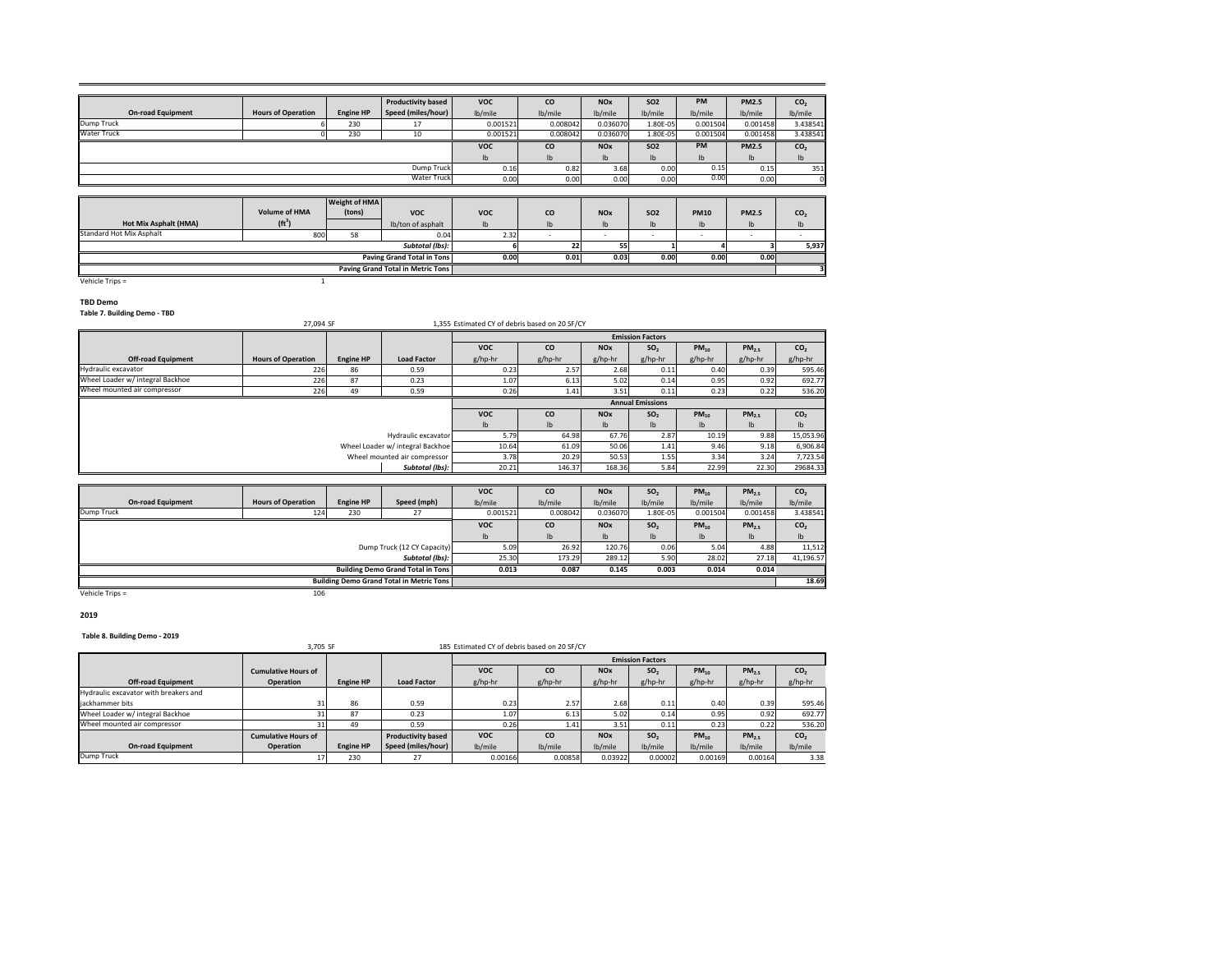|                                                 |               |               |                           | <b>Annual Emissions</b> |               |                   |                           |
|-------------------------------------------------|---------------|---------------|---------------------------|-------------------------|---------------|-------------------|---------------------------|
|                                                 | <b>VOC</b>    | co            | <b>NOx</b>                | SO <sub>2</sub>         | $PM_{10}$     | PM <sub>2.5</sub> | CO <sub>2</sub>           |
|                                                 | $\mathsf{lb}$ | $\mathsf{lb}$ | $\mathsf{I}^{\mathsf{b}}$ | $\mathsf{lb}$           | $\mathsf{lb}$ | $\mathsf{lb}$     | lb.                       |
|                                                 | 0.79          | 8.88          | 9.26                      | 0.39                    | 1.39          | 1.35              | 2,057                     |
|                                                 | 1.45          | 8.35          | 6.84                      | 0.19                    | 1.29          | 1.25              | 944                       |
|                                                 | 0.52          | 2.77          | 6.90                      | 0.21                    | 0.46          | 0.44              | 1,055                     |
|                                                 | <b>VOC</b>    | co            | <b>NO<sub>x</sub></b>     | SO <sub>2</sub>         | $PM_{10}$     | PM <sub>2.5</sub> | CO <sub>2</sub>           |
|                                                 | $\mathsf{lb}$ | $\mathsf{lb}$ | $\mathsf{I}^{\mathsf{b}}$ | $\mathsf{lb}$           | $\mathsf{lb}$ | $\mathsf{lb}$     | $\mathsf{I}^{\mathsf{b}}$ |
|                                                 | 0.77          | 3.98          | 18.18                     | 0.01                    | 0.78          | 0.76              | 1,568                     |
| Subtotal (lbs):                                 |               | 24            | 4                         |                         |               |                   | 5,624                     |
| <b>Building Demo Grand Total in Tons</b>        | 0.002         | 0.012         | 0.021                     | 0.000                   | 0.002         | 0.002             |                           |
| <b>Building Demo Grand Total in Metric Tons</b> |               |               |                           |                         |               |                   | 2.55                      |
| Vehicle Trips =<br>10                           |               |               |                           |                         |               |                   |                           |

**2020**

**Table 9. Building Demo ‐ 2020**

36,106 SF 1,805 Estimated CY of debris based on 20 SF/CY

|                                       |                            |                  |                           | <b>Emission Factors</b> |         |                       |                 |           |            |                 |
|---------------------------------------|----------------------------|------------------|---------------------------|-------------------------|---------|-----------------------|-----------------|-----------|------------|-----------------|
|                                       | <b>Cumulative Hours of</b> |                  |                           | <b>VOC</b>              | CO      | <b>NO<sub>x</sub></b> | SO <sub>2</sub> | $PM_{10}$ | $PM_{2.5}$ | CO <sub>2</sub> |
| <b>Off-road Equipment</b>             | Operation                  | <b>Engine HP</b> | <b>Load Factor</b>        | g/hp-hr                 | g/hp-hr | g/hp-hr               | g/hp-hr         | g/hp-hr   | g/hp-hr    | g/hp-hr         |
| Hydraulic excavator with breakers and |                            |                  |                           |                         |         |                       |                 |           |            |                 |
| iackhammer bits                       | 301                        | 86               | 0.59                      | 0.23                    | 2.57    | 2.68                  | 0.11            | 0.40      | 0.39       | 595.46          |
| Wheel Loader w/ integral Backhoe      | 301                        | 87               | 0.23                      | 1.07                    | 6.13    | 5.02                  | 0.14            | 0.95      | 0.92       | 692.77          |
| Wheel mounted air compressor          | 301                        | 49               | 0.59                      | 0.26                    | 1.41    | 3.51                  | 0.11            | 0.23      | 0.22       | 536.20          |
|                                       | <b>Cumulative Hours of</b> |                  | <b>Productivity based</b> | <b>VOC</b>              | CO      | <b>NO<sub>x</sub></b> | SO <sub>2</sub> | $PM_{10}$ | $PM_{2.5}$ | CO <sub>2</sub> |
| <b>On-road Equipment</b>              | <b>Operation</b>           | <b>Engine HP</b> | Speed (miles/hour)        | lb/mile                 | lb/mile | lb/mile               | lb/mile         | lb/mile   | lb/mile    | lb/mile         |
| Dump Truck                            | 165                        | 230              |                           | 0.00166                 | 0.00858 | 0.03922               | 0.00002         | 0.00169   | 0.00164    | 3.38            |
|                                       |                            |                  |                           |                         |         |                       |                 |           |            |                 |

|                                                 |               |               |                           | <b>Annual Emissions</b>   |               |                   |                           |
|-------------------------------------------------|---------------|---------------|---------------------------|---------------------------|---------------|-------------------|---------------------------|
|                                                 | <b>VOC</b>    | CO            | <b>NO<sub>x</sub></b>     | SO <sub>2</sub>           | $PM_{10}$     | PM <sub>2.5</sub> | CO <sub>2</sub>           |
|                                                 | $\mathsf{lb}$ | $\mathsf{lb}$ | $\mathsf{I}^{\mathsf{b}}$ | $\mathsf{lb}$             | $\mathsf{lb}$ | $\mathsf{lb}$     | $\mathsf{I}^{\mathsf{b}}$ |
|                                                 | 7.71          | 86.54         | 90.25                     | 3.83                      | 13.57         | 13.16             | 20,050                    |
|                                                 | 14.17         | 81.37         | 66.68                     | 1.88                      | 12.60         | 12.22             | 9,199                     |
|                                                 | 5.04          | 27.03         | 67.30                     | 2.07                      | 4.45          | 4.32              | 10,287                    |
|                                                 | <b>VOC</b>    | <b>CO</b>     | <b>NO<sub>x</sub></b>     | SO <sub>2</sub>           | $PM_{10}$     | PM <sub>2.5</sub> | CO <sub>2</sub>           |
|                                                 | $\mathsf{lb}$ | $\mathsf{lb}$ | $\mathsf{I}^{\mathsf{b}}$ | $\mathsf{I}^{\mathsf{b}}$ | $\mathsf{lb}$ | $\mathsf{lb}$     | $\mathsf{I}^{\mathsf{b}}$ |
|                                                 | 7.47          | 38.61         | 176.49                    | 0.08                      | 7.61          | 7.39              | 15,221                    |
| Subtotal (lbs):                                 | 34            | 234           | 401                       |                           | 38            |                   | 54,756                    |
| <b>Building Demo Grand Total in Tons</b>        | 0.017         | 0.117         | 0.200                     | 0.004                     | 0.019         | 0.019             |                           |
| <b>Building Demo Grand Total in Metric Tons</b> |               |               |                           |                           |               |                   | 24.84                     |

**Table 10. Fugitive Dust**

|                           | $PM_{10}$    |       | days of     | $PM_{10}$ | $PM_{2.5}$ /PM <sub>10</sub> | PM <sub>2.5</sub> |
|---------------------------|--------------|-------|-------------|-----------|------------------------------|-------------------|
|                           | tons/acre/mo | acres | disturbance | Total     | Ratio                        | Total             |
| Year                      |              |       |             | (tons)    |                              | (tons)            |
| <b>TBD - Construction</b> | 0.42         | 3.5   | 90          | 6.6       | 0.1                          | 0.7               |
| TBD - Demo                | 0.42         | 0.6   | 20          | 0.31      | 0.1                          | 0.0               |
| 2019                      | 0.42         | 0.1   |             | 0.01      | 0.1                          | 0.0               |
| 2020                      | 0.42         | 0.8   | 30          | 0.5       | 0.1                          | 0.1               |

#### **Table 11. Annual Construction Worker POVs ‐ 2019 ‐ TBD**

|                           |                      |           | <b>VOCs</b> | <b>CO</b> | <b>NO<sub>x</sub></b> | SO <sub>2</sub> | $PM_{10}$ | $PM_{2.5}$ | CO <sub>2</sub>   | CH <sub>4</sub> | $N_2O$ |
|---------------------------|----------------------|-----------|-------------|-----------|-----------------------|-----------------|-----------|------------|-------------------|-----------------|--------|
| Year                      | <b>Vehicle Trips</b> | mile/trip | lb/mi       | lb/mi     | lb/mi                 | lb/mi           | lb/min    | lb/mi      | g/mi              | g/mi            | g/mi   |
| <b>TBD - Construction</b> | 302                  | ь         | 0.00129     | 0.03681   | 0.00510               | 0.00001         | 0.00021   | 0.00019    | 364.00            | 0.031           | 0.032  |
| TBD - Demo                | 106                  | h         | 0.00129     | 0.03681   | 0.00510               | 0.00001         | 0.00021   | 0.00019    | 364.00            | 0.031           | 0.032  |
| 2019                      | 10                   | ь         | 0.00129     | 0.03681   | 0.00510               | 0.00001         | 0.00021   | 0.00019    | 364.00            | 0.031           | 0.032  |
| 2020                      | 94                   |           | 0.00129     | 0.03681   | 0.00510               | 0.00001         | 0.00021   | 0.00019    | 364.00            | 0.031           | 0.032  |
|                           |                      |           | <b>VOCs</b> | <b>CO</b> | <b>NO<sub>x</sub></b> | SO <sub>2</sub> | $PM_{10}$ | $PM_{2.5}$ | CO <sub>2</sub> e |                 |        |
|                           |                      |           |             |           |                       |                 |           |            |                   |                 |        |
|                           |                      |           |             |           |                       |                 |           |            | metric            |                 |        |
|                           |                      |           | ton/year    | ton/year  | ton/year              | ton/year        | ton/year  | ton/year   | ton/year          |                 |        |
|                           |                      |           | 0.001       | 0.033     | 0.005                 | 0.000           | 0.000     | 0.000      | 0.7               |                 |        |
|                           |                      |           | 0.000       | 0.012     | 0.002                 | 0.000           | 0.000     | 0.000      | 0.2               |                 |        |
|                           |                      |           | 0.000       | 0.001     | 0.000                 | 0.000           | 0.000     | 0.000      | 0.0               |                 |        |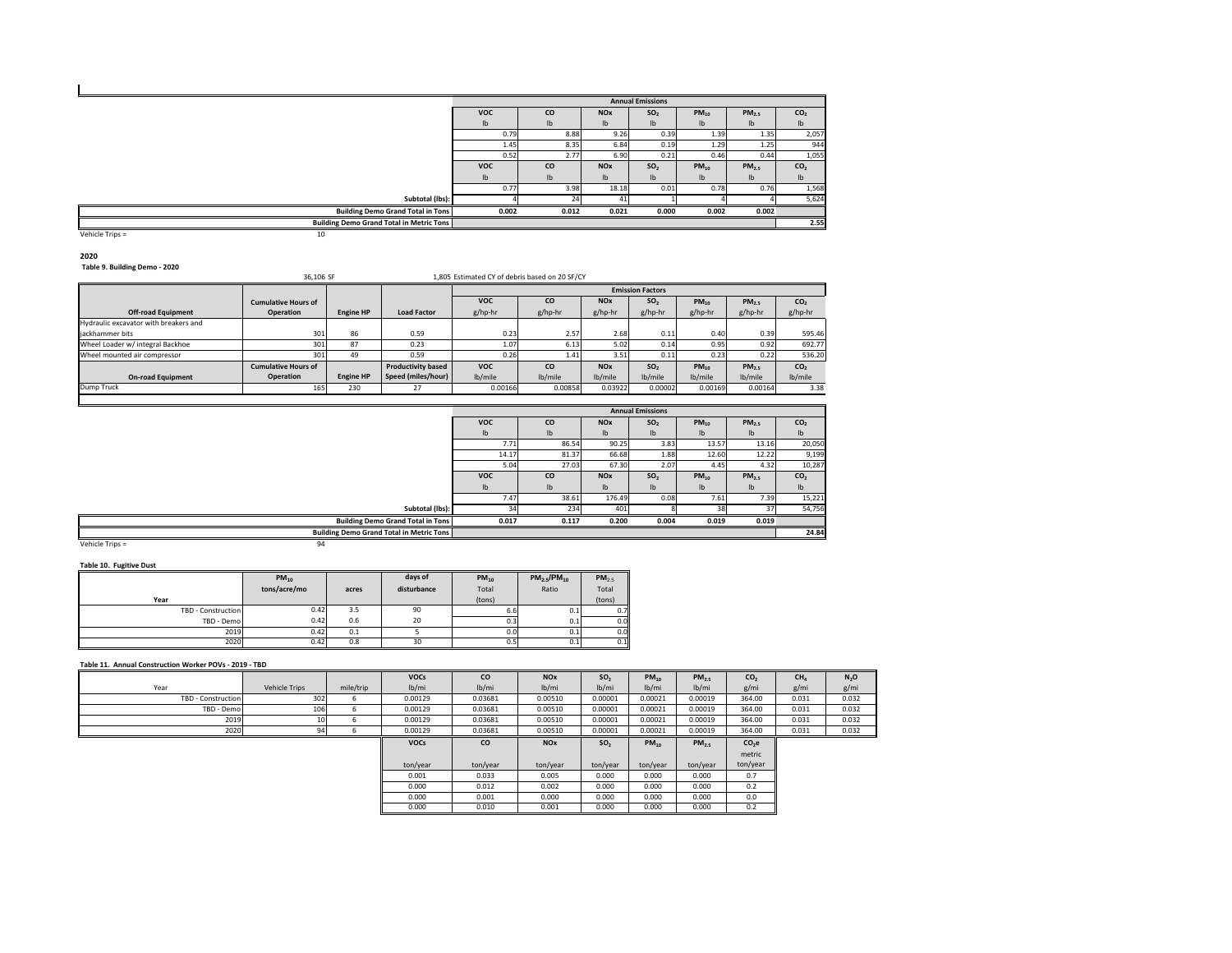#### **Table 12. Wallops Mainland and Island Area Construction Summary**

|                    | <b>VOC</b> | CO   | <b>NO<sub>x</sub></b> | SO <sub>2</sub> | $PM_{10}$ | PM <sub>2.5</sub> | CO <sub>2</sub> |
|--------------------|------------|------|-----------------------|-----------------|-----------|-------------------|-----------------|
| <b>YEAR</b>        | T/yr       | T/yr | T/yr                  | T/yr            | T/yr      | T/yr              | MT/yr           |
| TBD - Construction | 0.12       | 0.54 | 1.60                  | 0.02            | 6.70      | 0.74              | 140             |
| TBD - Demo         | 0.01       | 0.10 | 0.15                  | 0.00            | 0.27      | 0.04              | 19              |
| 2019               | 0.00       | 0.01 | 0.02                  | 0.00            | 0.01      | 0.00              |                 |
| 2020               | 0.02       | 0.12 | 0.20                  | 0.00            | 0.52      | 0.07              | 25              |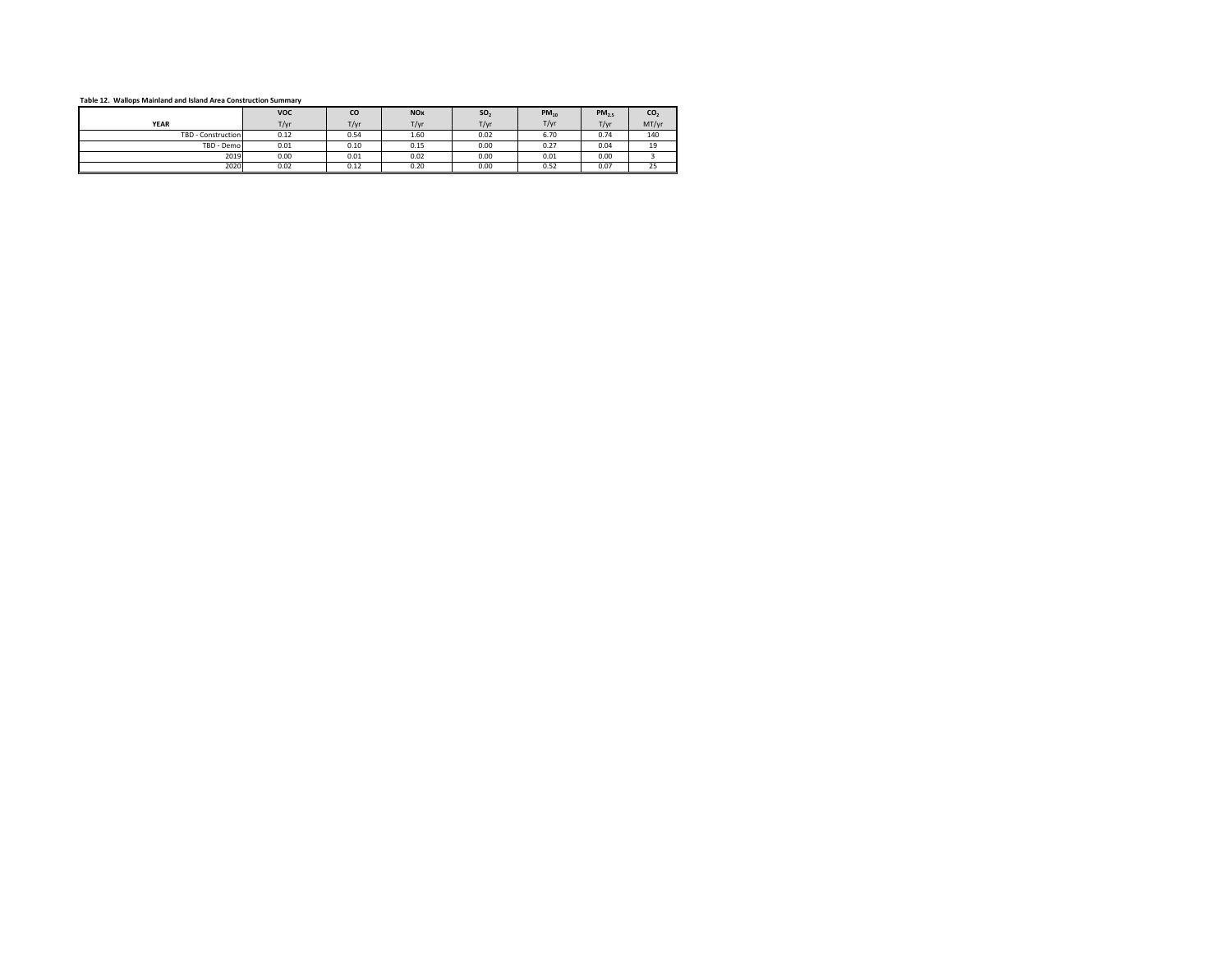#### **TAB D. CONSTRUCTION EMISSIONS ‐ Dredging and Bridge Construction**

|  | <b>Basic Conversions</b>                              |
|--|-------------------------------------------------------|
|  | 453.59 grams per pound                                |
|  | 43.560 Conversion from Acre to SF                     |
|  | 0.03704 Cubic feet to Cubic Yards                     |
|  | 0.1111 Square Feet to Square Yards                    |
|  | 1.4 tons/CY for Gravel                                |
|  | 80,000 lbs/Truck Load for Deliverv                    |
|  | 1.66 CY for each CY of asphalt/concrete demo          |
|  | 0.333333333 asphalt thickness for demolition          |
|  | 0.333333333 asphalt thickness for payement            |
|  | 2000 pounds per ton                                   |
|  | 145 lb/ft <sup>3</sup> density of Hot Mix Asphalt     |
|  | 0.666666667 asphalt thickness for pavement on runways |

### **Dredging**

#### **Table 1. Mechanical Dredge 2019‐2023**

|                                | 500,000 CY              |                  |           |                    |            |           |                       |                         |           |                   |                 |
|--------------------------------|-------------------------|------------------|-----------|--------------------|------------|-----------|-----------------------|-------------------------|-----------|-------------------|-----------------|
|                                |                         |                  |           |                    |            |           |                       | <b>Emission Factors</b> |           |                   |                 |
|                                | <b>Cumulative Hours</b> |                  | Engine    |                    | <b>VOC</b> | <b>CO</b> | <b>NO<sub>x</sub></b> | SO <sub>2</sub>         | $PM_{10}$ | PM <sub>2.5</sub> | CO <sub>2</sub> |
| <b>Off-road Equipment</b>      | of Operation            | <b>Engine HP</b> | <b>KW</b> | <b>Load Factor</b> | g/hp-hr    | g/hp-hr   | g/hp-hr               | g/hp-hr                 | g/hp-hr   | g/hp-hr           | g/hp-hr         |
| Mechanical Dredge-main         | 1,529                   | 1,800            | 1,342     | 0.40               | 0.52       | 1.92      | 7.41                  | 0.11                    | 0.32      | 0.31              | 529.46          |
| Mechanical Dredge- auxiliary   | 1,529                   | 200              | 149       | 0.30               | 0.46       | 1.55      | 5.90                  | 0.11                    | 0.31      | 0.30              | 529.64          |
|                                |                         |                  | Engine    | Load               | <b>VOC</b> | <b>CO</b> | <b>NOx</b>            | SO <sub>2</sub>         | $PM_{10}$ | $PM_{2.5}$        | CO <sub>2</sub> |
|                                | <b>Cumulative Hours</b> |                  |           |                    |            |           |                       |                         |           |                   |                 |
| <b>Marine Vessel Equipment</b> | of Operation            | <b>Engine HP</b> | <b>KW</b> | Factor             | g/kw-hr    | g/kw-hr   | g/kw-hr               | g/kw-hr                 | g/kw-hr   | g/kw-hr           | g/kw-hr         |
| Tender Boat - main             | 1,529                   | 300              | 224       | 0.40               | 0.27       | 1.5       | 10                    | 0.63                    | 0.3       | 0.291             | 758.85          |
| Tender Boat- auxiliary         | 1,529                   | 35               | 26        | 0.40               | 0.27       |           | 11                    | 0.63                    | 0.9       | 0.873             | 758.85          |
| <b>Survey Vessel</b>           | 510                     | 100              | 75        | 0.40               | 0.27       | 1.7       | 10                    | 0.63                    | 0.4       | 0.388             | 758.85          |
|                                |                         |                  |           |                    |            |           |                       |                         |           |                   |                 |

|                                      |               |                           |                       | <b>Annual Emissions</b> |               |                   |                 |
|--------------------------------------|---------------|---------------------------|-----------------------|-------------------------|---------------|-------------------|-----------------|
|                                      | <b>VOC</b>    | CO                        | <b>NO<sub>x</sub></b> | SO <sub>2</sub>         | $PM_{10}$     | PM <sub>2.5</sub> | CO <sub>2</sub> |
|                                      | $\mathsf{lb}$ | $\mathsf{lb}$             | $\mathsf{lb}$         | $\mathsf{lb}$           | $\mathsf{lb}$ | Ib                | Ib              |
|                                      | 1,268.98      | 4,662.79                  | 17,975.90             | 276.42                  | 782.01        | 758.55            | 1,285,061       |
|                                      | 93.86         | 313.87                    | 1,193.73              | 23.04                   | 63.48         | 61.58             | 107,124         |
|                                      | <b>VOC</b>    | CO                        | <b>NO<sub>x</sub></b> | SO <sub>2</sub>         | $PM_{10}$     | $PM_{2.5}$        | CO <sub>2</sub> |
|                                      | $\mathsf{lb}$ | $\mathsf{I}^{\mathsf{b}}$ | $\mathsf{lb}$         | Ib                      | $\mathsf{lb}$ | Ib                | Ib              |
|                                      | 81.45         | 452.48                    | 3,016.51              | 190.04                  | 90.50         | 87.78             | 228,908         |
|                                      | 9.50          | 70.39                     | 387.12                | 22.17                   | 31.67         | 30.72             | 26,706          |
|                                      | 9.05          | 56.98                     | 335.17                | 21.12                   | 13.41         | 13.00             | 25,434          |
| Subtotal (lbs):                      | 1,463         | 5,557                     | 22,908                | 533                     | 981           | 952               | 1,673,233       |
| Dredging Total in Tons               | 0.73          | 2.78                      | 11.45                 | 0.27                    | 0.49          | 0.48              |                 |
| <b>Dredging Total in Metric Tons</b> |               |                           |                       |                         |               |                   | 759             |

**Table 2. Materials Handling post dredge 2019‐2023**

| Table of thaterials handling post areage over comp | 500,000 CY              |                  |                                 |                    |                         |           |                       |                 |           |                   |                 |  |  |
|----------------------------------------------------|-------------------------|------------------|---------------------------------|--------------------|-------------------------|-----------|-----------------------|-----------------|-----------|-------------------|-----------------|--|--|
|                                                    |                         |                  |                                 |                    | <b>Emission Factors</b> |           |                       |                 |           |                   |                 |  |  |
|                                                    | <b>Cumulative Hours</b> |                  | Engine                          |                    | <b>VOC</b>              | <b>CO</b> | <b>NO<sub>x</sub></b> | SO <sub>2</sub> | $PM_{10}$ | $PM_{2.5}$        | CO <sub>2</sub> |  |  |
| <b>Off-road Equipment</b>                          | of Operation            | <b>Engine HP</b> | <b>KW</b>                       | <b>Load Factor</b> | g/hp-hr                 | g/hp-hr   | g/hp-hr               | g/hp-hr         | g/hp-hr   | g/hp-hr           | g/hp-hr         |  |  |
| Loader w/ integral Backhoe                         | 2,500                   | 87               | 65                              | 0.21               | 1.43                    | 7.35      | 6.35                  | 0.15            | 1.06      | 1.03              | 691.66          |  |  |
|                                                    | <b>Cumulative Hours</b> |                  | <b>Productivity based Speed</b> |                    | <b>VOC</b>              | <b>CO</b> | <b>NO<sub>x</sub></b> | SO <sub>2</sub> | $PM_{10}$ | PM <sub>2.5</sub> | CO <sub>2</sub> |  |  |
| <b>On-road Equipment</b>                           | of Operation            | <b>Engine HP</b> | (miles/hour)                    |                    | lb/mile                 | lb/mile   | lb/mile               | lb/mile         | lb/mile   | lb/mile           | lb/mile         |  |  |
| Dump Truck                                         | 8,929                   | 230              | 16                              |                    | 0.00166                 | 0.00858   | 0.03922               | 0.00002         | 0.00169   | 0.00164           | 3.38            |  |  |
|                                                    |                         |                  |                                 |                    |                         |           |                       |                 |           |                   |                 |  |  |

|                                         |                           |               |                       | <b>Annual Emissions</b> |               |                   |                           |
|-----------------------------------------|---------------------------|---------------|-----------------------|-------------------------|---------------|-------------------|---------------------------|
|                                         | <b>VOC</b>                | <b>CO</b>     | <b>NO<sub>x</sub></b> | SO <sub>2</sub>         | $PM_{10}$     | PM <sub>2.5</sub> | CO <sub>2</sub>           |
|                                         | $\mathsf{I}^{\mathsf{b}}$ | $\mathsf{lb}$ | $\mathsf{lb}$         | Ih                      | ⊪b.           | lb                | $\mathsf{lb}$             |
|                                         | 144.18                    | 740.10        | 639.30                | 14.98                   | 107.06        | 103.85            | 69,648                    |
|                                         | <b>VOC</b>                | co            | <b>NO<sub>x</sub></b> | SO <sub>2</sub>         | $PM_{10}$     | PM <sub>2.5</sub> | CO <sub>2</sub>           |
|                                         | $\mathsf{I}^{\mathsf{b}}$ | $\mathsf{lb}$ | $\mathsf{lb}$         | Ih                      | $\mathsf{lb}$ | lb                | $\mathsf{I}^{\mathsf{b}}$ |
|                                         | 240.28                    | 1,242.19      | 5,678.63              | 2.64                    | 244.84        | 237.76            | 489,735                   |
| Subtotal (lbs):                         | 384                       | 1,982         | 6,318                 | 18                      | 352           | 342               | 559,383                   |
| Materials Handling Total in Tons        | 0.19                      | 0.99          | 3.16                  | 0.01                    | 0.18          | 0.17              |                           |
| Materials Handling Total in Metric Tons |                           |               |                       |                         |               |                   | 254                       |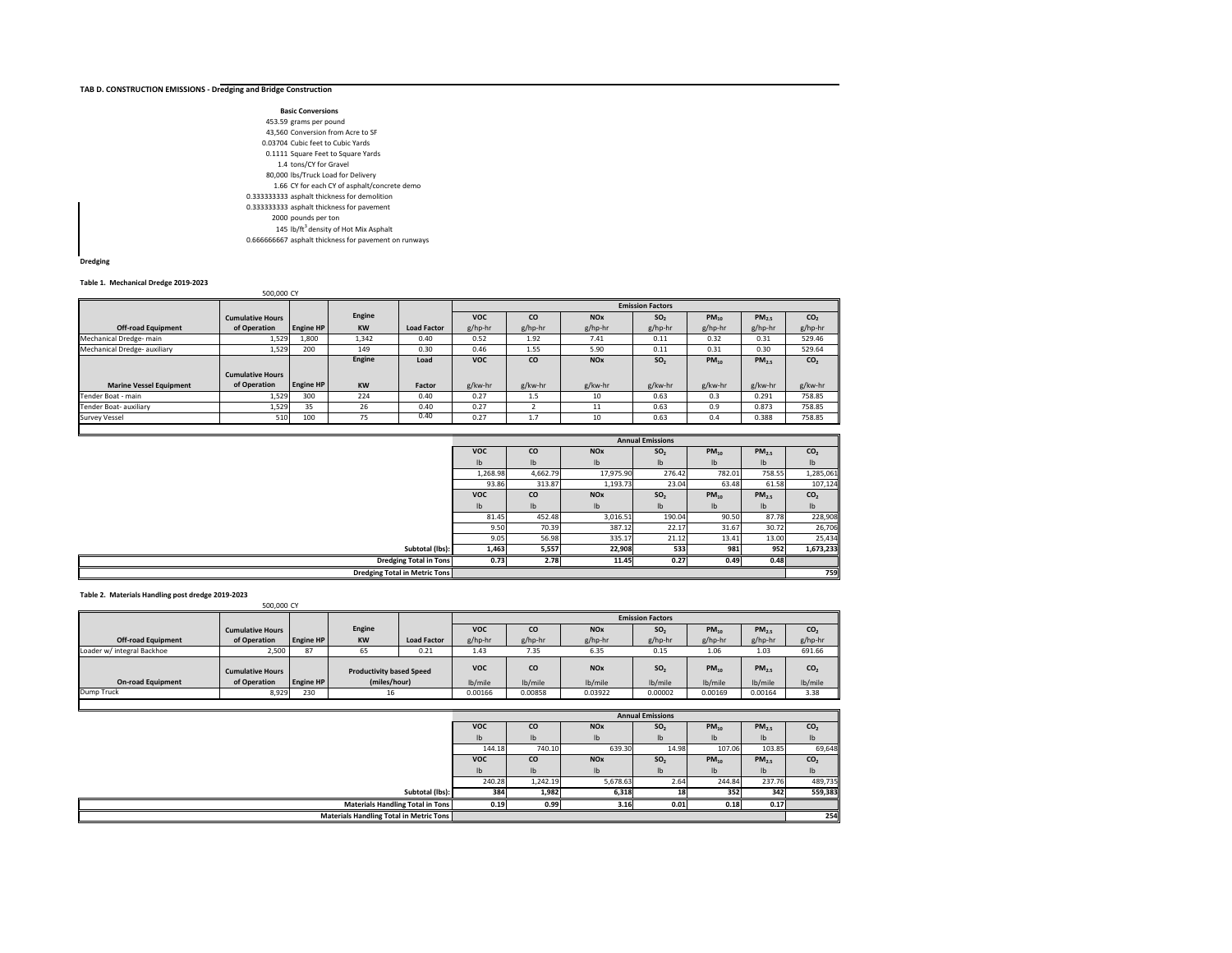#### **Table 3. Annual Emissions from Dredging**

|             | <b>VOC</b> | co        | <b>NOx</b> | SO.  | $PM_{10}$                    | PM <sub>2.5</sub> | CO    |
|-------------|------------|-----------|------------|------|------------------------------|-------------------|-------|
| <b>YEAR</b> | T/vr       | $T/\nu I$ | T/vr       | T/yr | T/vr                         | T/vr              | MT/yr |
| Annually    | 0.18       | 0.75      | 2.92       | 0.06 | $\sim$ $\sim$ $\sim$<br>0.13 | 0.13              | 203   |

### **Bridge**

#### **Table 4. Site Prep ‐ Excavate/Fill ‐ Trenching ‐ Grading ‐ 2019‐2022**

| Table 4. Site Prep - Excavate/Fill - Trenching - Grading - 2019-2022 |                         |                  |                                      |            |                         |                       |                                       |                              |                   |                 |  |
|----------------------------------------------------------------------|-------------------------|------------------|--------------------------------------|------------|-------------------------|-----------------------|---------------------------------------|------------------------------|-------------------|-----------------|--|
| Site Prep - Excavate/Fill (CY)                                       | 12.963 CY               |                  | Assume 100% hauled in or out         |            |                         | 12.963 CY hauled      |                                       |                              |                   |                 |  |
| Trenching (LF)                                                       |                         | 0 LF             | Assume 2 ft deep trench, 2 feet wide |            |                         | 0 CY                  |                                       | Assume 100% hauled in or out |                   | 0 CY hauled     |  |
| Grading (SY)                                                         | 1,556 SF                |                  | Convert                              |            | 173 SY                  |                       | Assume compact 0.5 feet (0.166 yards) |                              |                   | 29 CY compacted |  |
|                                                                      |                         |                  |                                      |            | <b>Emission Factors</b> |                       |                                       |                              |                   |                 |  |
|                                                                      | <b>Cumulative Hours</b> |                  |                                      |            | CO                      | <b>NO<sub>x</sub></b> | SO <sub>2</sub>                       | $PM_{10}$                    | PM <sub>2.5</sub> | CO <sub>2</sub> |  |
| <b>Off-road Equipment</b>                                            | of Operation            | <b>Engine HP</b> | <b>Load Factor</b>                   | $g/hp-hr$  | g/hp-hr                 | g/hp-hr               | g/hp-hr                               | g/hp-hr                      | g/hp-hr           | g/hp-hr         |  |
| Backhoe Excavator                                                    | 43                      | 243              | 0.59                                 | 0.34       | 1.21                    | 4.03                  | 0.12                                  | 0.22                         | 0.22              | 535.79          |  |
| Skid Steer Loader                                                    | 52                      | 160              | 0.23                                 | 0.38       | 1.47                    | 4.34                  | 0.12                                  | 0.31                         | 0.30              | 535.67          |  |
| Dozer                                                                | 47                      | 145              | 0.59                                 | 0.38       | 1.41                    | 4.17                  | 0.12                                  | 0.30                         | 0.29              | 535.69          |  |
| Scraper Hauler Excavator                                             | 47                      | 365              | 0.58                                 | 0.38       | 1.42                    | 4.19                  | 0.12                                  | 0.30                         | 0.29              | 535.69          |  |
| Compactor                                                            | 15                      | 103              | 0.58                                 | 0.40       | 1.57                    | 4.57                  | 0.12                                  | 0.32                         | 0.31              | 535.63          |  |
| Grader                                                               |                         | 285              | 0.58                                 | 0.34       | 1.21                    | 4.07                  | 0.12                                  | 0.23                         | 0.22              | 535.79          |  |
| Trenching with backhoe loader                                        |                         | 87               | 0.59                                 | 0.35       | 1.25                    | 4.23                  | 0.12                                  | 0.24                         | 0.23              | 535.77          |  |
|                                                                      | <b>Cumulative Hours</b> |                  | <b>Productivity based</b>            | <b>VOC</b> | CO                      | <b>NO<sub>x</sub></b> | SO <sub>2</sub>                       | $PM_{10}$                    | $PM_{2.5}$        | CO <sub>2</sub> |  |
| <b>On-road Equipment</b>                                             | of Operation            | <b>Engine HP</b> | Speed (miles/hour)                   | lb/mile    | lb/mile                 | lb/mile               | lb/mile                               | lb/mile                      | lb/mile           | lb/mile         |  |
| Dump Truck (12 CY capacity)                                          | 926                     | 230              | 16                                   | 0.00166    | 0.00858                 | 0.03922               | 0.00002                               | 0.00169                      | 0.00164           | 3.38            |  |
| <b>Delivery Truck</b>                                                |                         | 365              | 45                                   | 0.00166    | 0.00858                 | 0.03922               | 0.00002                               | 0.00169                      | 0.00164           | 3.38            |  |

|                                      |               |                           |               | <b>Annual Emissions</b> |                           |                   |                 |
|--------------------------------------|---------------|---------------------------|---------------|-------------------------|---------------------------|-------------------|-----------------|
|                                      | <b>VOC</b>    | <b>CO</b>                 | <b>NOx</b>    | SO <sub>2</sub>         | $PM_{10}$                 | PM <sub>2.5</sub> | CO <sub>2</sub> |
|                                      | $\mathsf{lb}$ | $\mathsf{I}^{\mathsf{b}}$ | $\mathsf{lb}$ | Ib                      | $\mathsf{lb}$             | Ib                | Ib              |
|                                      | 4.70          | 16.52                     | 55.03         | 1.57                    | 3.04                      | 2.95              | 7,318           |
|                                      | 1.61          | 6.18                      | 18.25         | 0.48                    | 1.28                      | 1.25              | 2,253           |
|                                      | 3.34          | 12.53                     | 36.97         | 1.02                    | 2.62                      | 2.54              | 4,745           |
|                                      | 8.27          | 31.11                     | 91.78         | 2.53                    | 6.50                      | 6.30              | 11,742          |
|                                      | 0.80          | 3.18                      | 9.23          | 0.23                    | 0.65                      | 0.63              | 1,083           |
|                                      | 0.76          | 2.67                      | 8.99          | 0.25                    | 0.50                      | 0.48              | 1,183           |
|                                      | 0.12          | 0.42                      | 1.42          | 0.04                    | 0.08                      | 0.08              | 180             |
|                                      | <b>VOC</b>    | <b>CO</b>                 | <b>NOx</b>    | SO <sub>2</sub>         | $PM_{10}$                 | PM <sub>2.5</sub> | CO <sub>2</sub> |
|                                      | $\mathsf{lb}$ | $\mathsf{I}^{\mathsf{b}}$ | $\mathsf{lb}$ | $\mathsf{lb}$           | $\mathsf{I}^{\mathsf{b}}$ | $\mathsf{lb}$     | Ib              |
|                                      | 24.92         | 128.82                    | 588.90        | 0.27                    | 25.39                     | 24.66             | 50,787          |
|                                      | 0.26          | 1.35                      | 6.18          | 0.00                    | 0.27                      | 0.26              | 533             |
| Subtotal (lbs):                      | 45            | 203                       | 817           |                         | 40                        | 39                | 79,825          |
| Site Prep Grand Total in Tons        | 0.02          | 0.10                      | 0.41          | 0.00                    | 0.02                      | 0.02              |                 |
| Site Prep Grand Total in Metric Tons |               |                           |               |                         |                           |                   | 36              |

Vehicle Trips (per year) 6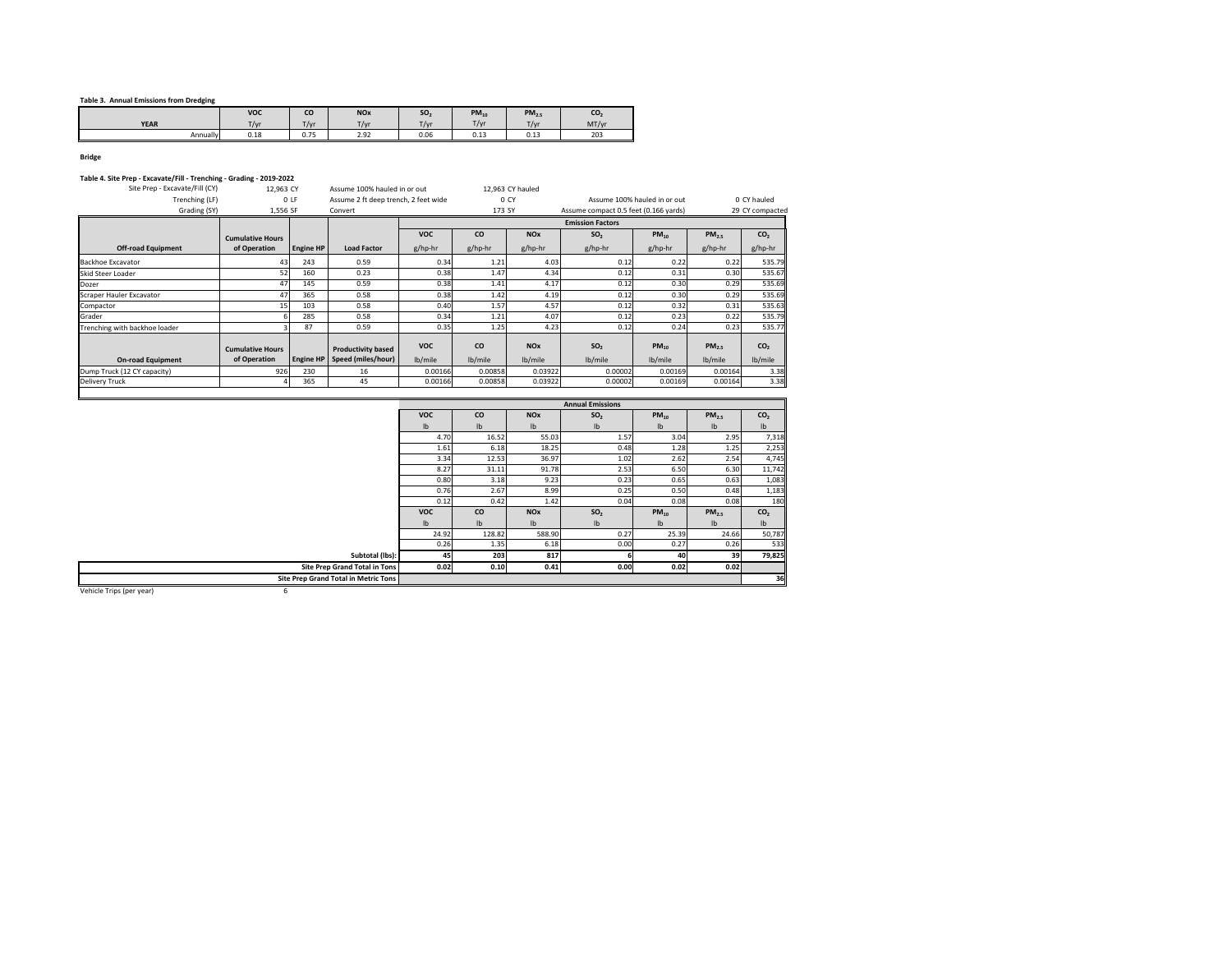#### **Table 5. Construct bridge base (Cofferdams, Piers)**

#### 1400 Feet of Bridge 4466 CY Concete

|                                |                         |                  |                                 |                    | <b>Emission Factors</b> |           |                       |                 |           |                   |                 |
|--------------------------------|-------------------------|------------------|---------------------------------|--------------------|-------------------------|-----------|-----------------------|-----------------|-----------|-------------------|-----------------|
|                                | <b>Cumulative Hours</b> |                  | Engine                          |                    | <b>VOC</b>              | <b>CO</b> | <b>NOx</b>            | SO <sub>2</sub> | $PM_{10}$ | $PM_{2.5}$        | CO <sub>2</sub> |
| <b>Off-road Equipment</b>      | of Operation            | <b>Engine HP</b> | <b>KW</b>                       | <b>Load Factor</b> | $g/hp-hr$               | g/hp-hr   | g/hp-hr               | g/hp-hr         | $g/hp-hr$ | g/hp-hr           | g/hp-hr         |
| Crane                          | 2240                    | 330              | 246                             | 0.21               | 0.25                    | 1.22      | 5.26                  | 0.1             | 0.21      | 0.20              | 530.30          |
| Backhoe/loader                 | 622                     | 98               | 73                              | 0.21               | 0.35                    | 1.25      | 4.23                  | 0.12            | 0.24      | 0.23              | 535.77          |
| Small generator                | 2489                    | 10               | ٠                               | 0.43               | 0.26                    | 1.41      | 3.51                  | 0.1             | 0.23      | 0.22              | 536.20          |
| <b>Concrete Truck</b>          | 213                     | 300              | 224                             | 0.43               | 0.19                    | 1.45      | 4.32                  | 0.12            | 0.21      | 0.20              | 536.26          |
| Pile Driver                    | 2,240                   | 260              | 194                             | 0.43               | 0.46                    | 1.55      | 5.90                  | 0.1             | 0.31      | 0.30              | 529.64          |
|                                | <b>Cumulative Hours</b> |                  | Engine                          | Load               | <b>VOC</b>              | CO        | <b>NO<sub>x</sub></b> | SO <sub>2</sub> | $PM_{10}$ | PM <sub>2.5</sub> | CO <sub>2</sub> |
| <b>Marine Vessel Equipment</b> | of Operation            | <b>Engine HP</b> | <b>KW</b>                       | Factor             | $g$ /kw-hr              | g/kw-hr   | g/kw-hr               | g/kw-hr         | g/kw-hr   | g/kw-hr           | g/kw-hr         |
| Tugboat - main                 | 2.240                   | 2,000            | 1491                            | 0.6                | 0.27                    | 2.50      | 13.00                 | 0.63            | 0.30      | 0.29              | 722.10          |
| Tugboat - auxiliary            | 2.240                   | 200              | 149                             | 0.4                | 0.27                    | 1.50      | 10.00                 | 0.63            | 0.40      | 0.39              | 758.85          |
| Work Boat                      | 2.240                   | 200              | 149                             | 0.4                | 0.27                    | 1.50      | 10.00                 | 0.63            | 0.40      | 0.39              | 758.85          |
|                                | <b>Cumulative Hours</b> |                  | <b>Productivity based Speed</b> |                    | <b>VOC</b>              | co        | <b>NOx</b>            | SO <sub>2</sub> | $PM_{10}$ | $PM_{2.5}$        | CO <sub>2</sub> |
| <b>On-road Equipment</b>       | of Operation            | <b>Engine HP</b> | (miles/hour)                    |                    | lb/mile                 | lb/mile   | lb/mile               | lb/mile         | lb/mile   | lb/mile           | lb/mile         |
| Delivery truck                 | 388                     | 180              | 40                              |                    | 0.00166                 | 0.00858   | 0.03922               | 0.00002         | 0.00169   | 0.00164           | 3.38            |
|                                |                         |                  |                                 |                    |                         |           |                       |                 |           |                   |                 |

|                                                 |               |               |                       | <b>Annual Emissions</b> |               |                           |                 |
|-------------------------------------------------|---------------|---------------|-----------------------|-------------------------|---------------|---------------------------|-----------------|
|                                                 | <b>VOC</b>    | CO            | <b>NO<sub>x</sub></b> | SO <sub>2</sub>         | $PM_{10}$     | PM <sub>2.5</sub>         | CO <sub>2</sub> |
|                                                 | $\mathsf{lb}$ | $\mathsf{lb}$ | $\mathsf{lb}$         | $\mathsf{lb}$           | $\mathsf{lb}$ | $\mathsf{I}^{\mathsf{b}}$ | $\mathsf{lb}$   |
|                                                 | 84.09         | 417.35        | 1,800.06              | 39.04                   | 71.09         | 68.96                     | 181,484         |
|                                                 | 9.84          | 35.24         | 119.50                | 3.25                    | 6.74          | 6.54                      | 15,124          |
|                                                 | 6.19          | 33.24         | 82.77                 | 2.55                    | 5.47          | 5.31                      | 12,651          |
|                                                 | 11.36         | 88.11         | 261.73                | 6.99                    | 12.73         | 12.34                     | 32,485          |
|                                                 | 256.20        | 856.78        | 3,258.54              | 62.90                   | 173.29        | 168.09                    | 292,419         |
|                                                 | <b>VOC</b>    | co            | <b>NOx</b>            | SO <sub>2</sub>         | $PM_{10}$     | PM <sub>2.5</sub>         | CO <sub>2</sub> |
|                                                 | $\mathsf{lb}$ | $\mathsf{lb}$ | I <sub>b</sub>        | $\mathsf{lb}$           | $\mathsf{lb}$ | $\mathsf{I}^{\mathsf{b}}$ | $\mathsf{lb}$   |
|                                                 | 1,193.15      | 11,047.65     | 57,447.79             | 2,784.01                | 1,325.72      | 1,286                     | 3,191,004       |
|                                                 | 79.54         | 441.91        | 2,946.04              | 185.60                  | 117.84        | 114                       | 223,560         |
|                                                 | 79.54         | 441.91        | 2,946.04              | 185.60                  | 117.84        | 114                       | 223,560         |
|                                                 | <b>VOC</b>    | <b>CO</b>     | <b>NO<sub>x</sub></b> | SO <sub>2</sub>         | $PM_{10}$     | PM <sub>2.5</sub>         | CO <sub>2</sub> |
|                                                 | $\mathsf{lb}$ | $\mathsf{lb}$ | I <sub>b</sub>        | $\mathsf{lb}$           | Ib            | $\mathsf{I}^{\mathsf{b}}$ | $\mathsf{lb}$   |
|                                                 | 25.78         | 133.26        | 609.18                | 0.28                    | 26.27         | 25.51                     | 52,537          |
| Subtotal (lbs):                                 | 1,746         | 13,495        | 69,472                | 3,270                   | 1,857         | 1,801                     | 4,224,824       |
| <b>Bridge Construction Total in Tons</b>        | 0.87          | 6.75          | 34.74                 | 1.64                    | 0.93          | 0.90                      |                 |
| <b>Bridge Construction Total in Metric Tons</b> |               |               |                       |                         |               |                           | 1916            |

Vehicle Trips (per year) 378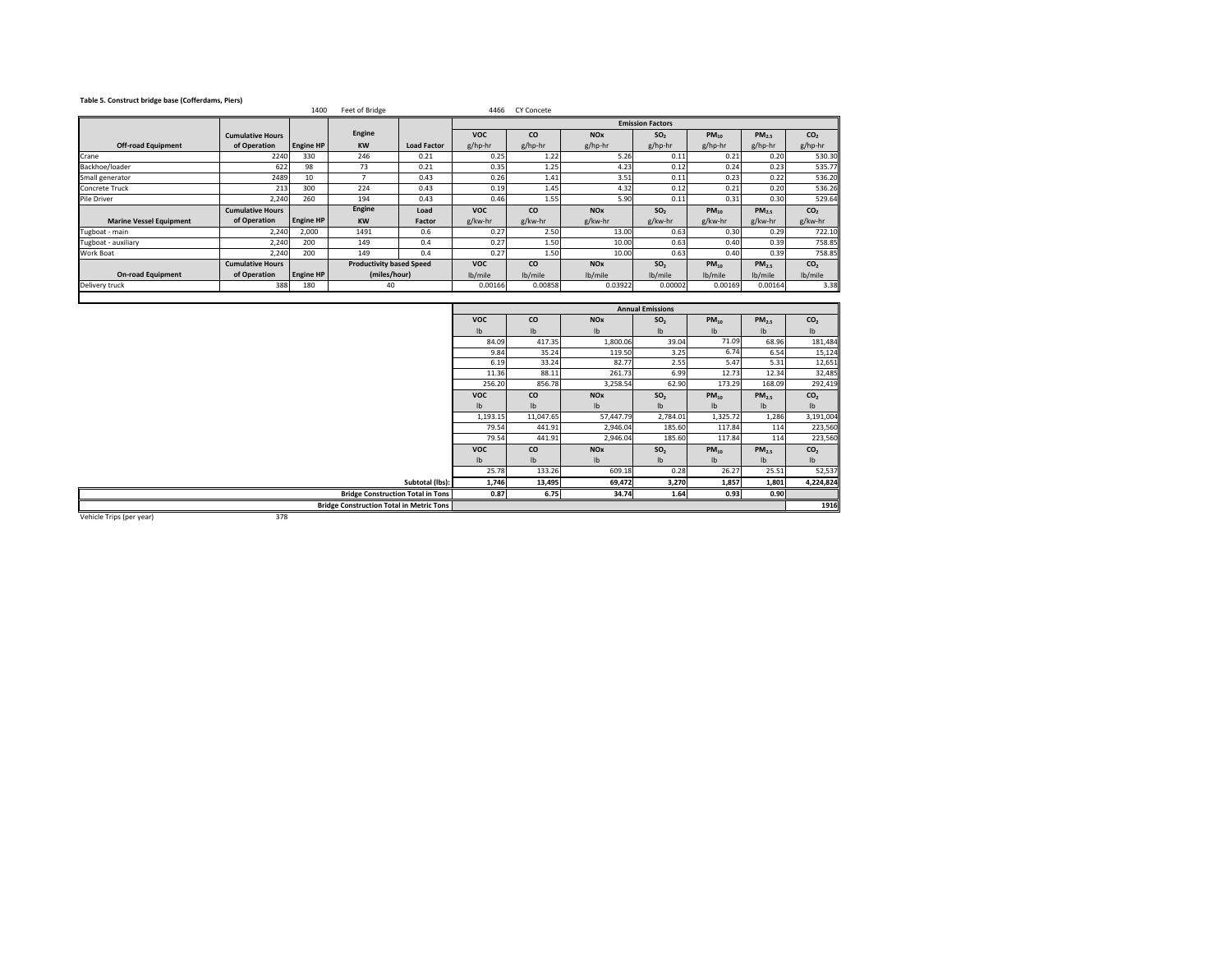## **Table 6. Construct superstructure, final roadway approaches (concrete)** 26 PrestressPavement ‐ Surface Area 40,000 SF 494 CY Approaches  $40,000$  SF

|                                |                         | $10,000$ Ji      |                                 | .                  |                           |                |                       |                         |               |                   |                 |
|--------------------------------|-------------------------|------------------|---------------------------------|--------------------|---------------------------|----------------|-----------------------|-------------------------|---------------|-------------------|-----------------|
|                                |                         |                  |                                 |                    |                           |                |                       | <b>Emission Factors</b> |               |                   |                 |
|                                | <b>Cumulative Hours</b> |                  | Engine                          |                    | <b>VOC</b>                | <b>CO</b>      | <b>NO<sub>x</sub></b> | SO <sub>2</sub>         | $PM_{10}$     | $PM_{2.5}$        | co,             |
| <b>Off-road Equipment</b>      | of Operation            | <b>Engine HP</b> | <b>KW</b>                       | <b>Load Factor</b> | g/hp-hr                   | g/hp-hr        | g/hp-hr               | g/hp-hr                 | g/hp-hr       | g/hp-hr           | g/hp-hr         |
| Crane                          | 416                     | 170              | 127                             | 0.21               | 0.25                      | 1.22           | 5.26                  | 0.11                    | 0.21          | 0.20              | 530.30          |
| Grader                         | 184                     | 150              | 112                             | 0.59               | 1.06                      | 3.52           | 8.24                  | 0.06                    | 0.47          | 0.47              | 568.30          |
| Roller                         | 184                     | 30               | 22                              | 0.59               | 0.70                      | 3.18           | 7.20                  | 0.05                    | 0.28          | 0.28              | 568.30          |
| Paving/Concrete Machine        | 245                     | 164              | 122                             | 0.53               | 1.14                      | 3.71           | 8.87                  | 0.49                    | 0.49          | 0.49              | 568.30          |
| Small diesel engines           | 245                     | 25               | 19                              | 0.43               | 0.26                      | 1.41           | 3.51                  | 0.11                    | 0.23          | 0.22              | 536.20          |
| Concrete Truck                 | 155                     | 300              | 224                             | 0.43               | 0.19                      | 1.45           | 4.32                  | 0.12                    | 0.21          | 0.20              | 536.26          |
|                                | <b>Cumulative Hours</b> |                  | Engine                          | Load               | <b>VOC</b>                | $\overline{c}$ | <b>NO<sub>x</sub></b> | SO <sub>2</sub>         | $PM_{10}$     | $PM_{2.5}$        | co,             |
| <b>Marine Vessel Equipment</b> | of Operation            | <b>Engine HP</b> | <b>KW</b>                       | Factor             | g/kw-hr                   | g/kw-hr        | g/kw-hr               | g/kw-hr                 | g/kw-hr       | g/kw-hr           | g/kw-hr         |
| Tugboat - main                 | 416                     | 2,000            | 1491                            | 0.6                | 0.27                      | 2.5            | 13                    | 0.63                    | 0.3           | 0.29              | 722.10          |
| Tugboat - auxiliary            | 416                     | 200              | 149                             | 0.4                | 0.27                      | 1.5            | 10                    | 0.63                    | 0.4           | 0.39              | 758.85          |
| Work Boat                      | 416                     | 200              | 149                             | 0.4                | 0.27                      | 1.5            | 10                    | 0.63                    | 0.4           | 0.39              | 758.85          |
|                                | <b>Cumulative Hours</b> |                  | <b>Productivity based Speed</b> |                    | <b>VOC</b>                | co             | <b>NO<sub>x</sub></b> | SO <sub>2</sub>         | $PM_{10}$     | PM <sub>2.5</sub> | CO <sub>2</sub> |
| <b>On-road Equipment</b>       | of Operation            | <b>Engine HP</b> | (miles/hour)                    |                    | lb/mile                   | lb/mile        | lb/mile               | lb/mile                 | lb/mile       | lb/mile           | lb/mile         |
| Delivery truck                 | 150                     | 180              | 40                              |                    | 0.00166                   | 0.00858        | 0.03922               | 0.00002                 | 0.00169       | 0.00164           | 3.38            |
|                                |                         |                  |                                 |                    |                           |                |                       |                         |               |                   |                 |
|                                |                         |                  |                                 |                    |                           |                |                       | <b>Annual Emissions</b> |               |                   |                 |
|                                |                         |                  |                                 |                    | <b>VOC</b>                | CO             | <b>NO<sub>x</sub></b> | SO <sub>2</sub>         | $PM_{10}$     | $PM_{2.5}$        | CO <sub>2</sub> |
|                                |                         |                  |                                 |                    | $\mathsf{I}^{\mathsf{b}}$ | $\mathsf{lb}$  | I <sub>b</sub>        | I <sub>b</sub>          | $\mathsf{lb}$ | Ib                | $\mathsf{lb}$   |
|                                |                         |                  |                                 |                    | 8.04                      | 39.93          | 172.21                | 3.73                    | 6.80          | 6.60              | 17,363          |
|                                |                         |                  |                                 |                    | 38.07                     | 126.27         | 295.34                | 2.04                    | 16.81         | 16.81             | 20,374          |
|                                |                         |                  |                                 |                    | 5.00                      | 22.82          | 51.60                 | 0.36                    | 2.02          | 2.02              | 4,075           |
|                                |                         |                  |                                 |                    | 53.29                     | 173.94         | 416.57                | 23.19                   | 23.19         | 23.19             | 26,681          |
|                                |                         |                  |                                 |                    | 1.52                      | 8.18           | 20.37                 | 0.63                    | 1.35          | 1.31              | 3,113           |
|                                |                         |                  |                                 |                    | 8.28                      | 64.21          | 190.73                | 5.09                    | 9.27          | 8.99              | 23,672          |
|                                |                         |                  |                                 |                    | <b>VOC</b>                | <b>CO</b>      | <b>NO<sub>x</sub></b> | SO <sub>2</sub>         | $PM_{10}$     | PM <sub>2.5</sub> | CO <sub>2</sub> |
|                                |                         |                  |                                 |                    | $\mathsf{I}^{\mathsf{b}}$ | $\mathsf{lb}$  | $\mathsf{lb}$         | Ib                      | $\mathsf{lb}$ | Ib                | $\mathsf{lb}$   |
|                                |                         |                  |                                 |                    | 221.58                    | 2,051.71       | 10,668.87             | 517.03                  | 246.20        | 239               | 592,615         |
|                                |                         |                  |                                 |                    | 1477                      | 82.07          | 54712                 | 34.47                   | 21.88         | 21                | 41 518          |

| 592,615         | 239        | 246.20        | 517.03                    | 10.668.87     | 2,051.71      | 221.58                    |                                                  |
|-----------------|------------|---------------|---------------------------|---------------|---------------|---------------------------|--------------------------------------------------|
| 41,518          |            | 21.88         | 34.47                     | 547.12        | 82.07         | 14.77                     |                                                  |
| 41,518          |            | 21.88         | 34.47                     | 547.12        | 82.07         | 14.77                     |                                                  |
| CO <sub>2</sub> | $PM_{2.5}$ | $PM_{10}$     | SO <sub>2</sub>           | <b>NOx</b>    | <b>CO</b>     | <b>VOC</b>                |                                                  |
| lb.             | Ib         | $\mathsf{lb}$ | $\mathsf{I}^{\mathsf{b}}$ | $\mathsf{lb}$ | $\mathsf{lb}$ | $\mathsf{I}^{\mathsf{b}}$ |                                                  |
| 20,312          | 9.86       | 10.15         | 0.11                      | 235.52        | 51.52         | 9.97                      |                                                  |
| 791.242         | 350        | 360           | 621                       | 13,145        | 2.703         | 375                       | Subtotal (lbs):                                  |
|                 | 0.18       | 0.18          | 0.31                      | 6.57          | 1.35          | 0.19                      | <b>Superstructure Construction Total in Tons</b> |
| 359             |            |               |                           |               |               |                           | Superstructure Construction Total in Metric Tons |

Vehicle Trips (per year) 70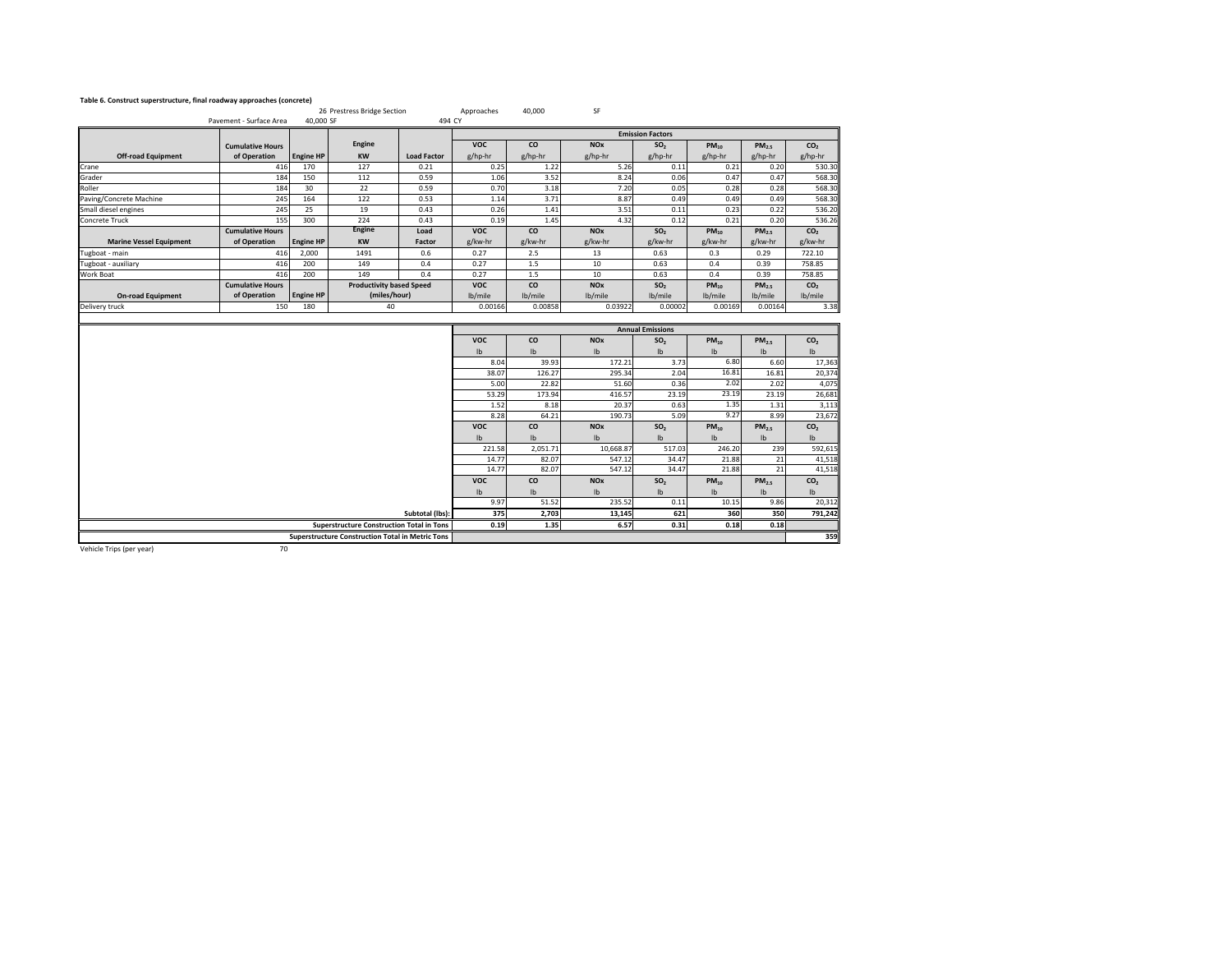#### **Table 7. Demo Asphalt/Concrete‐ 2023**

### 20,000 CY

|                                     |                         |                  |                                 |                    |            |           |                       | <b>Emission Factors</b> |             |                   |                 |
|-------------------------------------|-------------------------|------------------|---------------------------------|--------------------|------------|-----------|-----------------------|-------------------------|-------------|-------------------|-----------------|
|                                     | <b>Cumulative Hours</b> |                  | <b>Enging KW</b>                |                    | <b>VOC</b> | <b>CO</b> | <b>NO<sub>x</sub></b> | SO <sub>2</sub>         | <b>PM10</b> | <b>PM2.5</b>      | CO <sub>2</sub> |
| <b>Off-road Equipment</b>           | of Operation            | <b>Engine HP</b> |                                 | <b>Load Factor</b> | g/hp-hr    | g/hp-hr   | g/hp-hr               | g/hp-hr                 | $g/hp-hr$   | g/hp-hr           | g/hp-hr         |
| D-6K Crawler Dozer with attachments | 2,125                   | 125              | 93                              | 0.58               | 0.34       | 1.21      | 4.08                  | 0.12                    | 0.23        | 0.22              | 535.79          |
| Wheel mounted air compressor        | 2,125                   | 49               | 37                              | 0.59               | 0.33       | 2.54      | 4.53                  | 0.13                    | 0.54        | 0.53              | 595.16          |
| excavator (CAT 345D L or similar)   | 445                     | 380              | 283                             | 0.59               | 0.31       | 2.50      | 4.51                  | 0.13                    | 0.55        | 0.54              | 595.21          |
|                                     | <b>Cumulative Hours</b> |                  | Engine                          | Load               | <b>VOC</b> | co        | <b>NOx</b>            | SO <sub>2</sub>         | $PM_{10}$   | PM <sub>2.5</sub> | CO <sub>2</sub> |
| <b>Marine Vessel Equipment</b>      | of Operation            | <b>Engine HP</b> | <b>KW</b>                       | Factor             | g/kw-hr    | g/kw-hr   | g/kw-hr               | g/kw-hr                 | $g/kw-hr$   | g/kw-hr           | $g/kw-hr$       |
| Tugboat - main                      | 523                     | 2,000            | 1491                            | 0.6                | 0.27       | 2.5       | 13                    | 0.63                    | 0.3         | 0.29              | 722.10          |
| Tugboat - auxiliary                 | 523                     | 200              | 149                             | 0.4                | 0.27       | 1.5       | 10                    | 0.63                    | 0.4         | 0.39              | 758.85          |
| Work Boat                           | 523                     | 200              | 149                             | 0.4                | 0.27       | 1.5       | 10                    | 0.63                    | 0.4         | 0.39              | 758.85          |
|                                     |                         |                  |                                 |                    | <b>VOC</b> | co        | <b>NO<sub>x</sub></b> | SO <sub>2</sub>         | <b>PM10</b> | <b>PM2.5</b>      | CO <sub>2</sub> |
|                                     | <b>Cumulative Hours</b> |                  | <b>Productivity based Speed</b> |                    |            |           |                       |                         |             |                   |                 |
| <b>On-road Equipment</b>            | of Operation            | <b>Engine HP</b> | (miles/hour)                    |                    | lb/mile    | lb/mile   | lb/mile               | lb/mile                 | lb/mile     | lb/mile           | lb/mile         |
| Dump Truck                          | 1,650                   | 230              | 27                              |                    | 0.00166    | 0.00858   | 0.03922               | 0.00002                 | 0.00169     | 0.00164           | 3.38            |
|                                     |                         |                  |                                 |                    |            |           |                       |                         |             |                   |                 |

|                                            |               |                           |                       | <b>Annual Emissions</b> |               |                   |                 |
|--------------------------------------------|---------------|---------------------------|-----------------------|-------------------------|---------------|-------------------|-----------------|
|                                            | <b>VOC</b>    | CO                        | <b>NOx</b>            | <b>SO2</b>              | <b>PM10</b>   | <b>PM2.5</b>      | CO <sub>2</sub> |
|                                            | $\mathsf{lb}$ | $\mathsf{lb}$             | $\mathsf{lb}$         | Ib                      | $\mathsf{lb}$ | Ib                | Ib              |
|                                            | 116.73        | 410.00                    | 1385.57               | 39.14                   | 76.77         | 74.47             | 181,947         |
|                                            | 44.38         | 344.13                    | 613.06                | 17.34                   | 73.39         | 71.19             | 80,593          |
|                                            | 68.64         | 548.82                    | 990.58                | 28.14                   | 121.31        | 117.67            | 130,827         |
|                                            | <b>VOC</b>    | <b>CO</b>                 | <b>NO<sub>x</sub></b> | SO <sub>2</sub>         | $PM_{10}$     | PM <sub>2.5</sub> | CO <sub>2</sub> |
|                                            | $\mathsf{lb}$ | $\mathsf{lb}$             | $\mathsf{lb}$         | Ib                      | $\mathsf{lb}$ | Ib                | $\mathsf{lb}$   |
|                                            | 278.31        | 2,576.98                  | 13,400.29             | 649.40                  | 309.24        | 300               | 744,335         |
|                                            | 18.55         | 103.08                    | 687.19                | 43.29                   | 27.49         | 27                | 52,148          |
|                                            | 18.55         | 103.08                    | 687.19                | 43.29                   | 27.49         | 27                | 52,148          |
|                                            | <b>VOC</b>    | co                        | <b>NOx</b>            | SO <sub>2</sub>         | $PM_{10}$     | PM <sub>2.5</sub> | CO <sub>2</sub> |
|                                            | $\mathsf{lb}$ | $\mathsf{I}^{\mathsf{b}}$ | $\mathsf{lb}$         | lb.                     | $\mathsf{lb}$ | Ib                | $\mathsf{lb}$   |
|                                            | 74.68         | 386.06                    | 1,764.88              | 0.82                    | 76.09         | 73.89             | 152,206         |
| Subtotal (lbs):                            | 619.84        | 4472.15                   | 19528.78              | 821.42                  | 711.78        | 690.51            | 1,394,203       |
| Demo Asphalt/Concrete Total in Tons        | 0.31          | 2.24                      | 9.76                  | 0.41                    | 0.36          | 0.35              |                 |
| Demo Asphalt/Concrete Total in Metric Tons |               |                           |                       |                         |               |                   | 632             |
| 163<br>Vehicle Trips (per year)            |               |                           |                       |                         |               |                   |                 |

#### **Table 9. Bridge POV 2019‐ 2023**

|                      |                      |           | <b>VOCs</b> | CO         | <b>NO<sub>x</sub></b> | SO <sub>2</sub> | $PM_{10}$  | PM <sub>2.5</sub> | CO <sub>2</sub>   | CH <sub>4</sub> | N <sub>2</sub> O |
|----------------------|----------------------|-----------|-------------|------------|-----------------------|-----------------|------------|-------------------|-------------------|-----------------|------------------|
| Year                 | <b>Vehicle Trips</b> | mile/trip | lb/mi       | lb/mi      | lb/mi                 | lb/mi           | lb/min     | lb/mi             | g/mi              | g/mi            | g/mi             |
| Any year 2019 - 2023 | 617                  |           | 0.00128593  | 0.03681076 | 0.00509876            | 0.00001339      | 0.00020844 | 0.00019220        | 364.00            | 0.031           | 0.032            |
|                      |                      |           | <b>VOCs</b> | CO         | <b>NO<sub>x</sub></b> | SO <sub>2</sub> | $PM_{10}$  | PM <sub>2.5</sub> | CO <sub>2</sub> e |                 |                  |
|                      |                      |           |             |            |                       |                 |            |                   |                   |                 |                  |
|                      |                      |           | ton/year    | ton/year   | ton/year              | ton/year        | ton/year   | ton/year          | metric ton/year   |                 |                  |
|                      |                      |           | 2.38E-03    | 6.81E-02   | 9.43E-03              | 2.48E-05        | 3.86E-04   | 3.55E-04          |                   |                 |                  |

#### **Table 10. Wallops Causeway Bridge Totals**

|             | <b>VOC</b> | CO   | <b>NO<sub>x</sub></b> | SO <sub>2</sub> | $PM_{10}$ | PM <sub>2.5</sub> | CO <sub>2</sub> |
|-------------|------------|------|-----------------------|-----------------|-----------|-------------------|-----------------|
| <b>YEAR</b> | T/yr       | T/yr | T/yr                  | T/yr            | T/yr      | T/yr              | MT/yr           |
| 2019        | 0.28       | 2.16 | 8.35                  | 1.67            | 0.23      | 0.22              | 2,313           |
| 2020        | 0.28       | 2.16 | 8.35                  | 1.67            | 0.23      | 0.22              | 2,313           |
| 2021        | 0.28       | 2.16 | 8.35                  | 1.67            | 0.23      | 0.22              | 2,313           |
| 2022        | 0.28       | 2.16 | 8.35                  | 1.67            | 0.23      | 0.22              | 2,313           |
| 2023        | 0.59       | 4.39 | 18.12                 | 2.08            | 0.58      | 0.56              | 2,945           |

#### **Table 11. Causeway, Bridge and Dredging Totals**

|             | <b>VOC</b> | CO   | <b>NO<sub>x</sub></b> | SO <sub>2</sub> | $PM_{10}$ | PM <sub>2.5</sub> | CO <sub>2</sub> |
|-------------|------------|------|-----------------------|-----------------|-----------|-------------------|-----------------|
| <b>YEAR</b> | T/yr       | T/yr | T/yr                  | T/yr            | T/yr      | T/yr              | MT/yr           |
| 2019        | 0.47       | 2.91 | 11.28                 | 1.73            | 0.36      | 0.35              | 2,515           |
| 2020        | 0.47       | 2.91 | 11.28                 | 1.73            | 0.36      | 0.35              | 2,515           |
| 2021        | 0.47       | 2.91 | 11.28                 | 1.73            | 0.36      | 0.35              | 2,515           |
| 2022        | 0.47       | 2.91 | 11.28                 | 1.73            | 0.36      | 0.35              | 2,515           |
| 2023        | 0.78       | 5.15 | 21.04                 | 2.14            | 0.72      | 0.69              | 3,148           |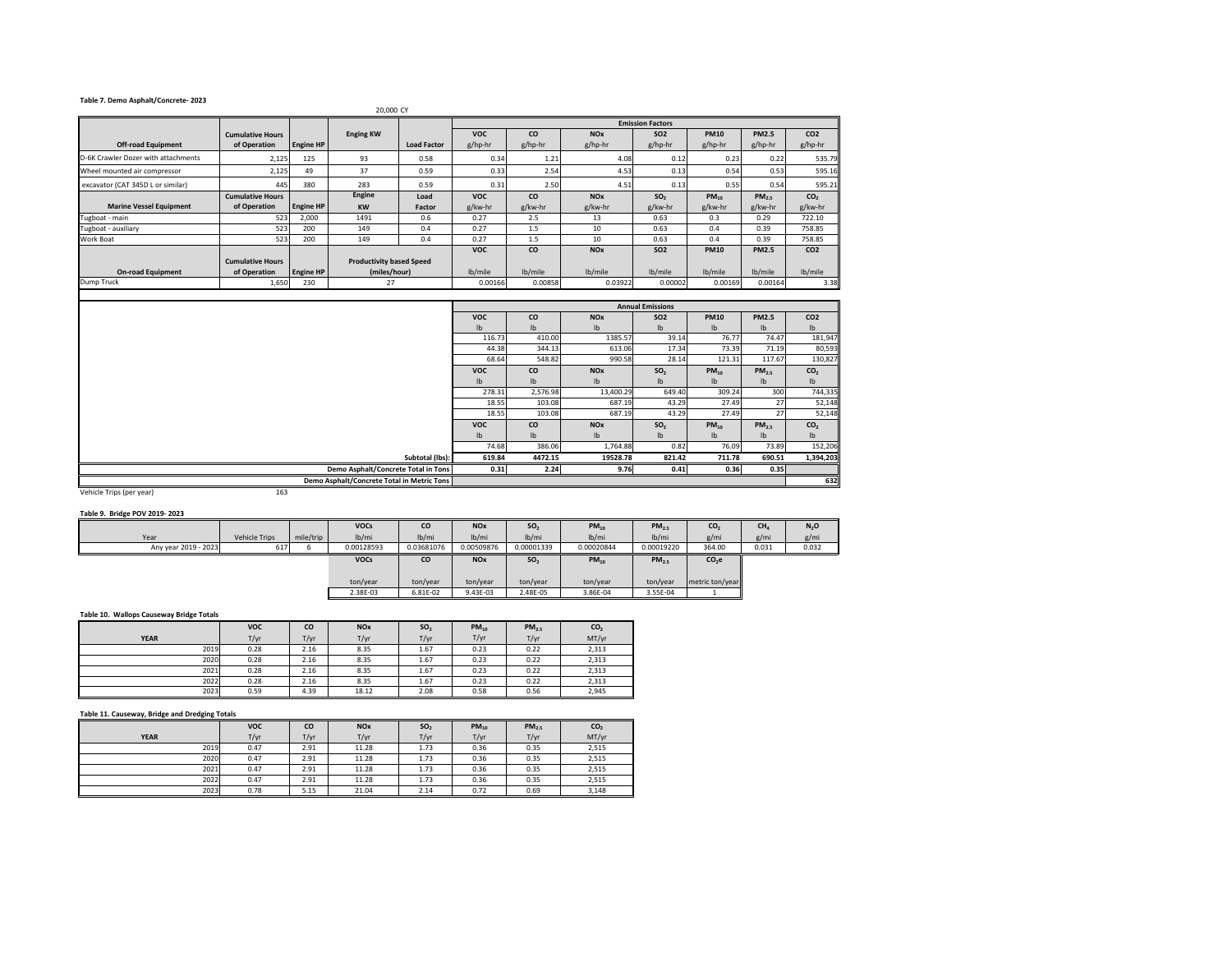| <b>Project Name</b>                                                                                                            | <b>Building</b><br>Number | <b>Type (Renov or</b><br>Const)        | Year              | FootPrint (AC) Clearing (AC)         |             | Grading (sf)     | Demo Bldgs (SF)          | Demo asphalt/<br>concrete (SF)          | Site Prep<br>Excavate/Fill (CY)                 |                       | <b>Building</b><br><b>Trenching (LF)</b> Construction - Total fou<br>Size (sf) | <b>Iding Construct</b><br>dation footprint<br>(sf) | # Stories                        | Paving - Surface<br>area (SF) | vehicle or<br>aircraft               | Paving - HMA<br>(CF) | Sidewalks (sf) | Gravel Work (CY) | ncrete Work<br>sidewalks, etc<br>(CY)       | Concrete Work<br>foundation (CY)        | Runway<br>Construction<br>(Concrete and<br>Asphalt) (SF) | <b>Concrete Pilings</b><br>Required | <b>Building Square</b><br><b>Footage (original</b><br>for Renovation] |
|--------------------------------------------------------------------------------------------------------------------------------|---------------------------|----------------------------------------|-------------------|--------------------------------------|-------------|------------------|--------------------------|-----------------------------------------|-------------------------------------------------|-----------------------|--------------------------------------------------------------------------------|----------------------------------------------------|----------------------------------|-------------------------------|--------------------------------------|----------------------|----------------|------------------|---------------------------------------------|-----------------------------------------|----------------------------------------------------------|-------------------------------------|-----------------------------------------------------------------------|
| <b>Main Base</b><br>Commercial Space Terminal                                                                                  | N/A                       | New                                    | TBD               | 0.80                                 |             | 35,000           |                          |                                         | 1,296                                           |                       | 35,000                                                                         | 35,000                                             | $\mathbf{1}$                     | 3,500                         |                                      | 1,167                | 1,750          | 745              | 22                                          | 5,185                                   |                                                          |                                     |                                                                       |
| Runway 04/22 Extension                                                                                                         | $N/\Delta$                | New                                    | TRD               | 4.30                                 |             | 187500           |                          |                                         | 20,833                                          | 2,500                 |                                                                                |                                                    |                                  |                               | Aircraft                             |                      |                | 20,833           |                                             |                                         | 187,500                                                  |                                     |                                                                       |
| Sounding Rocket Program Facility<br>Range and Project Management Facility                                                      | $E-107$                   | New                                    | TBD               | 0.46                                 | 0.25        | 20,000           | 6.040                    | 604                                     | 1,329                                           |                       | 20,000                                                                         | 20,000                                             | $\overline{1}$                   | 2,000                         | Vehicle                              | 667                  | 1,000          | 426              | 12                                          | 2.963                                   |                                                          |                                     |                                                                       |
| <b>Totals TRD</b>                                                                                                              | N/A                       | RBR                                    | TBD               | 1.72<br>7.28                         | 1.72<br>2.0 | 242,500          | 65,000<br>71,040         | 72,000<br>72.604                        | 27,400<br>50.858                                | 2,500                 | 65,000<br>120,000                                                              | 65,000<br>120,000                                  | <sup>1</sup>                     | 6,500<br>12,000               | Vehicle                              | 2,167<br>4.000       | 3,250<br>6.000 | 1,384<br>23,389  | 40<br>74                                    | 9,630<br>17,778                         | 187,500                                                  |                                     |                                                                       |
| Packing and Crating Facility                                                                                                   | D-049                     | Demo                                   | TBD               | 0.08                                 |             |                  | 3,200                    | 320                                     | 704                                             |                       |                                                                                |                                                    |                                  |                               |                                      |                      |                |                  |                                             |                                         |                                                          |                                     |                                                                       |
| ATC Tower                                                                                                                      | A-001                     | Demo                                   | TBD               | 0.10                                 |             | 4.232            | 4,232                    | 423                                     | 931                                             |                       |                                                                                |                                                    |                                  |                               |                                      |                      |                |                  |                                             |                                         |                                                          |                                     |                                                                       |
| <b>Source Evaluation Board Building</b>                                                                                        | A-131                     | Demo                                   | TBD               | 0.02                                 |             | 882              | 882                      | 88                                      | 194                                             |                       |                                                                                |                                                    |                                  |                               |                                      |                      |                |                  |                                             |                                         |                                                          |                                     |                                                                       |
| Air Support                                                                                                                    | $C-015$                   | Demo                                   | TBD               | 0.12                                 |             | 5,097            | 5,097                    | 510                                     | 1,121                                           |                       |                                                                                |                                                    |                                  |                               |                                      |                      |                |                  |                                             |                                         |                                                          |                                     |                                                                       |
|                                                                                                                                | E-010<br>$E-104$          | Demo<br>Demo                           | TBD<br><b>TBD</b> | 0.09<br>0.80                         |             | 3,909<br>35,000  | 3.909<br>35,000          | 391<br>3.500                            | 860<br>7.700                                    |                       |                                                                                |                                                    |                                  |                               |                                      |                      |                |                  |                                             |                                         |                                                          |                                     |                                                                       |
| sin<br>Sroundwater Remediation Facility<br>Management Education Center<br>Reproduction Facility<br>Telecommunications Facility | $F-001$                   | Demo                                   | TBD               | 0.14                                 |             | 5,940            | 5,940                    | 594                                     | 1,307                                           |                       |                                                                                |                                                    |                                  |                               |                                      |                      |                |                  |                                             |                                         |                                                          |                                     |                                                                       |
|                                                                                                                                | F-002                     | Demo                                   | TBD               | 0.15                                 |             | 6.495            | 6.495                    | 650                                     | 1,429                                           |                       |                                                                                |                                                    |                                  |                               |                                      |                      |                |                  |                                             |                                         |                                                          |                                     |                                                                       |
| Visitors Center<br>Garage                                                                                                      | $1-017$                   | Demo                                   | TBD               | 0.09                                 |             | 3,728            | 3,728                    | 373                                     | 820                                             |                       |                                                                                |                                                    |                                  |                               |                                      |                      |                |                  |                                             |                                         |                                                          |                                     |                                                                       |
|                                                                                                                                | $H-030$                   | Demo                                   | TBD               | 0.05                                 |             | 2.068            | 2.068                    | 207                                     | 455                                             |                       |                                                                                |                                                    | $\overline{1}$                   |                               |                                      |                      |                |                  |                                             |                                         |                                                          |                                     |                                                                       |
| <b>Empty Drum Storage</b>                                                                                                      | F-014<br>F-006            | Demo<br>Demo                           | TRD<br>TBD        | 0.02<br>0.34                         |             | 960              | 960<br>14,613            | 96<br>1,461                             | 211<br>3,215                                    |                       |                                                                                |                                                    | $\mathbf{1}$<br>$\mathbf{1}$     |                               |                                      |                      |                |                  |                                             |                                         |                                                          |                                     |                                                                       |
| WFF Administration<br>Compressed Air Distribution Facility                                                                     | F-021                     | Demo                                   | TRD               |                                      |             |                  | 110                      | 11                                      | 24                                              |                       |                                                                                |                                                    | $\overline{1}$                   |                               |                                      |                      |                |                  |                                             |                                         |                                                          |                                     |                                                                       |
| Rain Simulator Shelter                                                                                                         | $F-162$                   | Demo                                   | TBD               | 0.06                                 |             |                  | 2.500                    | 250                                     | 550                                             |                       |                                                                                |                                                    | $\overline{1}$                   |                               |                                      |                      |                |                  |                                             |                                         |                                                          |                                     |                                                                       |
| Supply Warehouse                                                                                                               | $F-019$                   | Demo                                   | TBD               | 0.51                                 |             |                  | 22,400                   | 2,240                                   | 4,928                                           |                       |                                                                                |                                                    |                                  |                               |                                      |                      |                |                  |                                             |                                         |                                                          |                                     |                                                                       |
| Optical Lab                                                                                                                    | $D-101$<br>F-007          | Demo<br>Demo                           | TBD<br>TBD        | 0.05<br>0.18                         |             |                  | 2.100<br>7.902           | 210<br>790                              | 462<br>1.738                                    |                       |                                                                                |                                                    | $\overline{1}$<br>$\overline{1}$ |                               |                                      |                      |                |                  |                                             |                                         |                                                          |                                     |                                                                       |
|                                                                                                                                | $N-133$                   | Demo                                   | TBD               | 0.03                                 |             |                  | 1,446                    | 192                                     | 328                                             |                       |                                                                                |                                                    | <sup>1</sup>                     |                               |                                      |                      |                |                  |                                             |                                         |                                                          |                                     |                                                                       |
| Post Office<br>Credit Union<br>Cafeteria/Photo Lab/Gift Shop                                                                   | F-002                     | Demo                                   | TBD               | 0.70                                 |             |                  | 30.520                   | 3.052                                   | 6.714                                           |                       |                                                                                |                                                    | $-1$                             |                               |                                      |                      |                |                  |                                             |                                         |                                                          |                                     |                                                                       |
| <b>Totals TB</b>                                                                                                               |                           |                                        |                   | 3.52                                 |             | 68,311           | 153,102                  | 15,358                                  | 33,692                                          | $\bullet$             | $\overline{0}$                                                                 | $\bullet$                                          |                                  | $\Omega$                      |                                      | $\bullet$            | $\circ$        | $\bullet$        | $\bullet$                                   | $\bullet$                               | $\Omega$                                                 |                                     | $\Omega$                                                              |
| <b>Central Heating Plant</b>                                                                                                   | D-008                     | Demo                                   | 2019              | 0.16                                 |             |                  | 7.137                    | 714                                     | 1.570                                           |                       |                                                                                |                                                    |                                  |                               |                                      |                      |                |                  |                                             |                                         |                                                          |                                     |                                                                       |
| Totals 201<br><b>Consolidated Laboratories</b>                                                                                 | N/A                       | RBR                                    | 2020              | 0.16<br>0.28                         |             | 7.137<br>12000   | 7,137<br>12000           | 714<br>1,200                            | 71                                              |                       | 12,000                                                                         | 12,000                                             | $\mathbf{1}$                     | 600                           | Vehicle                              |                      | 600            | 244              | $\overline{z}$                              | 1,778                                   |                                                          |                                     |                                                                       |
| Totals 2020                                                                                                                    |                           |                                        |                   | 0.28                                 |             | 12,000           | 12,000                   | 1.200                                   |                                                 |                       | 12,000                                                                         | 12,000                                             | $\overline{1}$                   | 600                           | Vehicle                              |                      | 600            | 244              | $\overline{7}$                              | 1,778                                   | $\sim$                                                   | $\sim$                              |                                                                       |
| Health/Quality Verification Lab                                                                                                | $F-160$                   | Demo                                   | 2022              | 0.51                                 |             |                  | 22.337                   | 2.234                                   | 4914                                            |                       |                                                                                |                                                    |                                  |                               |                                      |                      |                |                  |                                             |                                         |                                                          |                                     |                                                                       |
| Totals 2022<br><b>Project Name</b>                                                                                             | <b>Building</b><br>Number | <b>Type (Renov or</b><br><b>Constl</b> | Year              | 0.51<br>FootPrint (AC) Clearing (AC) |             | Grading (sy)     | 22,337<br>emo Bldgs (SF) | 2,234<br>Demo asphalt/<br>concrete (SF) | 4,914<br><b>Site Prep</b><br>Excavate/Fill (CY) | <b>Trenching (LF)</b> | <b>Building</b><br><b>Construction - Total</b><br>Size (sf)                    | ding Construct<br>ndation footorint<br>(st)        | # Stories                        | Paving - Surface<br>area (SF) | ement tyr<br>vehicle or<br>aircraft  | Paving - HMA<br>(CF) | Sidewalks (sf) | Gravel Work (CY) | <b>Icrete Work</b><br>sidewalks, etc<br>ICY | ncrete Work<br>oundation (CY)           | Runway<br>Construction<br>(Concrete and<br>Asphalt) (CY) | <b>Concrete Pilings</b><br>Required | <b>Building Square</b><br>Footage (original<br>for Renovation)        |
|                                                                                                                                |                           |                                        |                   |                                      |             |                  |                          |                                         |                                                 |                       |                                                                                |                                                    |                                  |                               |                                      |                      |                |                  |                                             |                                         |                                                          |                                     |                                                                       |
|                                                                                                                                |                           |                                        |                   |                                      |             |                  |                          |                                         |                                                 |                       |                                                                                |                                                    |                                  |                               |                                      |                      |                |                  |                                             |                                         |                                                          |                                     |                                                                       |
| <b>Mainland and Wallops Island</b>                                                                                             |                           |                                        |                   |                                      |             |                  |                          |                                         |                                                 |                       |                                                                                |                                                    |                                  |                               |                                      |                      |                |                  |                                             |                                         |                                                          |                                     |                                                                       |
| ELV Launch Pad 0-C                                                                                                             |                           | nfrastructure - N                      | TBD               | 3.18                                 | 3.18        | 15,389           |                          |                                         | 6,840                                           | 500                   |                                                                                |                                                    |                                  |                               |                                      |                      |                |                  |                                             |                                         |                                                          | 10                                  |                                                                       |
| DoD SM-3 Vertical Launch System Pad                                                                                            |                           | New                                    | TBD               | 0.00                                 | 0.00        | 12               |                          |                                         | 47                                              | 500                   |                                                                                |                                                    |                                  |                               |                                      |                      |                | $\sim$           |                                             |                                         | 23                                                       | 4                                   |                                                                       |
| ESSM Launch System Pad and Blockhouse                                                                                          |                           | New                                    | TBD               |                                      |             | 2,222            |                          |                                         | 6.667                                           | 500                   |                                                                                |                                                    |                                  |                               |                                      |                      | 240            | 2,222            |                                             |                                         | 4,444                                                    |                                     |                                                                       |
| Radar and Computer Facility (AEGIS)<br><b>Totals TBD</b>                                                                       |                           | New                                    | TBD               | 0.34<br>3.52                         | 0.34<br>3.5 | 14,640<br>32,263 |                          |                                         | 889<br>14,442                                   | 1,800<br>3,300        | 12,000<br>12,000                                                               | 12,000<br>12,000                                   |                                  | 2,400<br>2,400                | Vehicle                              | 800<br>800           | 240            | 533<br>2,761     | $\overline{\mathbf{3}}$                     | 222<br>222                              | 4,468                                                    |                                     |                                                                       |
|                                                                                                                                |                           | Demo                                   | TBD               | 0.48                                 |             |                  | 20872                    |                                         |                                                 |                       |                                                                                |                                                    |                                  |                               |                                      |                      |                |                  |                                             |                                         |                                                          |                                     |                                                                       |
| Block House 3<br>Terminal Cubicle                                                                                              |                           | Demo                                   | TBD               | 0.00                                 |             |                  | 97                       |                                         |                                                 |                       |                                                                                |                                                    |                                  |                               |                                      |                      |                |                  |                                             |                                         |                                                          |                                     |                                                                       |
| Cable Terminal                                                                                                                 |                           | Demo                                   | TBD               | 0.01                                 |             |                  | 541                      |                                         |                                                 |                       |                                                                                |                                                    |                                  |                               |                                      |                      |                |                  |                                             |                                         |                                                          |                                     |                                                                       |
| Fuel Storage Magazine                                                                                                          |                           | Demo<br>Demo                           | TBD<br>TBD        | 0.04<br>0.08                         |             |                  | 1681<br>3503             |                                         |                                                 |                       |                                                                                |                                                    |                                  |                               |                                      |                      |                |                  |                                             |                                         |                                                          |                                     |                                                                       |
| <b>Island Radar Control Building</b><br>Camera Stand                                                                           |                           | Demo                                   | TBD               | 0.01                                 |             |                  | 400                      |                                         |                                                 |                       |                                                                                |                                                    |                                  |                               |                                      |                      |                |                  |                                             |                                         |                                                          |                                     |                                                                       |
| <b>Totals TBD</b>                                                                                                              |                           |                                        |                   | 0.6                                  |             |                  | 27,094                   |                                         |                                                 |                       |                                                                                |                                                    |                                  |                               |                                      |                      |                |                  |                                             |                                         |                                                          |                                     |                                                                       |
|                                                                                                                                | Y-055<br>Y-061            | Demo<br>Demo                           | 2019<br>2019      | 0.08<br>0.00                         |             |                  | 3.510<br>195             |                                         |                                                 |                       |                                                                                |                                                    | $\mathbf{1}$                     |                               |                                      |                      |                |                  |                                             |                                         |                                                          |                                     |                                                                       |
| AN FSP Radar<br>Sewer Ejector Station<br>Totals 2019                                                                           |                           |                                        |                   | 0.09                                 |             |                  | 3,705                    |                                         |                                                 |                       |                                                                                |                                                    |                                  |                               |                                      |                      |                |                  |                                             |                                         |                                                          |                                     |                                                                       |
|                                                                                                                                |                           | Demo                                   | 2020              | 0.10                                 |             |                  | 4.140                    |                                         |                                                 |                       |                                                                                |                                                    |                                  |                               |                                      |                      |                |                  |                                             |                                         |                                                          |                                     |                                                                       |
|                                                                                                                                |                           | Demo                                   | 2020              | 0.19                                 |             |                  | 8,200                    |                                         |                                                 |                       |                                                                                |                                                    |                                  |                               |                                      |                      |                |                  |                                             |                                         |                                                          |                                     |                                                                       |
| Former Coast Guard Station<br>Rocket Motor Storage Facility<br>Fire Department Support Building                                |                           | Demo<br>Demo                           | 2020<br>2020      | 0.02<br>0.06                         |             |                  | 1,024<br>2.410           |                                         |                                                 |                       |                                                                                |                                                    |                                  |                               |                                      |                      |                |                  |                                             |                                         |                                                          |                                     |                                                                       |
|                                                                                                                                |                           | Demo                                   | 2020              | 0.01                                 |             |                  | 422                      |                                         |                                                 |                       |                                                                                |                                                    |                                  |                               |                                      |                      |                |                  |                                             |                                         |                                                          |                                     |                                                                       |
|                                                                                                                                |                           | Demo                                   | 2020              | 0.02                                 |             |                  | 1.000                    |                                         |                                                 |                       |                                                                                |                                                    |                                  |                               |                                      |                      |                |                  |                                             |                                         |                                                          |                                     |                                                                       |
| Paint Shop<br>Paint Shop Storage<br>Electrical Storage Building                                                                |                           | Demo                                   | 2020              | 0.27                                 |             |                  | 11,617                   |                                         |                                                 |                       |                                                                                |                                                    |                                  |                               |                                      |                      |                |                  |                                             |                                         |                                                          |                                     |                                                                       |
|                                                                                                                                |                           | Demo                                   | 2020              | 0.08                                 |             |                  | 3,300                    |                                         |                                                 |                       |                                                                                |                                                    |                                  |                               |                                      |                      |                |                  |                                             |                                         |                                                          |                                     |                                                                       |
| NSEC Performance Test Building<br>Block House 1<br>Movable Launch Shelter Building                                             |                           | Demo<br>Demo                           | 2020<br>2020      | 0.04<br>0.01                         |             |                  | 1.890<br>240             |                                         |                                                 |                       |                                                                                |                                                    |                                  |                               |                                      |                      |                |                  |                                             |                                         |                                                          |                                     |                                                                       |
| Launch Control Building<br>Rocket Flight Hardware Storage                                                                      | Y-050                     | Demo                                   | 2020              | 0.02                                 |             |                  | 955                      |                                         |                                                 |                       |                                                                                |                                                    |                                  |                               |                                      |                      |                |                  |                                             |                                         |                                                          |                                     |                                                                       |
| Fire Pump House                                                                                                                | X-091                     | Demo                                   | 2020              | 0.01                                 |             |                  | 235                      |                                         |                                                 |                       |                                                                                |                                                    | $\mathbf{1}$                     |                               |                                      |                      |                |                  |                                             |                                         |                                                          |                                     |                                                                       |
|                                                                                                                                |                           | Relocation                             | 2020              | 0.01<br>0.00                         |             |                  | 625                      |                                         |                                                 |                       | 625                                                                            | 625                                                | $\overline{1}$                   |                               |                                      |                      |                | 12               |                                             | 93                                      |                                                          |                                     |                                                                       |
| Relocation of Radar 3 (Relocated to Mainland)<br>Storm Drainage Pump<br>Totals 2020                                            | $Y - 046$                 | Demo                                   | 2020              | 0.83                                 |             | $\circ$          | 48<br>36,106             | $\overline{0}$                          |                                                 |                       | 625                                                                            | 625                                                |                                  |                               |                                      |                      |                | 12               |                                             | 93                                      |                                                          |                                     |                                                                       |
| <b>Project Name</b>                                                                                                            | <b>Building</b><br>Number | <b>Type (Renov or</b><br>Constl        | Year              | FootPrint (AC) Clearing (AC)         |             | Grading (sf)     | emo Bldgs (SF)           | Demo asphalt/<br>concrete (CY)          | Site Prep<br>Excavate/Fill (CY)                 | <b>Trenching (LF)</b> | <b>Building</b><br>struction - Tot<br>Size (sf)                                | ling Construct<br>ation footorint<br>(st)          | # Stories                        | Paving - Surface<br>area (SF) | rement typ<br>vehicle or<br>aircraft | Paving - HMA<br>(CF) | Sidewalks (sf) | Gravel Work (CY) | crete Work<br>sidewalks, etc<br>(CY)        | <b>Concrete Work</b><br>foundation (CY) | Runway<br>Construction<br>(Concrete and<br>Asphalt) (SF) | <b>Concrete Pilines</b><br>Required | Dredging (CY)                                                         |
| Causeway                                                                                                                       |                           |                                        |                   |                                      |             |                  |                          |                                         |                                                 |                       |                                                                                |                                                    |                                  |                               |                                      |                      |                |                  |                                             |                                         |                                                          |                                     |                                                                       |
|                                                                                                                                |                           |                                        |                   |                                      |             |                  |                          |                                         |                                                 |                       |                                                                                |                                                    |                                  |                               | Vehicle -<br>Concrete                |                      |                |                  |                                             |                                         |                                                          | Yes                                 |                                                                       |
| Causeway Bridge<br>Causeway Bridge Demolition<br>Dredging                                                                      |                           |                                        | 2019-2023<br>2023 | 0.30                                 |             | 14,000           |                          | 20,000                                  | 12,963                                          |                       |                                                                                |                                                    |                                  | 70,000                        |                                      |                      |                |                  |                                             |                                         |                                                          | no                                  | 500,000                                                               |

20,000 tons construction debris 20,000 CY based on 2000 lb/cy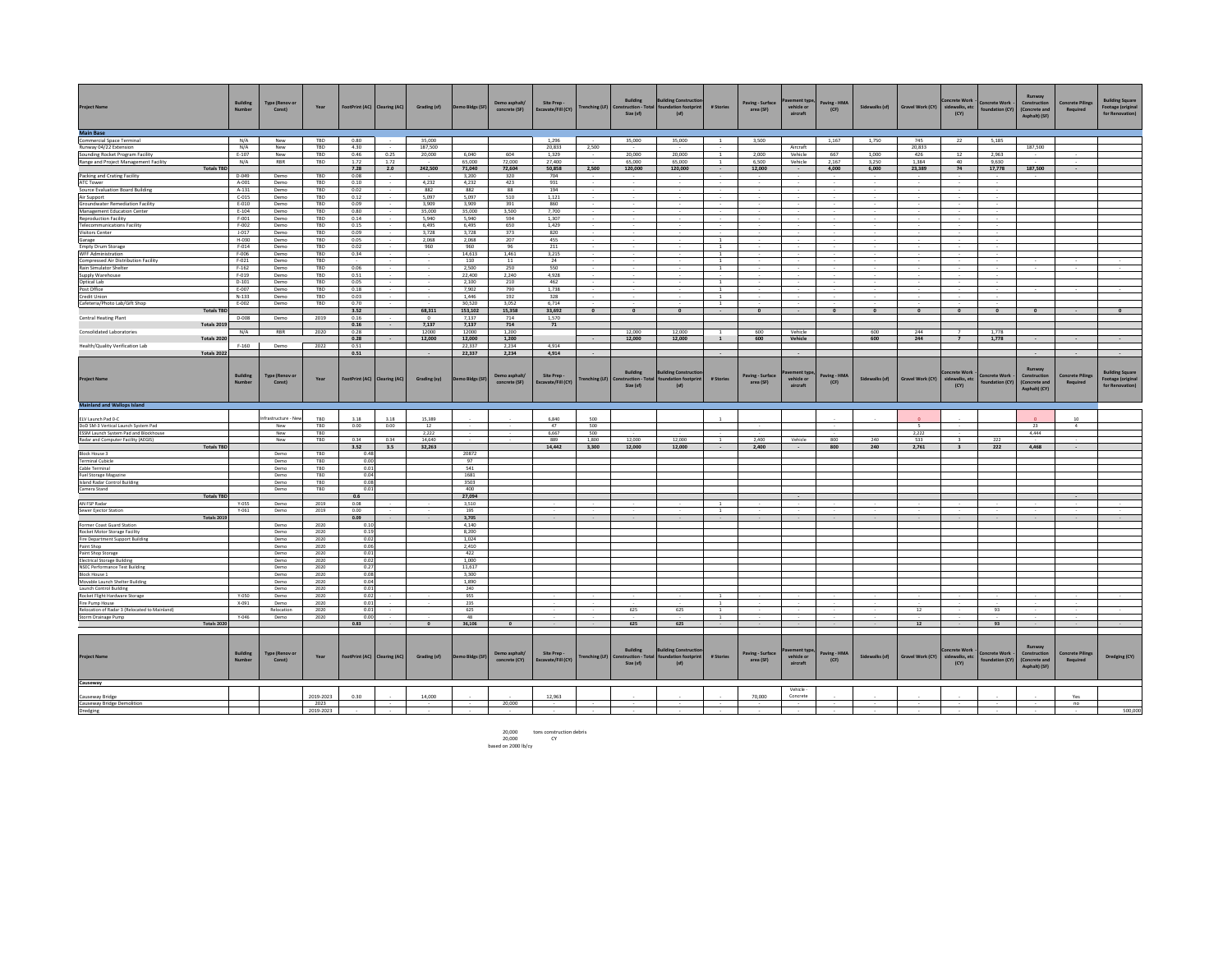#### **TAB F. OPERATIONAL EMISSIONS**

| Table 1. <sup>1</sup> Antares Launch Exhaust Emissions |  |  |  |  |  |  |  |
|--------------------------------------------------------|--|--|--|--|--|--|--|
|--------------------------------------------------------|--|--|--|--|--|--|--|

|                  |         | Burn Rate:                                                       |             | 2.414 lbm/sec                                                                                          |                            | Fuel (RP-1):              | $142.735 \times 1 =$                              |                 | 142.735 lbm                               |          |                         |    |                 |            |        |
|------------------|---------|------------------------------------------------------------------|-------------|--------------------------------------------------------------------------------------------------------|----------------------------|---------------------------|---------------------------------------------------|-----------------|-------------------------------------------|----------|-------------------------|----|-----------------|------------|--------|
|                  |         | Time to 10,000 ft                                                |             | 45 sec                                                                                                 |                            | Oxidizer (LOX):           | $390.779 \times 1 =$                              |                 | 390.779 lbm                               |          |                         |    |                 |            |        |
|                  |         | Time to 3,000 feet                                               | 13.50 sec   |                                                                                                        |                            |                           |                                                   | Sum:            | 533.514 lbm                               |          |                         |    |                 |            |        |
|                  |         |                                                                  |             |                                                                                                        |                            |                           |                                                   | I Below 3000 ft |                                           |          |                         |    |                 |            |        |
| Compound         |         | Mole Fractions Molecular Weight Weight (g/gmole) Weight Fraction |             |                                                                                                        | <b>Total Mass</b><br>(lbm) | Per-launch Mass<br>(tons) | 6 launches per<br>year total (tons) Height (tons) |                 | <b>AGL Mixing Total in Metric</b><br>Tons |          |                         |    |                 |            |        |
| co               | 0.23932 | 28,01000                                                         | 6.7033532   | 0.254385863                                                                                            | 135,718                    | 67.86                     | 407.16                                            | 24.87           | 22.19                                     |          |                         |    |                 |            |        |
| Ico <sub>2</sub> | 0.26632 | 44.01000                                                         | 11.7207432  | 0.44479103                                                                                             | 237.302                    | 118.65                    | 711.91                                            |                 | 646                                       |          |                         |    |                 |            |        |
|                  | 0.00144 | 1.00800                                                          | 0.00145152  | 5.50838E-05                                                                                            |                            | 0.01                      | 0.09                                              |                 |                                           |          |                         |    |                 |            |        |
| H <sub>2</sub>   | 0.07231 | 0.32204                                                          | 0.023286712 | 0.000883709                                                                                            | 471                        | 0.24                      | 1.41                                              |                 |                                           |          | <b>Current Envelope</b> |    |                 |            |        |
| H <sub>20</sub>  | 0.41938 | 18,01500                                                         | 7.5551307   | 0.286710007                                                                                            | 152.964                    | 76.48                     | 458.89                                            |                 |                                           |          |                         | co | CO <sub>2</sub> | <b>NOx</b> | PM     |
|                  | 0.00002 | 15,99900                                                         | 0.00031998  | 1.21429E-05                                                                                            |                            | 0.00                      | 0.02                                              |                 |                                           | Antares  |                         |    | 24.87           | 646        |        |
|                  | 0.00118 | 17.00700                                                         | 0.02006826  | 0.000761571                                                                                            | 406                        | 0.20                      | 1.22                                              |                 |                                           | LMLV-3   |                         |    | 159             |            | 154    |
|                  | 0.00004 | 31,9988                                                          | 0.001279952 | 4.8573E-05                                                                                             |                            | 0.01                      | 0.08                                              |                 |                                           |          | Total                   |    | 184             | 646        | 154    |
|                  |         |                                                                  |             |                                                                                                        |                            |                           |                                                   |                 |                                           |          | New Envelope            |    |                 |            |        |
| ISUM:            | 0.99999 |                                                                  | 26.35112    | 1.00000                                                                                                | 533,514                    | 266.76                    | 1,600.54                                          |                 |                                           |          | Castor 1200 Beast       |    | 68.13           | 92.87      | 154.56 |
|                  |         |                                                                  |             | Source: Evaluation of Taurus II Static Test Firing and Normal Launch Rocket Plume Emissions, ACTA 2009 |                            |                           |                                                   |                 |                                           | Falcon 9 |                         |    |                 | 5.160      | 7.2    |

| <b>U.U.I</b> | u.uy |  |                   |          |                 |            |        |         |
|--------------|------|--|-------------------|----------|-----------------|------------|--------|---------|
|              | 1.41 |  | Current Envelope  |          |                 |            |        |         |
| 458.89       |      |  |                   | lco      | CO <sub>2</sub> | <b>NOx</b> | PM     | HCI     |
| 0.02         |      |  | Antares           | 24.87    | 646             |            |        |         |
| 1.22         |      |  | LMLV-3            | 159      |                 |            | 154    | 125     |
| 0.08         |      |  | Total             | 184      | 646             |            | 154    | 125     |
|              |      |  | New Envelope      |          |                 |            |        |         |
| 1.600.54     |      |  | Castor 1200 Beast | 68.13    | 92.87           |            | 154.56 | 107.03  |
|              |      |  | Falcon 9          |          | 5.160           | 7.2        |        |         |
|              |      |  | Total             | 68       | 5.253           |            | 155    | 107     |
|              |      |  | Net change        | $-116.0$ | 4,607.4         | 7.2        | 1.0    | $-18.1$ |
|              |      |  |                   |          |                 |            |        |         |

|            | Table 2. IMIV-3 Launch Exhaust Emissions <sup>1</sup> |                                |                                 |                                |                              |                  |                  |
|------------|-------------------------------------------------------|--------------------------------|---------------------------------|--------------------------------|------------------------------|------------------|------------------|
|            |                                                       | Burn Rate 1 for Castor IV:     |                                 | 4.436 lb/sec                   | Fuel (NH4ClO4 in HTPB):      |                  | 293.479 lb total |
|            |                                                       |                                |                                 | for 60 sec                     | Total fuel burned in 60 sec: |                  | 88.720 lb        |
|            |                                                       | Burn Rate 2 for Castor IV:     |                                 | 1.367 lb/sec                   | Burn duration:               | 80 <sub>er</sub> |                  |
|            |                                                       |                                |                                 | for 20 sec                     | Total fuel burned in 20 sec: |                  | 27.340 lb        |
|            |                                                       | Time to 3,000 feet             |                                 | 20 sec                         | Total fuel burned in 80 sec: |                  | 116,060 lb       |
|            | Below 3000 ft                                         | Below 3000 ft AGL              |                                 |                                |                              |                  |                  |
| Compound   | <b>AGL Mixing</b><br><b>Height (lbs)</b>              | <b>Mixing Height</b><br>(tons) | Total for 12<br><b>Launches</b> | <b>Total in Metric</b><br>Tons |                              |                  |                  |
| AI203      | 25.596                                                | 13                             | 154                             | 139                            |                              |                  |                  |
| co         | 26544                                                 | 13                             | 159                             | 144                            |                              |                  |                  |
| <b>HCI</b> | 20.856                                                | 10                             | 125                             | 114                            |                              |                  |                  |

|                      | Table 3. Total Existing Launch Envelope Emissions |     |     |                 |  |
|----------------------|---------------------------------------------------|-----|-----|-----------------|--|
| Total in Tons        | Al2O3                                             | HCI | CO  | CO <sub>2</sub> |  |
|                      | 154                                               | 125 | 184 | 712             |  |
| Total in Metric Tons | 139                                               | 114 | 167 | 646             |  |

compared to Al2O3 and HCl (ATK‐EELV Program 1996). This would amount to less than 10 tons for the entire fuel‐burning trajectory in 12 launches.

#### Table 4. Large Space Launch Booster Emissions - with Castor 1200 solid rocket motors - 12 launches annually

|                                |                       |                 |                  | 12 launches     | Castor 1200 burn              |                 |
|--------------------------------|-----------------------|-----------------|------------------|-----------------|-------------------------------|-----------------|
|                                |                       |                 | Approx, tons per | annually        | $time =$                      | 132.8 s         |
|                                | <b>ACTA Weight</b>    | Approx. Ibs per | launch (metric   | T/yr except CO2 |                               |                 |
| Chemical                       | Fraction <sup>1</sup> | launch          | tons for CO2)    | (MT/yr)         | Time to reach 10,000 FT AGL = | 20 <sub>s</sub> |
| AI <sub>2</sub> O <sub>3</sub> | 0.16797               | 187.138         | 12.68            | 152.19          | Time to reach 3,000 FT AGL =  | 18 <sub>s</sub> |
| CO.                            | 0.07519               | 83,770          | 5.68             | 68.13           | 13.55% of total time          |                 |
| CO <sub>2</sub>                | 0.11299               | 125.884         | 7.74             | 92.87           |                               |                 |
| $\mathsf{C}$                   | 0.00052               | 579             | 0.04             | 0.47            |                               |                 |
| HCI                            | 0.11813               | 131.610         | 8.92             | 107.03          |                               |                 |
| н                              | 0.00001               | 11              | 0.00             | 0.01            |                               |                 |
| OH                             | 0.00007               | 78              | 0.01             | 0.06            |                               |                 |
| H <sub>2</sub>                 | 0.00333               | 3.710           | 0.25             | 3.02            |                               |                 |
| H, O                           | 0.12725               | 141.771         | 9.61             | 115.30          |                               |                 |
| NO.                            | 0.00001               | 11              | 0.00             | 0.01            |                               |                 |
| Ν,                             | 0.38621               | 430.282         | 29.16            | 349.93          |                               |                 |
| FeCl <sub>2</sub>              | 0.00261               | 2,908           | 0.20             | 2.36            |                               |                 |

#### **Table 5. Falcon 9 Launch Emissions ‐ 6 Launches Annually Including RTLS**

| Launch Vehicle                                                                                                                   | $Max$ #<br>launches/vr | RP-1 Use<br>gal/launch | $RP-1$<br>MMBtu/gal | 'NOx<br>Tons/launch | <b>NOx</b><br><b>Annual Tons</b> | $'$ CO <sub>2</sub> FF<br>(kg/gal)                                                                                                      | CO <sub>2</sub><br><b>Metric Tons</b> |  |
|----------------------------------------------------------------------------------------------------------------------------------|------------------------|------------------------|---------------------|---------------------|----------------------------------|-----------------------------------------------------------------------------------------------------------------------------------------|---------------------------------------|--|
| Falcon 9                                                                                                                         |                        | 35,000                 | 0.135               | 12                  | 77                               | 9.76                                                                                                                                    | 2.050                                 |  |
|                                                                                                                                  |                        |                        |                     |                     |                                  | from Table 4.5-1 of Environmental Assessment for the Operation and Launch of the Falcon 1 and Falcon 9 Space Vehicles at CCAFS. FL 2007 |                                       |  |
| <sup>2</sup> from Environmental Assessment Falcon 9 and Falcon 9 Heavy Launch Vehicle Programs from SLC-4E. Vandenberg AFB 2011. |                        |                        |                     |                     |                                  |                                                                                                                                         |                                       |  |

| Vehicle                                                                                                                                 | Max #   | <b>Vertical Landing</b> |        | Total CO2 exhaust |  |
|-----------------------------------------------------------------------------------------------------------------------------------------|---------|-------------------------|--------|-------------------|--|
|                                                                                                                                         | RTLS/vr | sec                     | lb/sec | MT/vr             |  |
| Falcon 9 - RTLS                                                                                                                         |         |                         | 1.121  | 3.111             |  |
| from Table 4.5-1 of Environmental Assessment for the Operation and Launch of the Falcon 1 and Falcon 9 Space Vehicles at CCAFS. FL 2007 |         |                         |        |                   |  |

#### **Table 6. Generator Operations**

### Wallops Island

| Two 3 -MW Caterpillar 175 emergency power generator |                       |         |         |                  |             |              |                 | Meets EPA Interim Tier 4 emission requirements |       |              |             |              |                 |
|-----------------------------------------------------|-----------------------|---------|---------|------------------|-------------|--------------|-----------------|------------------------------------------------|-------|--------------|-------------|--------------|-----------------|
|                                                     |                       |         |         | <b>Emissions</b> |             |              |                 |                                                |       |              |             |              |                 |
|                                                     | <b>Fuel Flow Rate</b> | e/kW-hr | e/kW-hr | g/kW-hr          | e/kW-hr     | e/kW-hr      | kg/l            | T/yr                                           | T/yr  | $T/\gamma r$ | T/vr        | T/vr         | MT/yr           |
| Hours/vr                                            | L/Hr @ 100%           | VOCs    | CO      | <b>NOx</b>       | <b>PM10</b> | <b>PM2.5</b> | CO <sub>2</sub> | VOCs                                           | CO    | <b>NOx</b>   | <b>PM10</b> | <b>PM2.5</b> | CO <sub>2</sub> |
| 360                                                 | 807                   | 0.4     |         | 0.67             | $_{0.1}$    | 0.1          | 2.70            | 0.952                                          | 8.334 | 1.595        | 0.238       | 0.238        | 1.567           |
|                                                     |                       |         |         |                  |             |              |                 |                                                |       |              |             |              |                 |

<sup>1</sup>USEPA Interim Tier 4 emission standards <sup>2</sup>Federal GHG Accounting and Reporting Guidance Technical Document, Appendix D, Table D-2. 2010.

| Main Base |                                                     |                      |                                             |                      |                      |                      |                 |       |       |                 |             |              |                 |  |
|-----------|-----------------------------------------------------|----------------------|---------------------------------------------|----------------------|----------------------|----------------------|-----------------|-------|-------|-----------------|-------------|--------------|-----------------|--|
|           | One 3 -MW Caterpillar 175 emergency power generator |                      |                                             |                      |                      |                      |                 |       |       |                 |             |              |                 |  |
|           |                                                     |                      | <b>Emissions</b><br><b>Emission Factors</b> |                      |                      |                      |                 |       |       |                 |             |              |                 |  |
|           | Fuel Flow Rate                                      | <sup>1</sup> g/kW-hr | <sup>1</sup> g/kW-hr                        | <sup>2</sup> g/kW-hr | <sup>1</sup> g/kW-hr | <sup>1</sup> g/kW-hr | kg/l            | T/yr  | T/yr  | $T/\gamma r$    | T/yr        | T/yr         | MT/yr           |  |
| Hours/yr  | L/Hr @ 60%                                          | VOCs                 | CO                                          | NO <sub>x</sub>      | <b>PM10</b>          | <b>PM2.5</b>         | CO <sub>2</sub> | VOCs  | CO    | NO <sub>x</sub> | <b>PM10</b> | <b>PM2.5</b> | CO <sub>2</sub> |  |
| 144       | 484                                                 | 0.4                  |                                             | 0.67                 | 0.1                  | 0.1                  | 2.70            | 0.476 | 4.167 | 0.798           | 0.119       | 0.119        | 783             |  |
|           | *USEPA Interim Tier 4 emission standards            |                      |                                             |                      |                      |                      |                 |       |       |                 |             |              |                 |  |

2Federal GHG Accounting and Reporting Guidance Technical Document, Appendix D, Table D‐2. 2010.